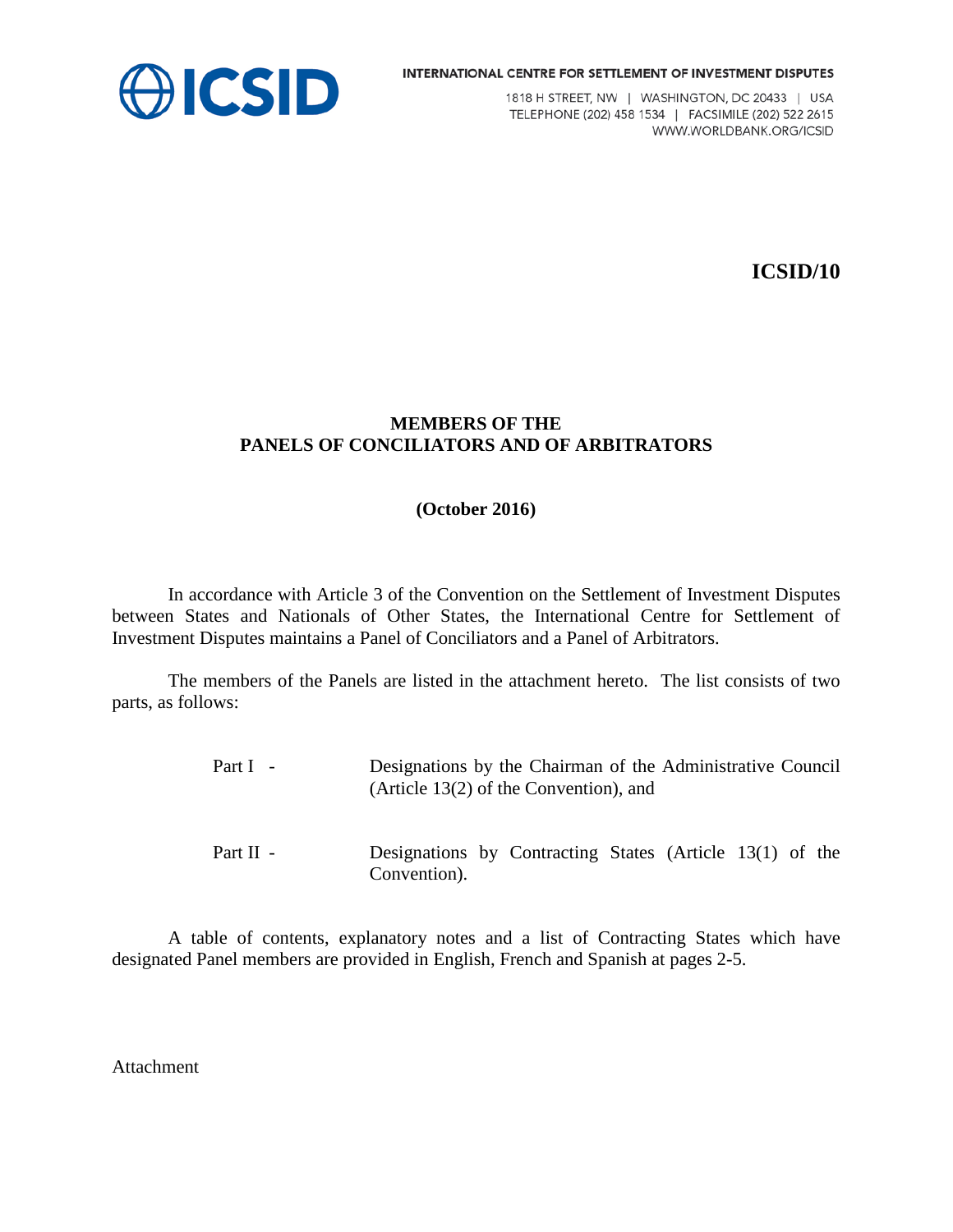#### **MEMBERS OF THE PANELS OF CONCILIATORS AND OF ARBITRATORS**

#### **TABLE OF CONTENTS**

Part I - Designations by the Chairman of the Administrative Council ........6 Part II - Designations by Contracting States...............................................11

#### **TABLE DES MATIERES**

#### Page

Page

| Etats Contractants qui ont désigné des membres |  |
|------------------------------------------------|--|

Listes de conciliateurs et d'arbitres:

| Partie I  | $\sim$ |  |
|-----------|--------|--|
| Partie II | $\sim$ |  |

#### **INDICE**

#### Página

| Estados Contratantes que han designado |  |
|----------------------------------------|--|
| Listas de Conciliadores y de Árbitros: |  |

| Parte I  | $\sim$ 100 $\mu$ | Designaciones hechas por el Presidente |  |
|----------|------------------|----------------------------------------|--|
|          |                  |                                        |  |
| Parte II | $\sim$ $-$       | Designaciones hechas por los Estados   |  |
|          |                  |                                        |  |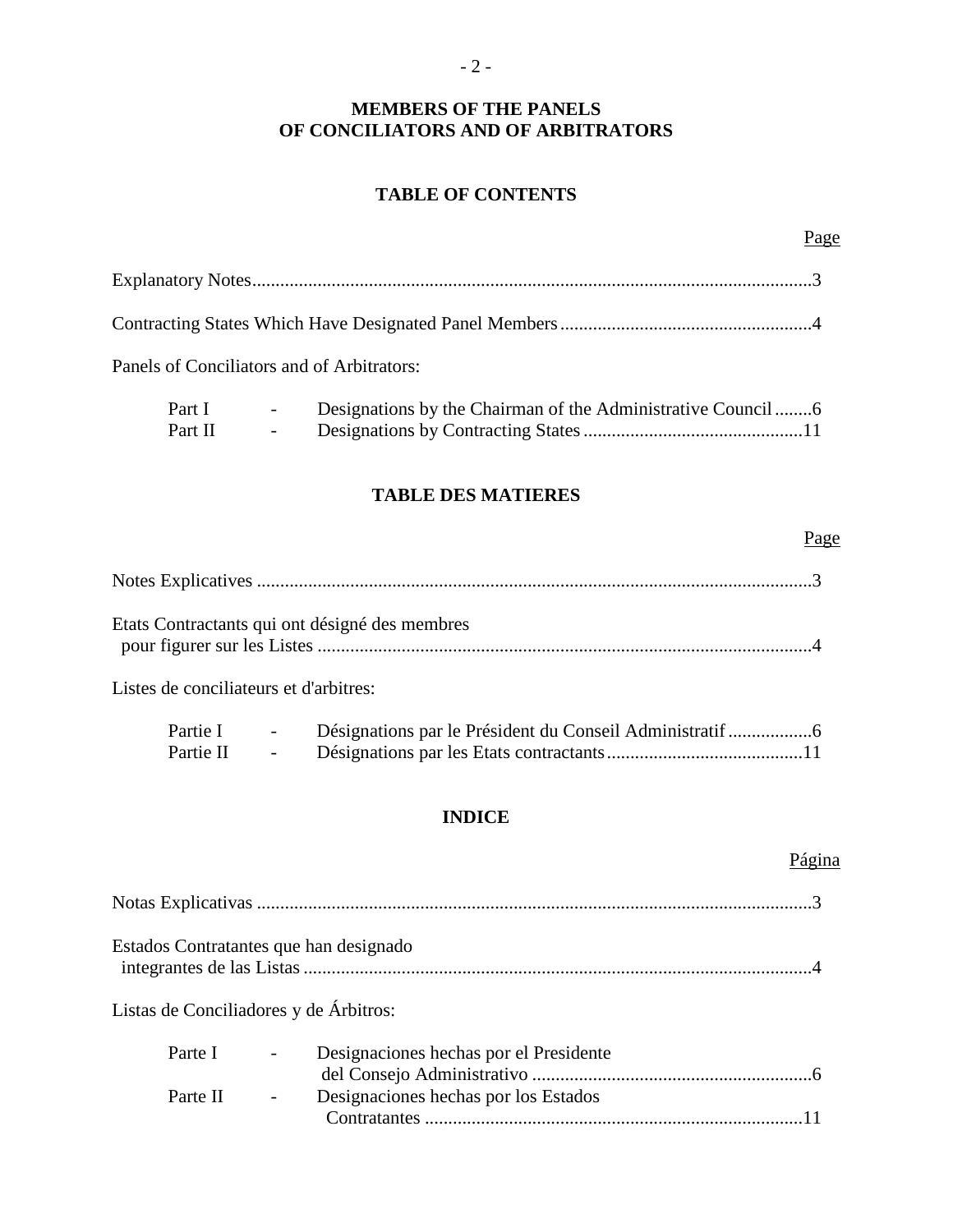#### *Explanatory Notes Notes Explicatives Notas Explicativas*

#### C - Conciliator/Conciliateur/Conciliador

A - Arbitrator/Arbitre/Arbitro

\* \* \* \* \* \* \* \*

Except as otherwise indicated by a footnote, each Panel member is a national of the Contracting State which designated him or her.

Panel members whose terms have expired shall, in accordance with Article 15(3) of the Convention, continue in office until their successors have been designated.

\* \* \* \* \* \* \* \*

A moins qu'une note n'indique le contraire, toute personne dont le nom figure sur ces listes est un ressortissant de l'Etat contractant qui l'a désignée.

Conformément à l'Article 15(3) de la Convention, les personnes portées sur les listes, dont le mandat est venu à expiration, continuent d'y figurer jusqu'à désignation de leur successeur.

\* \* \* \* \* \* \* \*

A menos que una nota al pie indique lo contrario, cada persona que figura en las listas es un nacional del Estado Contratante que la haya designado.

Conforme al Artículo 15(3) del Convenio, las personas indicadas en las listas cuyos mandatos hayan vencido continuarán en funciones hasta que se hayan designado sus sucesores.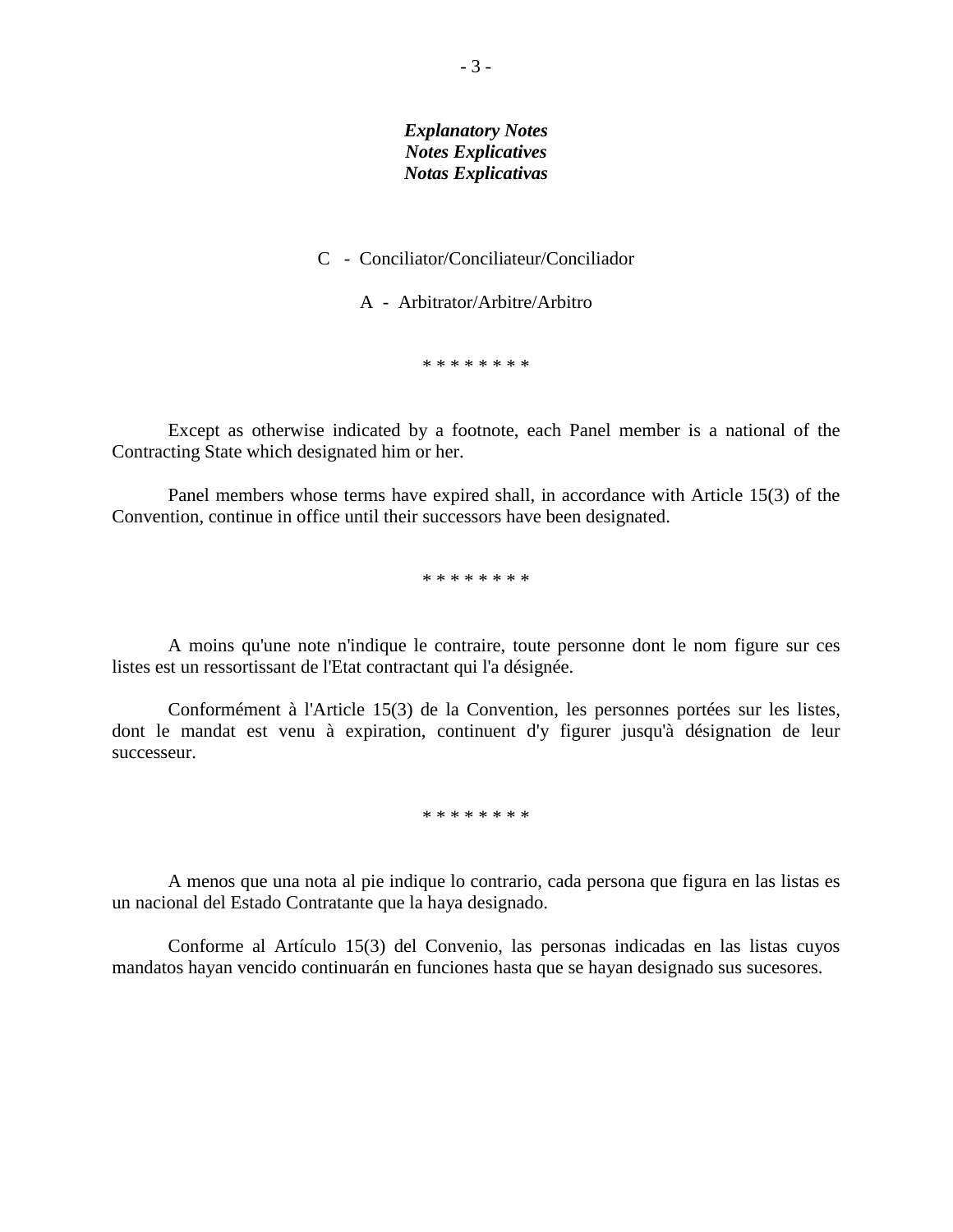### **CONTRACTING STATES WHICH HAVE DESIGNATED PANEL MEMBERS ETATS CONTRACTANTS QUI ONT DESIGNE DES MEMBRES POUR FIGURER SUR LES LISTES ESTADOS CONTRATANTES QUE HAN DESIGNADO INTEGRANTES DE LAS LISTAS**

| <b>Contracting State</b> | <b>Etat Contractant</b>    | <b>Estado Contratante</b> |
|--------------------------|----------------------------|---------------------------|
|                          |                            |                           |
| Afghanistan              | Afghanistan                | Afganistán                |
| Albania                  | Albanie                    | Albania                   |
| Argentina                | Argentine                  | Argentina                 |
| Armenia                  | Arménie                    | Armenia                   |
| Australia                | Australie                  | Australia                 |
| Austria                  | Autriche                   | Austria                   |
| Azerbaijan               | Azerbaïdjan                | Azerbaiyán                |
| Bahamas, The             | <b>Bahamas</b>             | <b>Bahamas</b>            |
| <b>Bahrain</b>           | <b>Bahrein</b>             | <b>Bahrein</b>            |
| Bangladesh               | Bangladesh                 | Bangladesh                |
| <b>Barbados</b>          | <b>Barbade</b>             | <b>Barbados</b>           |
| <b>Belarus</b>           | <b>Bélarus</b>             | Belarús                   |
| Belgium                  | Belgique                   | Bélgica                   |
| Benin                    | Bénin                      | Benin                     |
| <b>Botswana</b>          | <b>Botswana</b>            | <b>Botswana</b>           |
| Bulgaria                 | <b>Bulgarie</b>            | <b>Bulgaria</b>           |
| <b>Burkina Faso</b>      | <b>Burkina Faso</b>        | <b>Burkina Faso</b>       |
| <b>Burundi</b>           | <b>Burundi</b>             | Burundi                   |
| Cambodia                 | Cambodge                   | Camboya                   |
| Cameroon                 | Cameroun                   | Camerun                   |
| Central African Republic | République Centrafricaine  | República Centroafricana  |
| Chad                     | Tchad                      | Chad                      |
| Chile                    | Chili                      | Chile                     |
| China                    | Chine                      | China                     |
| Colombia                 | Colombie                   | Colombia                  |
| Comoros                  | Comores                    | Comoras                   |
| Congo,                   | Congo,                     | Congo,                    |
| Democratic Republic of   | République démocratique du | República Democrática de  |
| Costa Rica               | Costa Rica                 | Costa Rica                |
| Croatia                  | Croatie                    | Croacia                   |
| Cyprus                   | Chypre                     | Chipre                    |
| Czech Republic           | République tchèque         | República Checa           |
| Denmark                  | Danemark                   | Dinamarca                 |
| Egypt                    | Egypte                     | Egipto                    |
| El Salvador              | El Salvador                | El Salvador               |
| Estonia                  | Estonie                    | Estonia                   |
| Fiji                     | Fidji                      | Fiji                      |
| Finland                  | Finlande                   | Finlandia                 |
| France                   | France                     | Francia                   |
| Gabon                    | Gabon                      | Gabón                     |
| Georgia                  | Georgie                    | Georgia                   |
|                          |                            | Alemania                  |
| Germany                  | Allemagne                  |                           |
| Ghana                    | Ghana                      | Ghana                     |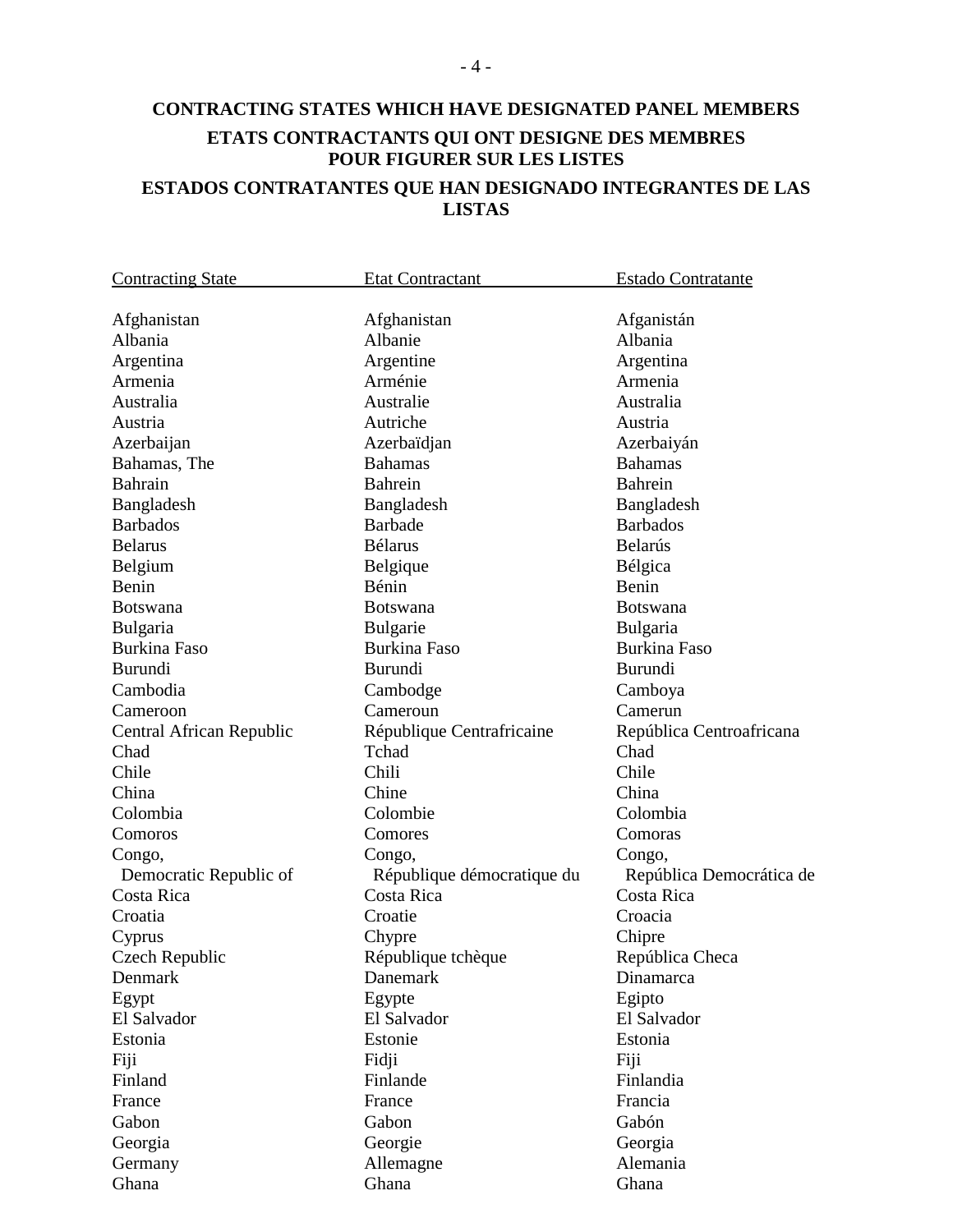| <b>Contracting State</b> | <b>Etat Contractant</b> | Estado Contratante |
|--------------------------|-------------------------|--------------------|
| Greece                   | Grèce                   | Grecia             |
| Grenada                  | Grenade                 | Granada            |
| Guatemala                | Guatemala               | Guatemala          |
| Guinea                   | Guinea                  | Guinea             |
| Guyana                   | Guyane                  | Guyana             |
| Honduras                 | Honduras                | Honduras           |
| Hungary                  | Hongrie                 | Hungría            |
| Iceland                  | Islande                 | Islandia           |
| Indonesia                | Indonésie               | Indonesia          |
| Ireland                  | Irlande                 | Irlanda            |
| Israel                   | Israël                  | Israel             |
| Italy                    | Italie                  | Italia             |
| Jamaica                  | Jamaique                | Jamaica            |
| Japan                    | Japon                   | Japón              |
| Jordan                   | Jordanie                | Jordania           |
| Kenya                    | Kenya                   | Kenya              |
| Korea                    | Corée                   | Corea              |
| Kuwait                   | Koweït                  | Kuwait             |
| Latvia                   | Lettonie                | Lettonia           |
| Lebanon                  | Liban                   | Líbano             |
| Lesotho                  | Lesotho                 | Lesotho            |
| Liberia                  | Libéria                 | Liberia            |
| Lithuania                | Lituanie                | Lituania           |
| Luxembourg               | Luxembourg              | Luxemburgo         |
| Macedonia                | Macédoine               | Macedonia          |
| Madagascar               | Madagascar              | Madagascar         |
| Malawi                   | Malawi                  | Malawi             |
| Malaysia                 | Malaisie                | Malasia            |
| Mali                     | Mali                    | Malí               |
| Mauritius                | Maurice                 | Mauricio           |
| Moldova                  | Moldavie                | Moldova            |
| Mongolia                 | Mongolie                | Mongolia           |
| Morocco                  | Maroc                   | Marruecos          |
| Nepal                    | Népal                   | Nepal              |
| Netherlands              | Pays-Bas                | Paises Bajos       |
| New Zealand              | Nouvelle-Zélande        | Nueva Zelandia     |
|                          | Nicaragua               | Nicaragua          |
| Nicaragua<br>Niger       | Niger                   | Niger              |
| Nigeria                  | Nigéria                 | Nigeria            |
|                          | Norvège                 | Noruega            |
| Norway<br>Oman           | Oman                    | Omán               |
| Pakistan                 | Pakistan                | Pakistan           |
|                          | Panama                  | Panamá             |
| Panama                   |                         |                    |
| Paraguay                 | Paraguay                | Paraguay           |
| Peru                     | Pérou                   | Perú               |
| Philippines              | Philippines             | Filipinas          |
| Portugal                 | Portugal                | Portugal           |
| Romania                  | Roumanie                | Rumania            |
| Rwanda                   | Rwanda                  | Rwanda             |
| Saint Lucia              | Sainte-Lucie            | Santa Lucia        |
| Samoa                    | Samoa                   | Samoa              |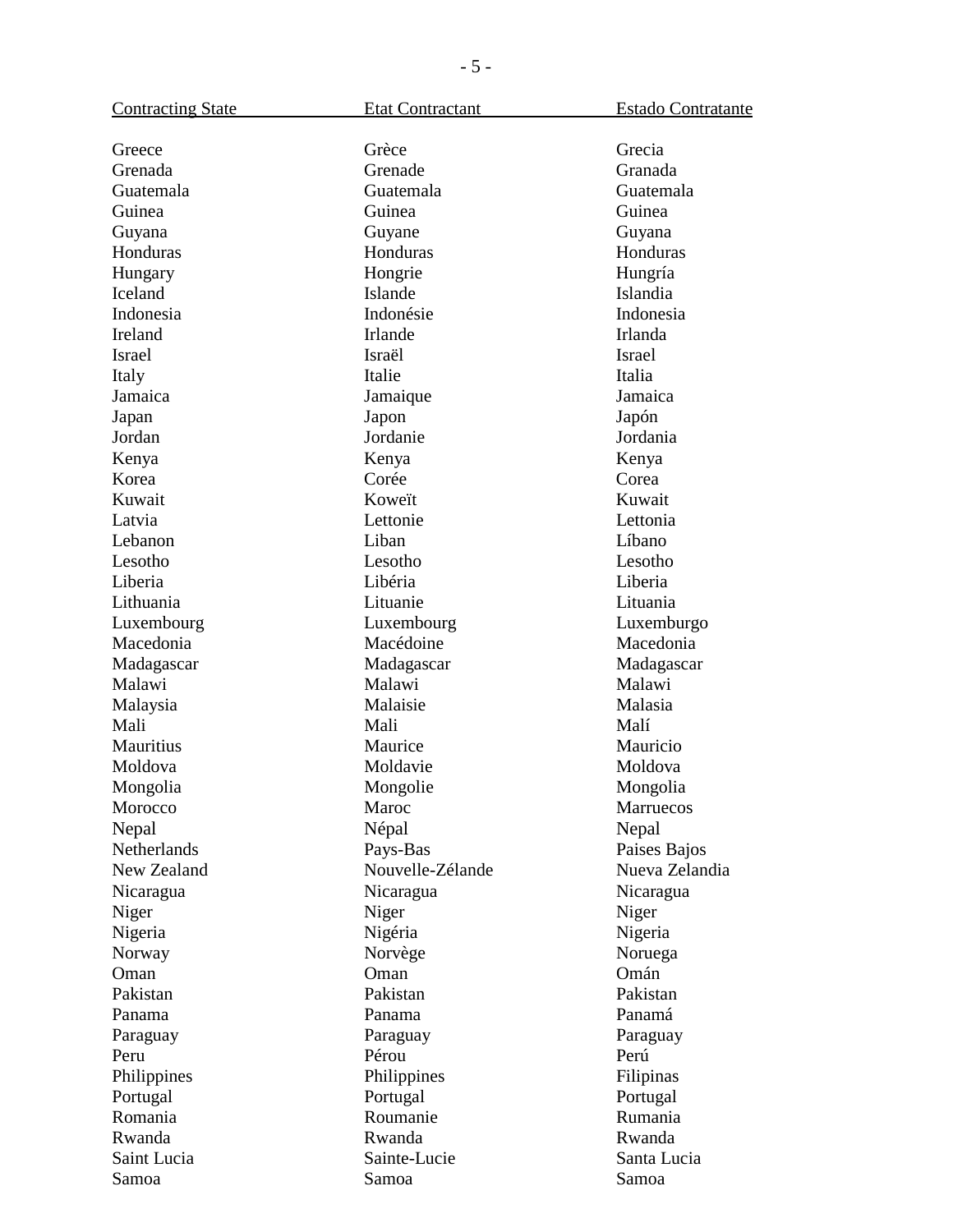| <b>Contracting State</b> | <b>Etat Contractant</b> | Estado Contratante |
|--------------------------|-------------------------|--------------------|
|                          |                         |                    |
| Saudi Arabia             | Arabie Saoudite         | Arabia Saudita     |
| Senegal                  | Sénégal                 | Senegal            |
| Seychelles               | Seychelles              | Seychelles         |
| Sierra Leone             | Sierra Leone            | Sierra Leone       |
| Singapore                | Singapour               | Singapur           |
| Slovak Republic          | République Slovaque     | República Eslovaka |
| Slovenia                 | Slovénie                | Eslovenia          |
| Spain                    | Espagne                 | España             |
| Somalia                  | Somalie                 | Somalia            |
| Sri Lanka                | Sri Lanka               | Sri Lanka          |
| Sweden                   | Suède                   | Suecia             |
| Switzerland              | Suisse                  | Suiza              |
| Syria                    | Syrie                   | Siria              |
| Tanzania                 | Tanzanie                | Tanzanía           |
| Timor-Leste              | Timor-Leste             | Timor-Leste        |
| Togo                     | Togo                    | Togo               |
| Tunisia                  | Tunisie                 | Túnez              |
| Turkey                   | Turquie                 | Turquía            |
| Uganda                   | Ouganda                 | Uganda             |
| Ukraine                  | Ukraine                 | Ucrania            |
| <b>United Kingdom</b>    | Royaume-Uni             | Reino Unido        |
| <b>United States</b>     | Etats-Unis              | Estados Unidos     |
| Uruguay                  | Uruguay                 | Uruguay            |
| Uzbekistan               | Ouzbékistan             | Uzbekistán         |
| Zimbabwe                 | Zimbabwe                | Zimbabwe           |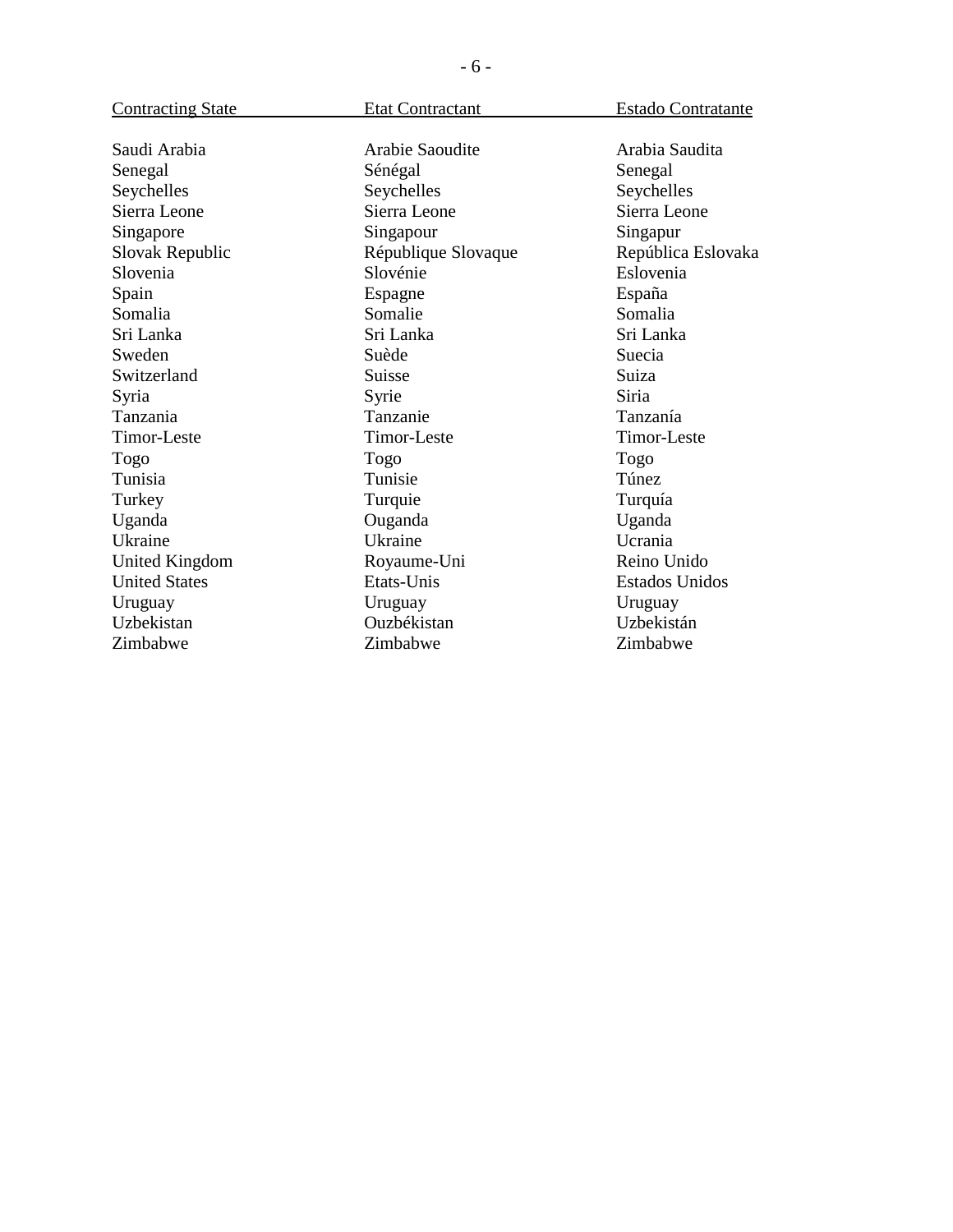#### Designations by the Chairman of the Administrative Council to the Panel of Arbitrators

|              | <b>NAME</b>                                             | Terminal Date of |
|--------------|---------------------------------------------------------|------------------|
| Panel        | Title                                                   | Designation      |
|              |                                                         |                  |
| A            | Ms. Teresa CHENG <sup>1</sup>                           | Sept. 15, 2017   |
|              | Senior Counsel, Des Voeux Chambers, Hong Kong           |                  |
|              | Chartered Engineer,                                     |                  |
|              | <b>Chartered Arbitrator and Accredited Mediator</b>     |                  |
|              | Vice-President,                                         |                  |
|              | <b>International Council for Commercial Arbitration</b> |                  |
| $\mathbf{A}$ | Prof. Azzedine KETTANI <sup>2</sup>                     | Sept. 15, 2017   |
|              | Partner, Kettani Law Firm, Rabat                        |                  |
|              | Professor of Law,                                       |                  |
|              | Hassan II University (Casablanca) and                   |                  |
|              | Mohamed V University (Rabat)                            |                  |
| $\mathbf{A}$ | Mr. Makhdoom Ali KHAN <sup>3</sup>                      | Sept. 15, 2017   |
|              | Senior Advocate,                                        |                  |
|              | Supreme Court of Pakistan                               |                  |
|              | Past Attorney-General of Pakistan                       |                  |
|              |                                                         |                  |
| $\mathbf{A}$ | Prof. Donald M. MCRAE <sup>4</sup>                      | Sept. 15, 2017   |
|              | Hyman Soloway Professor of Law and former Dean,         |                  |
|              | University of Ottawa Law School                         |                  |
|              | Member, International Law Commission                    |                  |
| $\mathbf{A}$ | Mrs. Tinuade OYEKUNLE <sup>5</sup>                      | Sept. 15, 2017   |
|              | Managing Partner, Tinuade Oyekunle & Co., Lagos         |                  |
|              | Honorary Vice President and Member,                     |                  |
|              | <b>International Council for Commercial Arbitration</b> |                  |
| A            | Prof. Alain PELLET <sup>6</sup>                         | Sept. 15, 2017   |
|              | Professor of International Law,                         |                  |
|              | University of Paris Ouest - Nanterre La Défense         |                  |
|              | Member and Past Chairman,                               |                  |
|              | <b>International Law Commission</b>                     |                  |
|              |                                                         |                  |

<sup>&</sup>lt;sup>1</sup> Nationality: Chinese

<span id="page-6-1"></span><span id="page-6-0"></span><sup>2</sup> Nationality: Moroccan

<span id="page-6-2"></span><sup>3</sup> Nationality: Pakistani

<span id="page-6-3"></span><sup>4</sup> Nationality: New Zealander/Canadian

<span id="page-6-4"></span><sup>5</sup> Nationality: Nigerian

<span id="page-6-5"></span><sup>6</sup> Nationality: French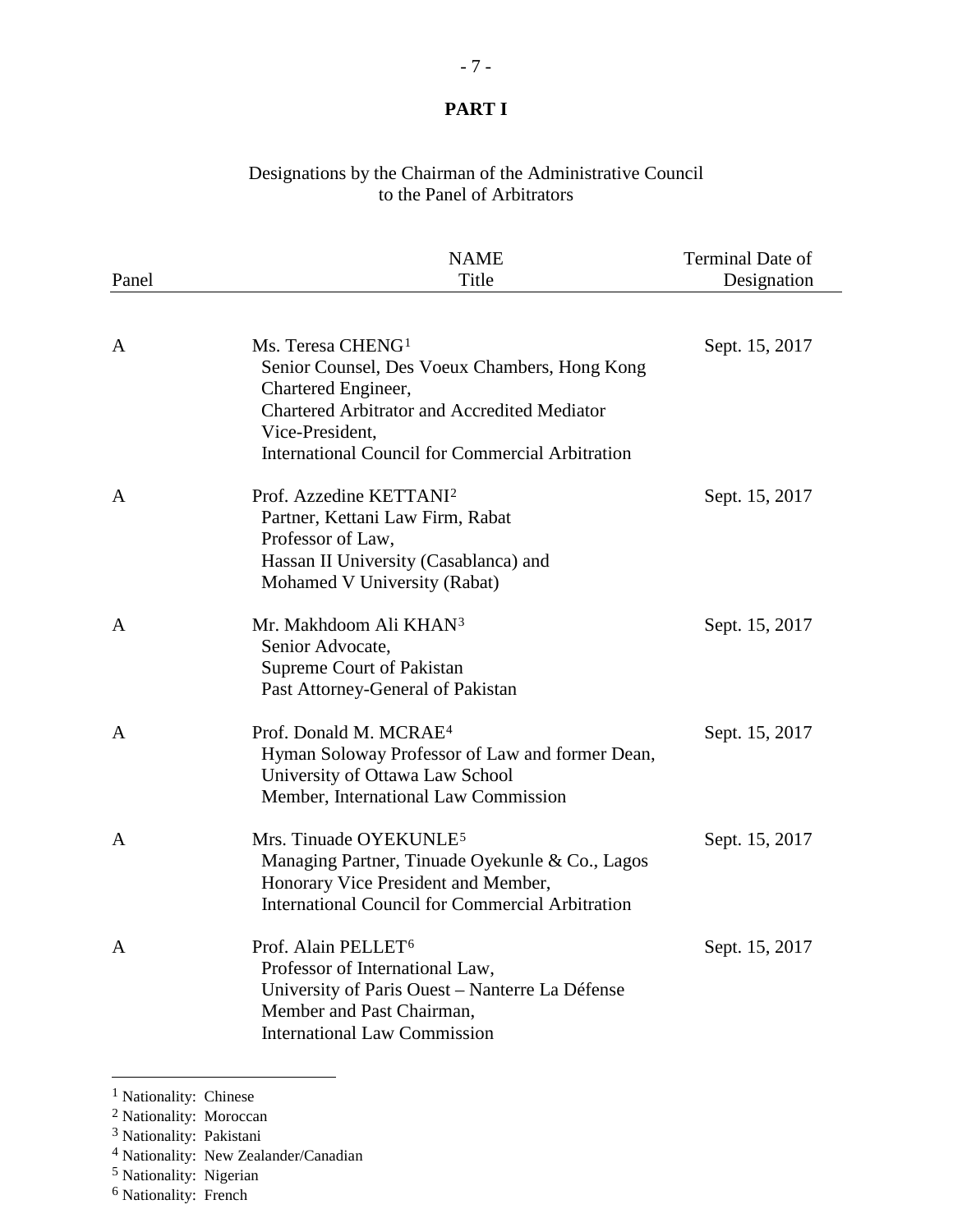#### Designations by the Chairman of the Administrative Council to the Panel of Arbitrators

|              | <b>NAME</b>                                                                                                                                                                                                                        | <b>Terminal Date of</b> |
|--------------|------------------------------------------------------------------------------------------------------------------------------------------------------------------------------------------------------------------------------------|-------------------------|
| Panel        | Title                                                                                                                                                                                                                              | Designation             |
| A            | Ms. Lucy REED <sup>7</sup><br>Partner and Co-Head of the<br>Global International Arbitration Group,<br>Freshfields Bruckhaus Deringer US LLP<br>Past President,<br>American Society of International Law                           | Sept. 15, 2017          |
| A            | Prof. Pierre TERCIER <sup>8</sup><br>Professor of Law Emeritus,<br>University of Fribourg<br>Past Chairman,<br><b>ICC</b> International Court of Arbitration<br>Member,<br><b>International Council for Commercial Arbitration</b> | Sept. 15, 2017          |
| $\mathbf{A}$ | Dr. Claus VON WOBESER <sup>9</sup><br>Partner,<br>Von Wobeser y Sierra, S.C., Mexico City<br>Vice Chairman,<br>ICC International Court of Arbitration                                                                              | Sept. 15, 2017          |
| $\mathbf{A}$ | Mr. Eduardo ZULETA <sup>10</sup><br>Partner,<br>Gómez-Pinzón Zuleta S.A., Bogotá<br>Vice Chairman,<br>Arbitration Committee,<br><b>International Bar Association</b>                                                               | Sept. 15, 2017          |

<span id="page-7-0"></span><sup>7</sup> Nationality: U.S.

<sup>8</sup> Nationality: Swiss

<span id="page-7-2"></span><span id="page-7-1"></span><sup>&</sup>lt;sup>9</sup> Nationality: Mexican

<span id="page-7-3"></span><sup>10</sup> Nationality: Colombian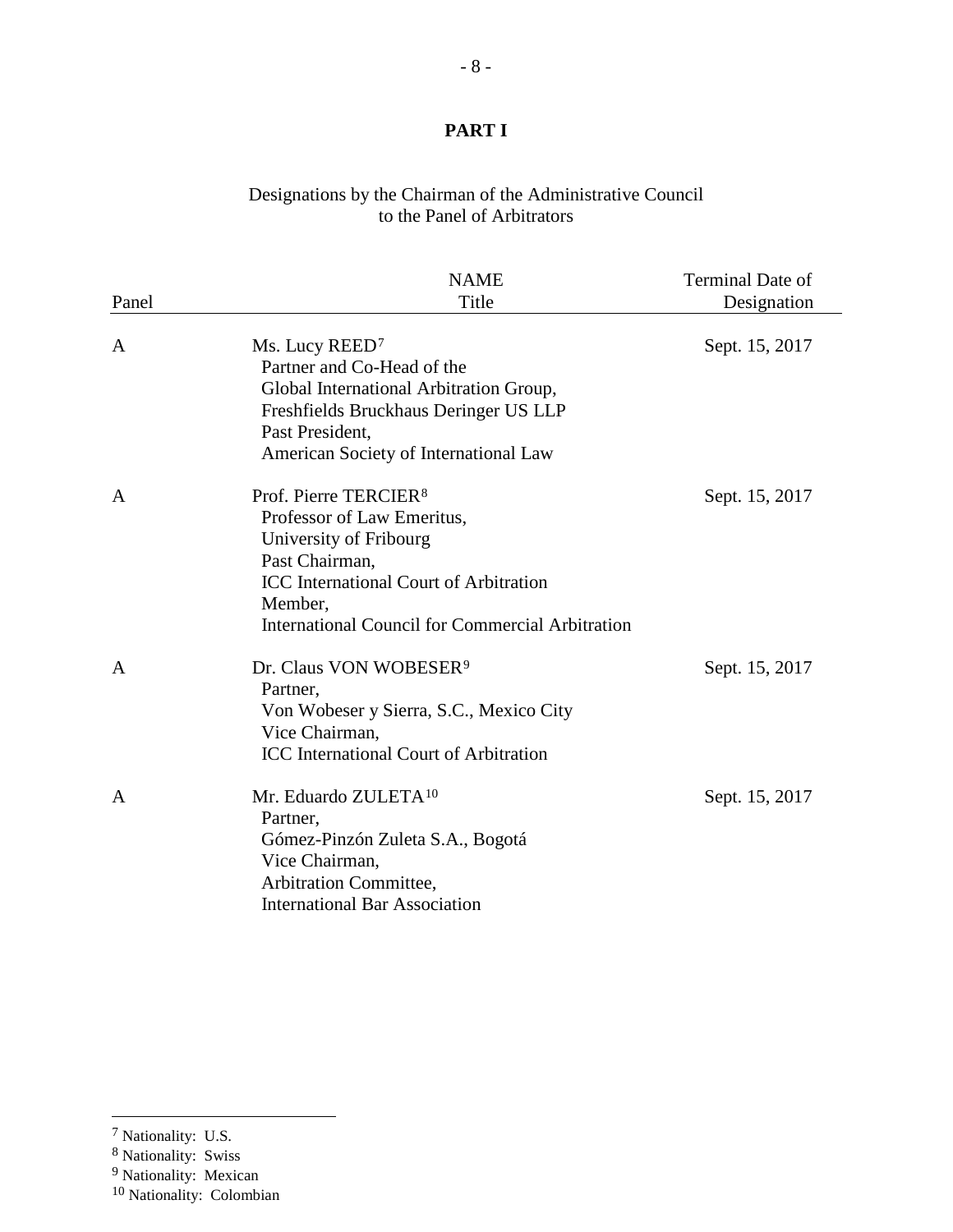#### Designations by the Chairman of the Administrative Council to the Panel of Conciliators

| Panel         | <b>NAME</b><br>Title                                                                                                                                                                                                 | Terminal Date of<br>Designation |
|---------------|----------------------------------------------------------------------------------------------------------------------------------------------------------------------------------------------------------------------|---------------------------------|
|               |                                                                                                                                                                                                                      |                                 |
| $\mathbf C$   | Prof. Dr. Luiz Olavo BAPTISTA <sup>11</sup><br>Senior Partner, L.O. Baptista Law Firm, São Paulo<br>Professor of Law,<br>University of São Paulo Law School                                                          | Sept. 15, 2017                  |
| $\mathbf C$   | Prof. Lawrence BOO <sup>12</sup><br>Head, The Arbitration Chambers, Singapore<br>Member,<br>Commission on Settlement in Int'l Arbitration,<br>Centre for Effective Dispute Resolution                                | Sept. 15, 2017                  |
| $\mathbf C$   | Prof. Laurence BOULLE <sup>13</sup><br>Issy Wolfson Professor of Law,<br>Director,<br>Mandela Institute for Global Economic Law<br>University of the Witwatersrand, Johannesburg                                     | Sept. 15, 2017                  |
| $\mathbf C$   | Dr. David J.A. CAIRNS <sup>14</sup><br>Partner, B. Cremades y Asociados, Madrid<br>Member,<br>Working Group on Investor-State Mediation,<br><b>International Bar Association</b>                                     | Sept. 15, 2017                  |
| $\mathbf C$   | Prof. Dr. Nayla COMAIR-OBEID <sup>15</sup><br>Founding Partner, Obeid Law Firm, Beirut<br>Professor of International Arbitration,<br>Lebanese University, Faculty of Law                                             | Sept. 15, 2017                  |
| $\mathcal{C}$ | Mr. Roberto ECHANDI <sup>16</sup><br>Director, Program on International Investment,<br>World Trade Institute, University of Bern<br>Former Ambassador of Costa Rica to Belgium,<br>Luxembourg and the European Union | Sept. 15, 2017                  |

<sup>&</sup>lt;sup>11</sup> Nationality: Brazilian

<span id="page-8-1"></span><span id="page-8-0"></span><sup>&</sup>lt;sup>12</sup> Nationality: Singaporean

<span id="page-8-2"></span><sup>13</sup> Nationality: Australian/South African

<span id="page-8-3"></span><sup>&</sup>lt;sup>14</sup> Nationality: New Zealander/British

<span id="page-8-4"></span><sup>15</sup> Nationality: Lebanese/French

<span id="page-8-5"></span><sup>16</sup> Nationality: Costa Rican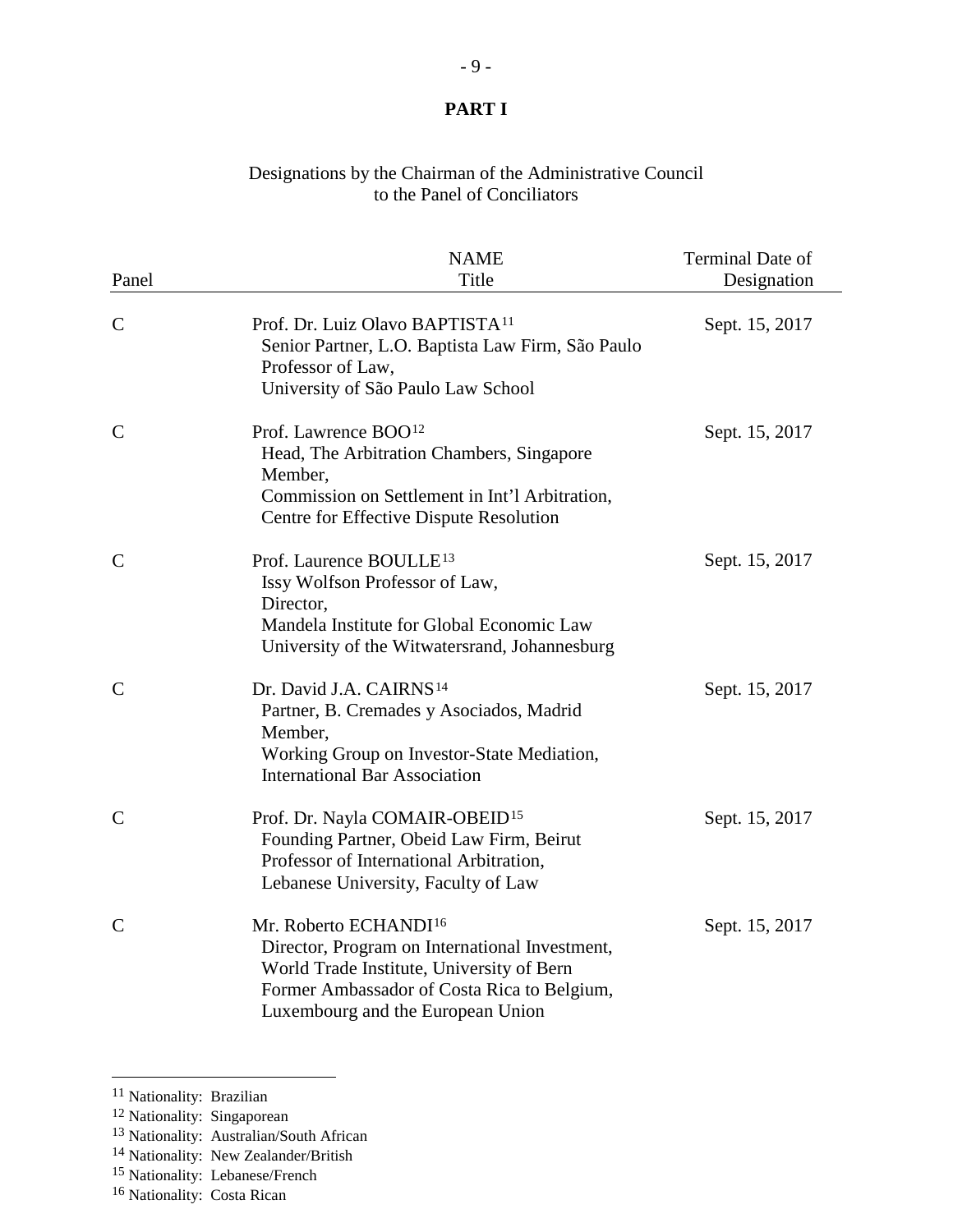#### Designations by the Chairman of the Administrative Council to the Panel of Conciliators

| Panel         | <b>NAME</b><br>Title                                                                                                                                                                                                                        | Terminal Date of<br>Designation |
|---------------|---------------------------------------------------------------------------------------------------------------------------------------------------------------------------------------------------------------------------------------------|---------------------------------|
| $\mathbf C$   | Prof. Dr. Siegfried H. ELSING <sup>17</sup><br>Senior Partner, Orrick Hölters & Elsing,<br>Düsseldorf<br>Past Chairman, Mediation Committee,<br><b>International Bar Association</b>                                                        | Sept. 15, 2017                  |
| $\mathcal{C}$ | Mrs. Anna JOUBIN-BRET <sup>18</sup><br>Avocat à la Cour - Paris<br>Formerly, Senior Legal Advisor,<br>Investment, Technology and<br><b>Enterprise Development Division,</b><br>United Nations Conference on<br><b>Trade and Development</b> | Sept. 15, 2017                  |
| $\mathcal{C}$ | The Hon. Justice James OGOOLA <sup>19</sup><br>Principal Judge,<br><b>High Court of Uganda</b><br>Past Legal Adviser,<br><b>International Monetary Fund</b>                                                                                 | Sept. 15, 2017                  |
| C             | Prof. Jeswald W. SALACUSE <sup>20</sup><br>Henry J. Braker Professor of Law,<br>The Fletcher School of Law and Diplomacy,<br><b>Tufts University</b>                                                                                        | Sept. 15, 2017                  |

<span id="page-9-0"></span><sup>&</sup>lt;sup>17</sup> Nationality: German

<sup>&</sup>lt;sup>18</sup> Nationality: French

<span id="page-9-2"></span><span id="page-9-1"></span><sup>19</sup> Nationality: Ugandan

<span id="page-9-3"></span><sup>20</sup> Nationality: U.S.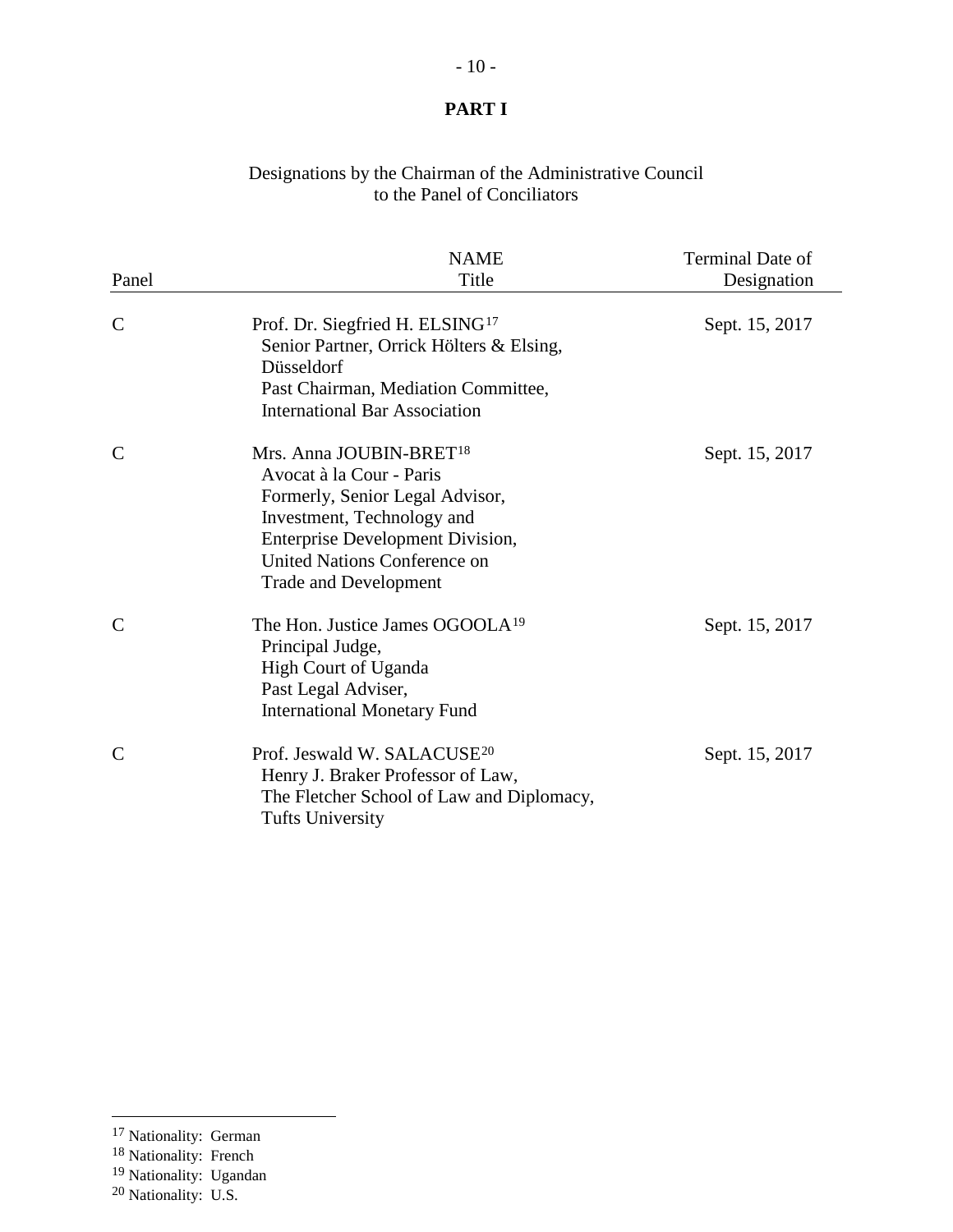# Designations by Contracting States

| <b>CONTRACTING</b><br><b>STATE</b><br>Panel | <b>NAME</b><br>Title                                                                                                            | Terminal Date of<br>Designation |
|---------------------------------------------|---------------------------------------------------------------------------------------------------------------------------------|---------------------------------|
| <b>AFGHANISTAN</b>                          |                                                                                                                                 |                                 |
| CA                                          | Mr. Abdul Sulaiman GHAFOORI<br>Attorney-at-law<br>Legal Adviser, Ministry of Finance                                            | Feb. 11, 2020                   |
| CA                                          | Mr. Phillip James WALKER, Esq. <sup>1</sup><br>Attorney-at-Law<br>Legal Adviser, Ministry of Finance                            | Feb. 11, 2020                   |
| $\mathsf{C}$                                | Mr. Nazir KABIRI<br>Policy Adviser, Ministry of Finance                                                                         | Feb. 11, 2020                   |
| $\mathcal{C}$                               | Mr. Mohamed Khalid PAYENDA<br>Senior Policy Adviser, Ministry of Finance                                                        | Feb. 11, 2020                   |
| A                                           | Mr. Abdullah DOWRANI<br>Chairman, Financial Disputes Resolution<br>Commission                                                   | Feb. 11, 2020                   |
| A                                           | Abdurrahman MUJAHID<br>Director General of Revenue,<br>Ministry of Finance                                                      | Feb. 11, 2020                   |
| <b>ALBANIA</b>                              |                                                                                                                                 |                                 |
| CA                                          | Mr. Yves DERAINS <sup>2</sup><br>Attorney-at-Law                                                                                | June 16, 2017                   |
| CA                                          | Ms. Eris HYSI<br>Attorney-at-Law                                                                                                | June 16, 2017                   |
| CA                                          | Mr. Adrian NERITANI<br>Attorney-at-Law<br>Former Ambassador and<br>Permanent Representative of<br>Albania to the United Nations | June 16, 2017                   |

<span id="page-10-0"></span><sup>1</sup> Nationality: U.S.

 $\overline{a}$ 

<span id="page-10-1"></span><sup>2</sup> Nationality: French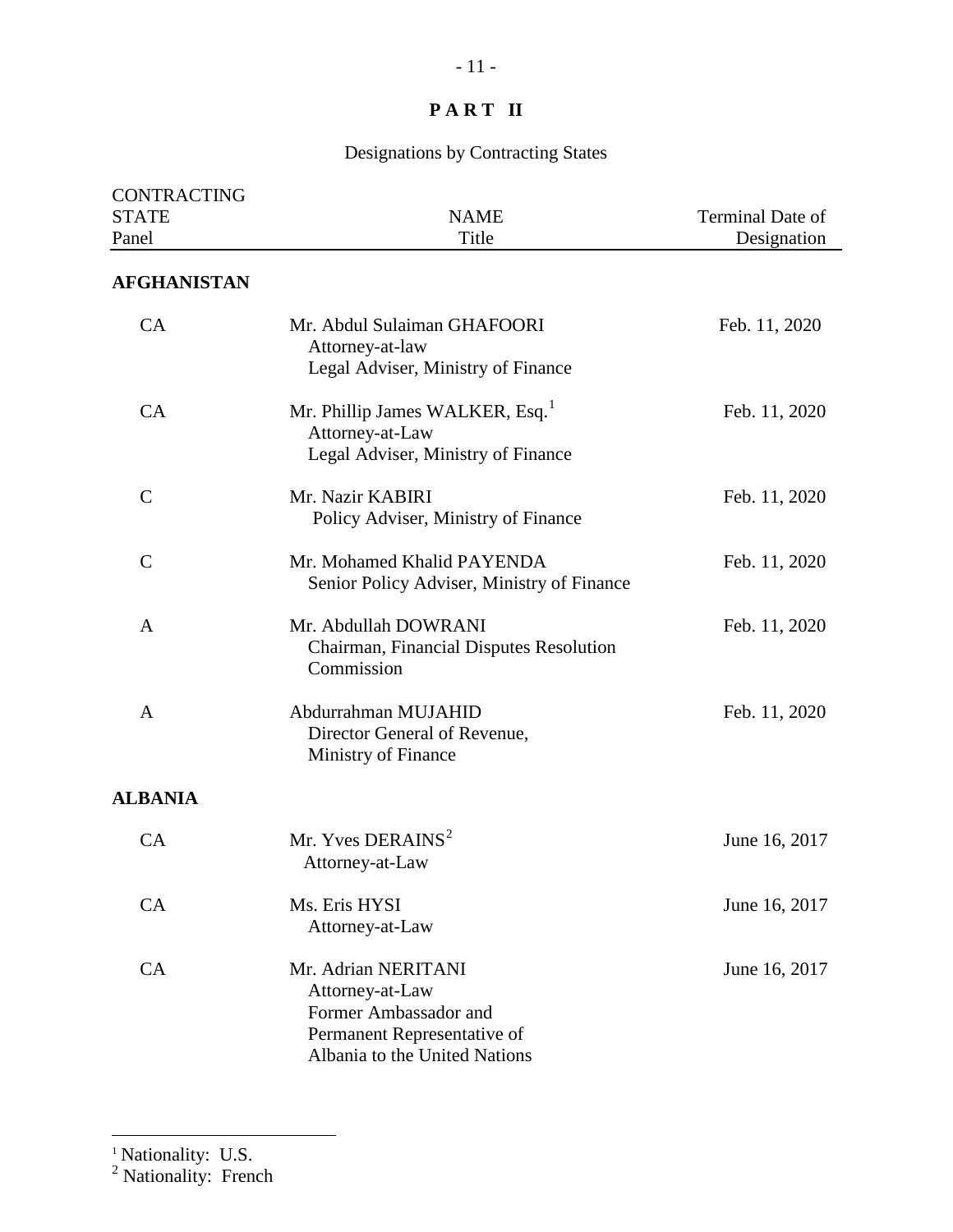# Designations by Contracting States

| CONTRACTING<br><b>STATE</b> | <b>NAME</b>                                                                                                                                                                                   | Terminal Date of |
|-----------------------------|-----------------------------------------------------------------------------------------------------------------------------------------------------------------------------------------------|------------------|
| Panel                       | Title                                                                                                                                                                                         | Designation      |
| CA                          | Prof. Masim QOKU<br>Professor of Law<br>Tirana University, Faculty of Law                                                                                                                     | June 16, 2017    |
| <b>ARGENTINA</b>            |                                                                                                                                                                                               |                  |
| CA                          | Prof. Diego P. FERNÁNDEZ ARROYO <sup>3</sup><br>Secretary-General,<br>International Academy of Comparative Law<br>Co-Director of Global Governance Studies,<br>Sciences PO Law School (Paris) | July 5, 2022     |
| CA                          | Prof. Mario J.A. OYARZÁBAL<br>Consejero Legal,<br>Ministerio de Relaciones Exteriores y Culto<br>República Argentina                                                                          | July 5, 2022     |
| CA                          | Dra. Mónica PINTO<br>Profesora de Derecho Internacional Público y<br>Derechos Humanos y Garantías,<br>Universidad de Buenos Aires                                                             | July 5, 2022     |
| CA                          | Dr. Raúl E. VINUESA <sup>4</sup><br>Profesor Titular Consulto,<br>Director de la Maestría en Relaciones Internacionales,<br>Universidad de Buenos Aires                                       | July 5, 2022     |
| <b>ARMENIA</b>              |                                                                                                                                                                                               |                  |
| CA                          | Mr. Yeghishe KIRAKOSYAN<br>Deputy-Minister,<br>Ministry of Justice of the Republic of Armenia                                                                                                 | June 26, 2019    |
| CA                          | Mr. Garegin MELKONYAN<br>Deputy-Minister,<br>Ministry of Economy of the Republic of Armenia                                                                                                   | June 26, 2019    |

<span id="page-11-0"></span><sup>&</sup>lt;sup>3</sup> Nationality: Argentinian/Spanish

<span id="page-11-1"></span><sup>4</sup> Nationality: Argentinian/Spanish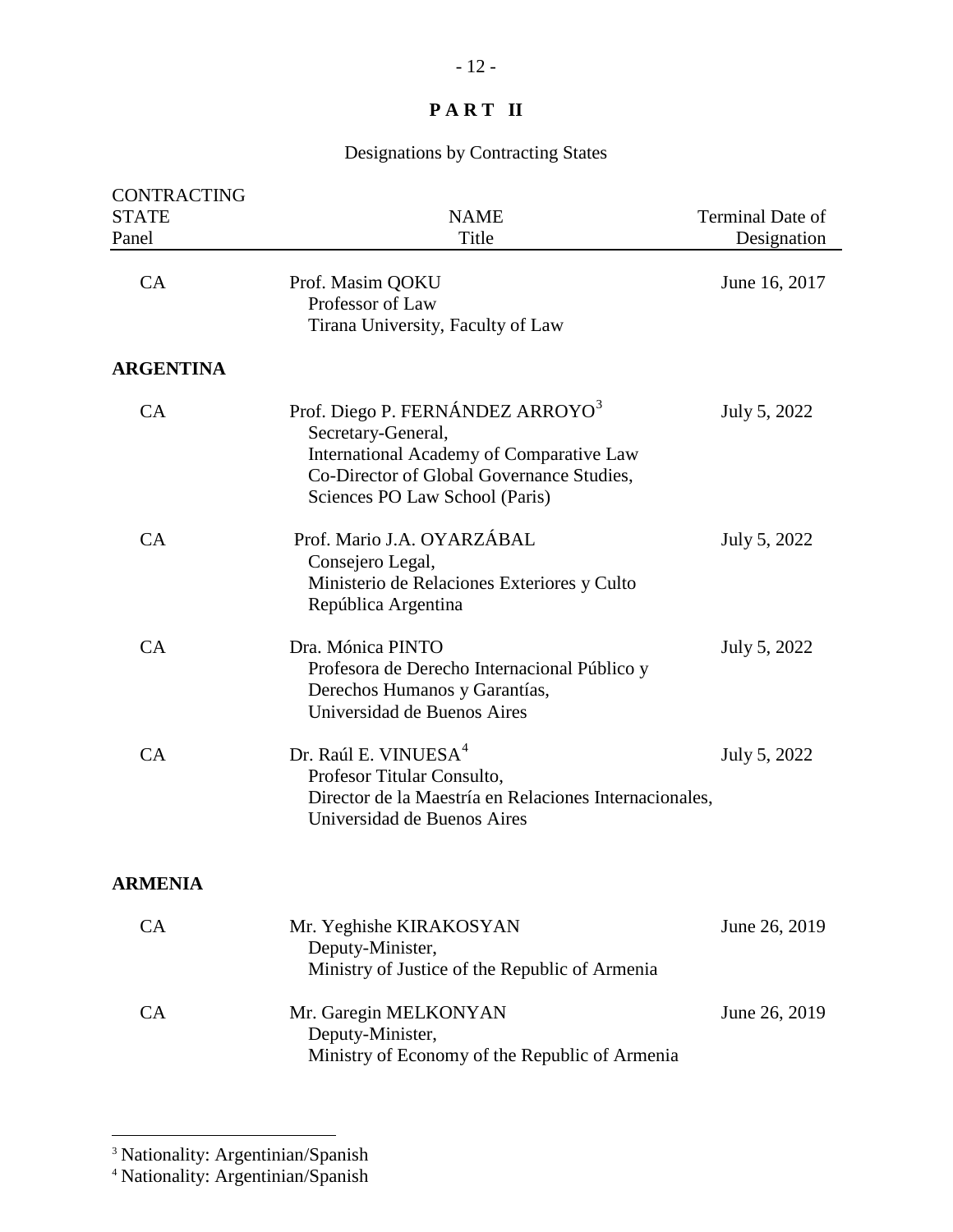# Designations by Contracting States

| <b>CONTRACTING</b> |                                                                                                                                                                                   |                  |
|--------------------|-----------------------------------------------------------------------------------------------------------------------------------------------------------------------------------|------------------|
| <b>STATE</b>       | <b>NAME</b>                                                                                                                                                                       | Terminal Date of |
| Panel              | Title                                                                                                                                                                             | Designation      |
| CA                 | Mr. Aram ORBELYAN<br>Deputy-Minister,<br>Ministry of Justice of the Republic of Armenia                                                                                           | June 26, 2019    |
| CA                 | Mr. Thomas J. SAMUELIAN <sup>5</sup><br>Dean,<br>American University of Armenia,<br>College of Humanities & Social Sciences                                                       | June 26, 2019    |
| <b>AUSTRALIA</b>   |                                                                                                                                                                                   |                  |
| $\mathcal{C}$      | The Hon. Neil BROWN, QC<br>Former Minister,<br>Federal Government of Australia                                                                                                    | July 7, 2016     |
| $\overline{C}$     | Mr. Ian HANGER, QC<br>Director,<br><b>Australian Dispute Centre</b>                                                                                                               | July 7, 2016     |
| $\mathcal{C}$      | Mr. Henry JOLSON, QC<br>Chairman, Alternative Dispute Resolution<br>Committee of the Law Council of Australia                                                                     | July 7, 2016     |
| $\mathcal{C}$      | The Hon. Sir Laurence STREET, AC KCMG<br>Former Chief Justice of New South Wales                                                                                                  | July 7, 2016     |
| A                  | Dr. Gavan GRIFFITH, QC<br>Former Solicitor-General of Australia                                                                                                                   | July 7, 2016     |
| A                  | Prof. Doug JONES <sup>6</sup><br>President, Australian Centre for International<br><b>Commercial Arbitration</b><br>Vice President, Chartered Institute of Arbitrators,<br>London | July 7, 2016     |
| A                  | The Hon. Michael KIRBY<br>Former Justice, High Court                                                                                                                              | July 7, 2016     |

<span id="page-12-0"></span><sup>&</sup>lt;sup>5</sup> Nationality: U.S.

<span id="page-12-1"></span><sup>&</sup>lt;sup>6</sup> Nationality: Australian / Irish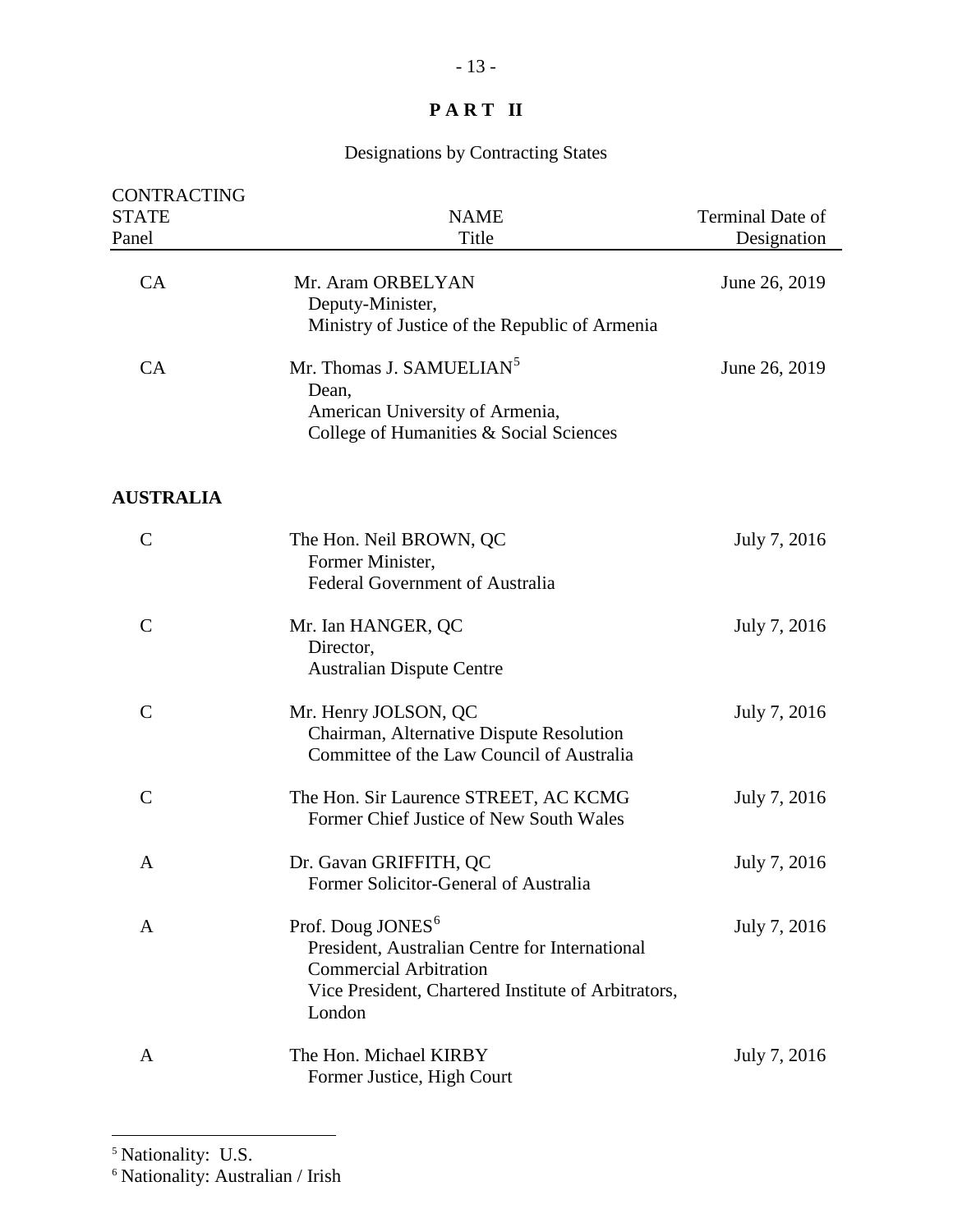| <b>CONTRACTING</b><br><b>STATE</b><br>Panel | <b>NAME</b><br>Title                                                                                                                                                               | Terminal Date of<br>Designation |
|---------------------------------------------|------------------------------------------------------------------------------------------------------------------------------------------------------------------------------------|---------------------------------|
| A                                           | Prof. Michael C. PRYLES<br>Chairman,<br><b>Singapore International Arbitration Centre</b>                                                                                          | July 7, 2016                    |
| <b>AUSTRIA</b>                              |                                                                                                                                                                                    |                                 |
| CA                                          | Prof. Dr. August REINISCH<br>Head, Section of International Law<br>and International Relations<br>University of Vienna                                                             | Dec. 16, 2020                   |
| CA                                          | Prof. Dr. Christoph SCHREUER<br>Professor of International Law<br>University of Vienna                                                                                             | Dec. 16, 2020                   |
| $\mathbf C$                                 | Mr. Markus BURGSTALLER<br>Attorney-at-Law                                                                                                                                          | Dec. 16, 2020                   |
| $\mathcal{C}$                               | Prof. Dr. J. Hanns PICHLER<br>Department of Economics<br>University of Economics and<br>Business Administration, Vienna                                                            | Dec. 16, 2020                   |
| A                                           | Dr. Alexander MARQUARDT <sup>7</sup><br>Attorney-at-Law                                                                                                                            | Dec. 16, 2020                   |
| A                                           | Dr. Werner MELIS<br>Attorney-at-Law<br>Honorary President, International Arbitral Centre of the<br>Austrian Federal Economic Chamber                                               | Dec. 16, 2020                   |
| <b>AZERBAIJAN</b>                           |                                                                                                                                                                                    |                                 |
| A                                           | Dr. Ahmed Mohammed JEHANI <sup>8</sup><br>Consultant and Arbitrator;<br>Former Country Manager and Legal Advisor<br>World Bank;<br>Former General Counsel, Libyan National Oil Co. | Sept. 29, 2011                  |

<span id="page-13-0"></span><sup>7</sup> Nationality: Austrian/German

<span id="page-13-1"></span><sup>8</sup> Nationality: Libyan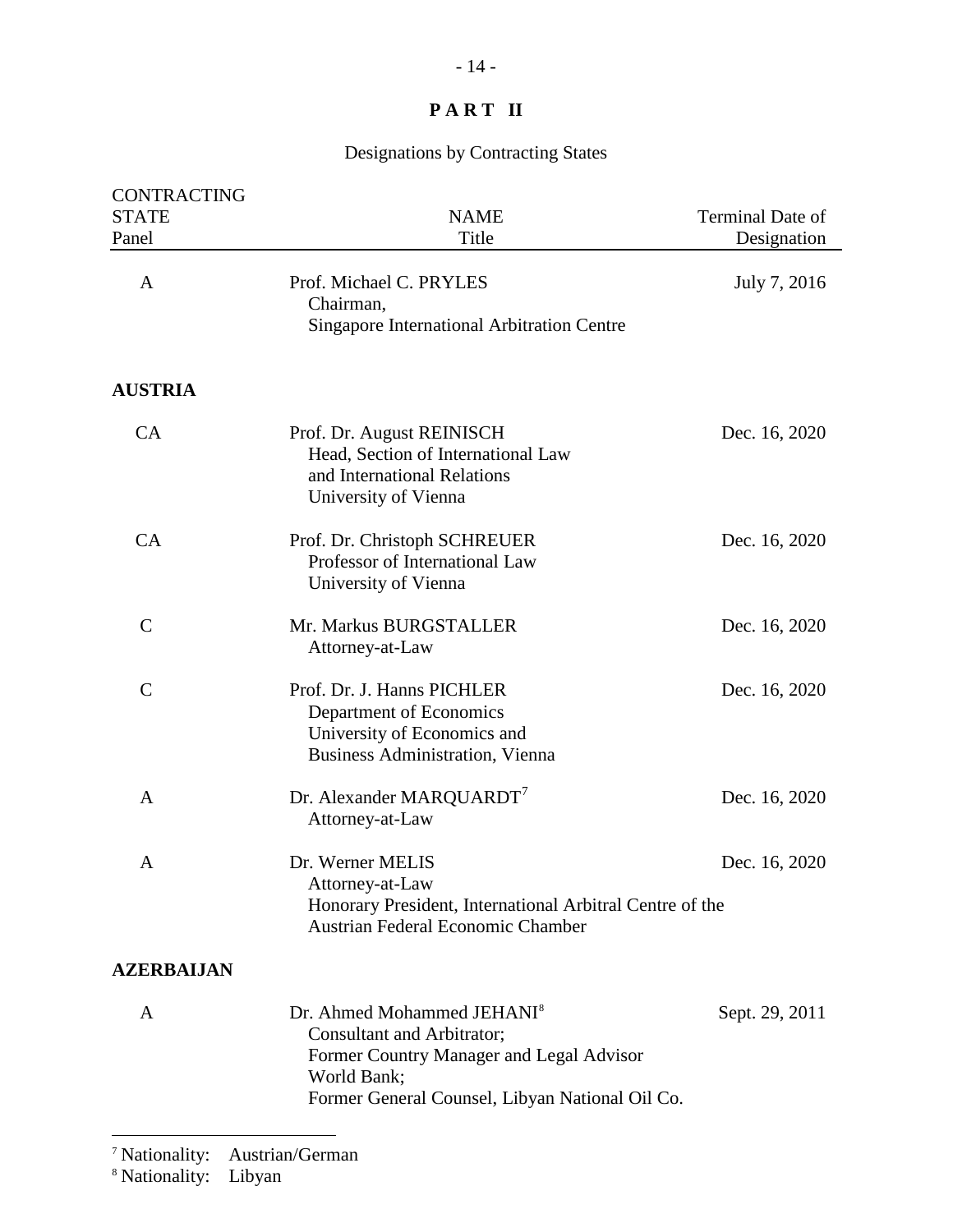# Designations by Contracting States

<span id="page-14-0"></span>

| <b>CONTRACTING</b><br><b>STATE</b><br>Panel | <b>NAME</b><br>Title                                                                                         | Terminal Date of<br>Designation |
|---------------------------------------------|--------------------------------------------------------------------------------------------------------------|---------------------------------|
| <b>BAHAMAS</b>                              |                                                                                                              |                                 |
| CA                                          | Mrs. Bertha COOPER-ROUSSEAU<br>Attorney-at-law                                                               | Mar. 30, 2018                   |
| CA                                          | Mrs. Caryl LASHLEY<br>Attorney-at-law                                                                        | Mar. 30, 2018                   |
| CA                                          | Mrs. Rubie NOTTAGE<br>Attorney-at-law<br>Lecturer, The College of the Bahamas                                | Mar. 30, 2018                   |
| CA                                          | The Rt. Hon. Dame Joan SAWYER<br>Past President, The Bahamas Court of Appeal<br><b>Former Chief Justice</b>  | Sept. 7, 2021                   |
| <b>BAHRAIN</b>                              |                                                                                                              |                                 |
| $\mathsf{C}$                                | Mr. Khalid Hamad ABDULRAHMAN<br>Executive Director of Banking Supervision,<br><b>Central Bank of Bahrain</b> | July 8, 2019                    |
| $\mathcal{C}$                               | Ms. Huda Hussain AL MASKATI<br>Executive Director – Corporate Services,<br><b>Central Bank of Bahrain</b>    | July 8, 2019                    |
| $\mathcal{C}$                               | Mr. Yusuf HUMOOD<br>Assistant Undersecretary for Economic Affairs,<br>Ministry of Finance                    | July 8, 2019                    |
| $\mathbf C$                                 | Mr. Aref Saleh KHAMIS<br>Undersecretary,<br>Ministry of Finance                                              | July 8, 2019                    |
| A                                           | Mr. Tariq BALOCH <sup>9</sup><br>Attorney-at-law                                                             | Dec. 1, 2017                    |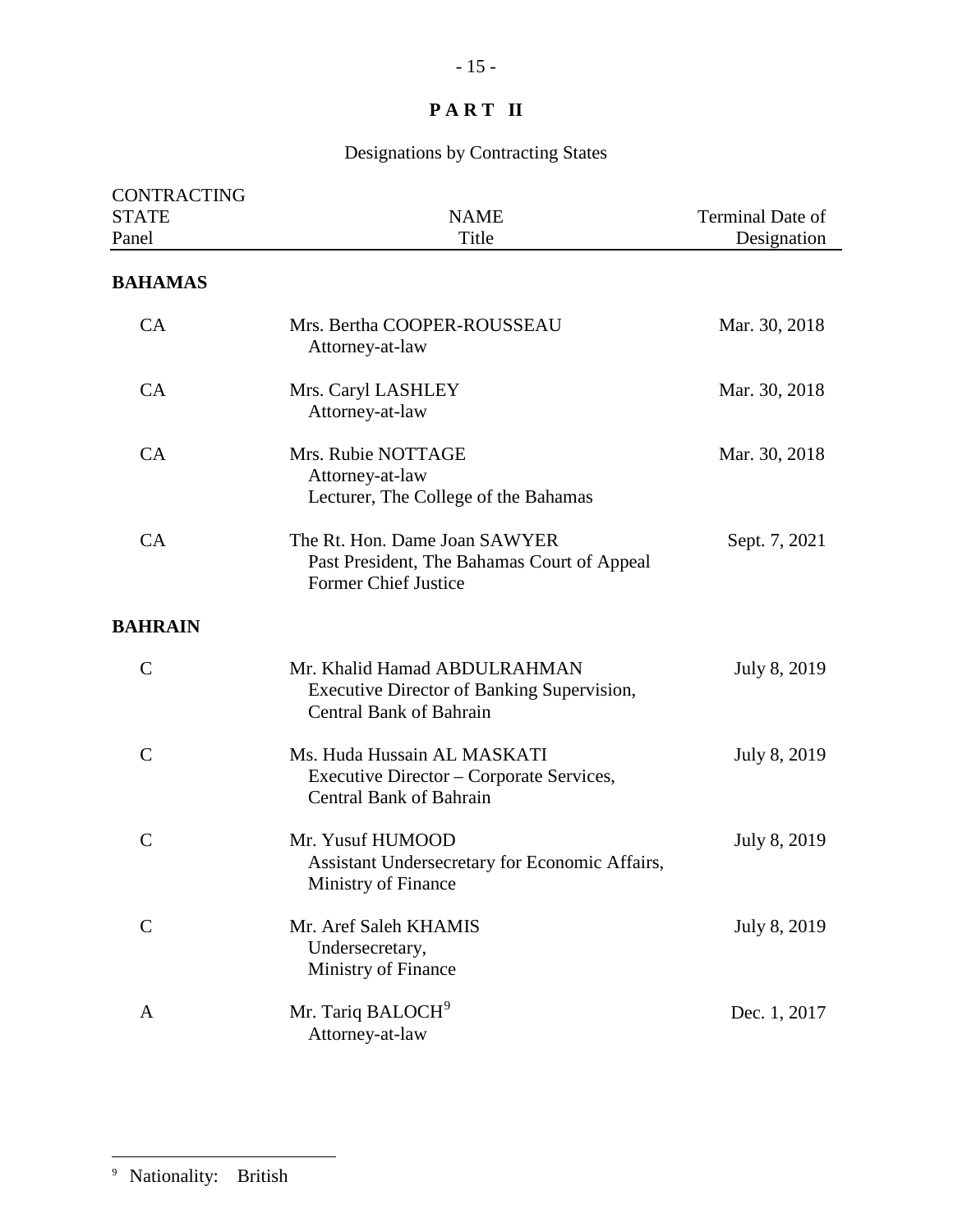# Designations by Contracting States

| <b>CONTRACTING</b><br><b>STATE</b><br>Panel | <b>NAME</b><br>Title                                                                                                                                                     | <b>Terminal Date of</b><br>Designation |
|---------------------------------------------|--------------------------------------------------------------------------------------------------------------------------------------------------------------------------|----------------------------------------|
| A                                           | Mr. Jan PAULSSON <sup>10</sup><br>President,<br>London Court of International Arbitration                                                                                | Dec. 1, 2017                           |
| A                                           | Hon. Judge Stephen SCHWEBEL <sup>11</sup><br>Past President, International Court of Justice;<br>President, International Monetary Fund<br><b>Administrative Tribunal</b> | Dec. 1, 2017                           |
| A                                           | Mr. Mohammed Ali TALEB<br>Director of Economic Relations,<br>Ministry of Finance & National Economy                                                                      | Jul. 7, 2021                           |
| <b>BANGLADESH</b>                           |                                                                                                                                                                          |                                        |
| CA                                          | Barrister Md. Sameer SATTAR<br>Barrister-at-Law                                                                                                                          | Mar. 10, 2022                          |
| CA                                          | Barrister Sheikh Fazle Noor TAPOSH, MP<br>Barrister-at-Law                                                                                                               | Mar. 10, 2022                          |
| <b>BARBADOS</b>                             |                                                                                                                                                                          |                                        |
| CA                                          | Mr. Edward BUSHELL                                                                                                                                                       | July 19, 2016                          |
| CA                                          | Dr. Trevor A. CARMICHAEL<br>Attorney-at-Law                                                                                                                              | July 19, 2016                          |
| CA                                          | Mr. Woodbine Augustus DAVIS<br><b>Former Solicitor General</b>                                                                                                           | July 19, 2016                          |
| CA                                          | Mr. Ken HEWITT<br>Director,<br><b>Insurance Corporation of Barbados</b>                                                                                                  | July 19, 2016                          |

<span id="page-15-0"></span><sup>&</sup>lt;sup>10</sup> Nationality: Bahraini/French/Swedish

<span id="page-15-1"></span><sup>&</sup>lt;sup>11</sup> Nationality: U.S.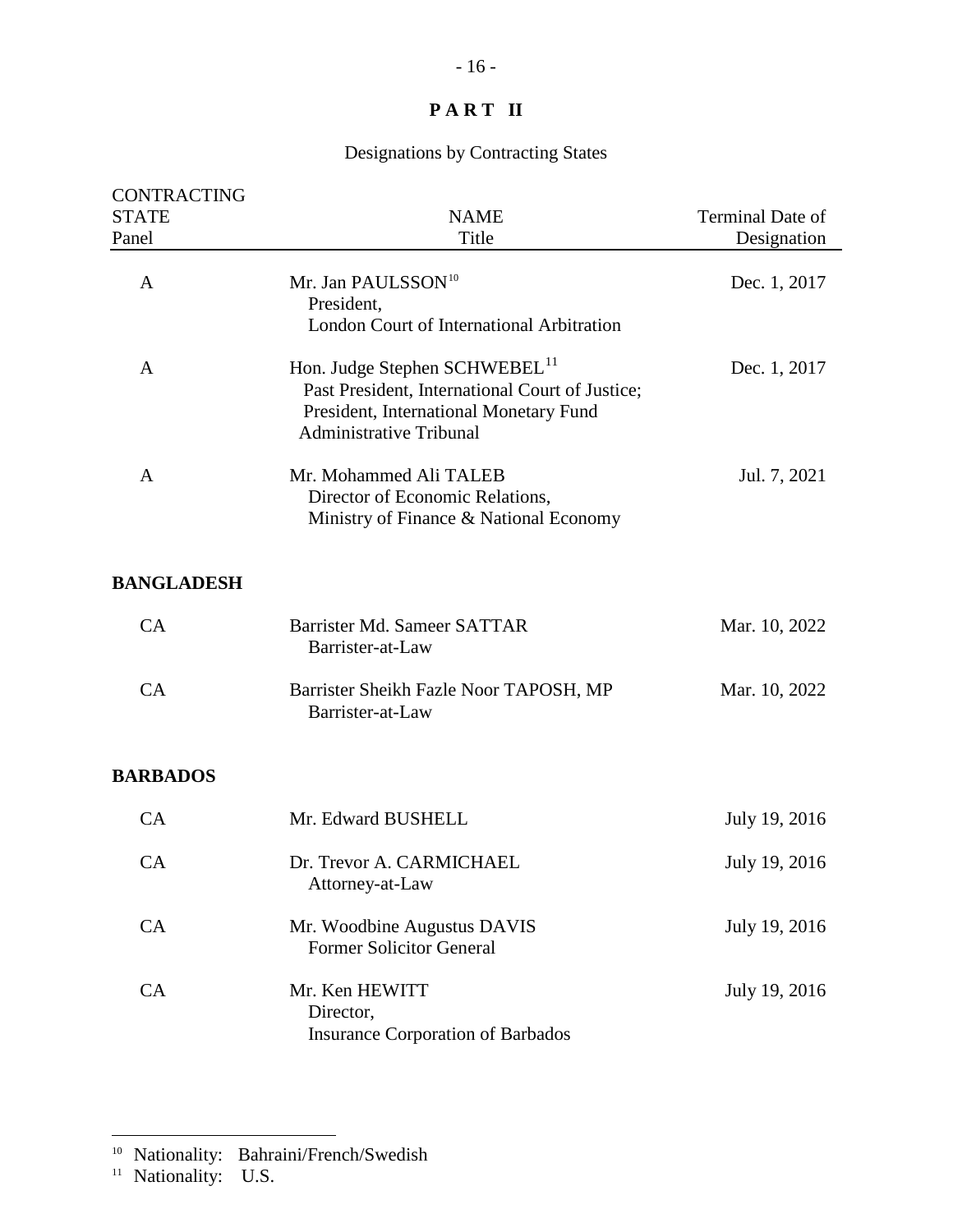| <b>CONTRACTING</b><br><b>STATE</b><br>Panel | <b>NAME</b><br>Title                                                                                               | Terminal Date of<br>Designation |
|---------------------------------------------|--------------------------------------------------------------------------------------------------------------------|---------------------------------|
| <b>BELARUS</b>                              |                                                                                                                    |                                 |
| $\mathcal{C}$                               | Mr. Vladimir A. ABRAMOVICH<br>Attorney-at-Law                                                                      | Dec. 29, 2021                   |
| $\mathsf{C}$                                | Mr. Konstantin MIKHEL<br>Attorney-at-Law                                                                           | Dec. 29, 2021                   |
| $\mathcal{C}$                               | Mr. Mikhail Y. KASTSIUKOU<br>Attorney-at-Law                                                                       | Dec. 29, 2021                   |
| $\mathcal{C}$                               | Dr. Andrey L. KOZIK<br>Secretary-General,<br>International Law and Arbitration Association<br>(Belarus, BILA)      | Dec. 29, 2021                   |
| A                                           | Mr. Alexey ANISCHENKO<br>Attorney-at-Law                                                                           | Dec. 29, 2021                   |
| A                                           | Dr. Elena V. BABKINA<br>Head, Department of Private International<br>and European Law, Belarusian State University | Dec. 29, 2021                   |
| A                                           | Dr. Aliaksandr DANILEVICH<br>Attorney-at-Law                                                                       | Dec. 29, 2021                   |
| A                                           | Mr. Alexandre KHRAPOUTSKI<br>Attorney-at-Law                                                                       | Dec. 29, 2021                   |
| <b>BELGIUM</b>                              |                                                                                                                    |                                 |
| $\mathbf C$                                 | Prof. Nicolas ANGELET<br>Attorney-at-Law<br>Professor of Law,<br>Université Libre de Bruxelles                     | Apr. 4, 2022                    |
| $\mathsf{C}$                                | Dr. Freya BAETENS<br>Attorney-at-Law<br>Associate Professor of Law,<br>Leiden University                           | Apr. 4, 2022                    |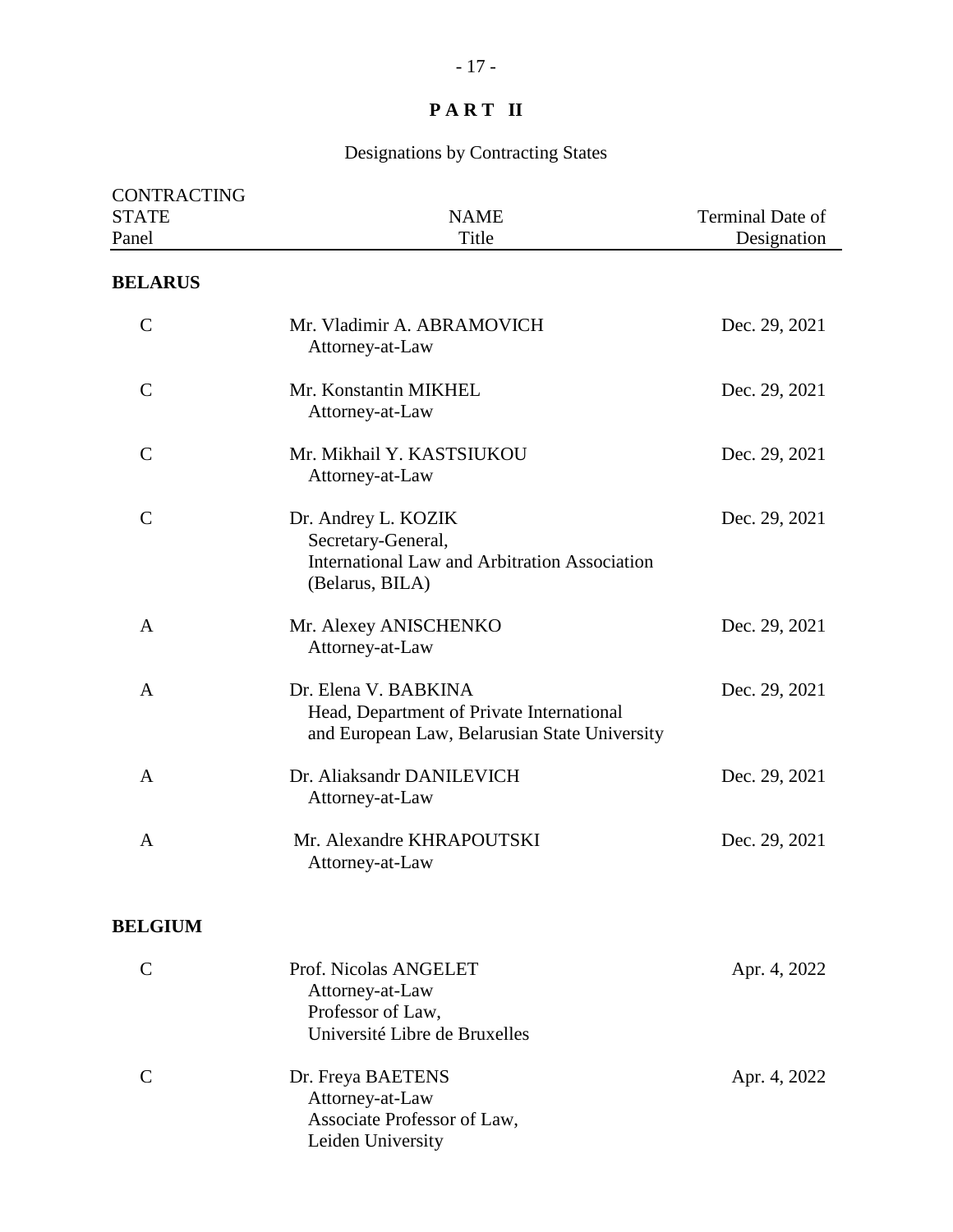| <b>CONTRACTING</b><br><b>STATE</b><br>Panel | <b>NAME</b><br>Title                                                                                                                      | Terminal Date of<br>Designation |
|---------------------------------------------|-------------------------------------------------------------------------------------------------------------------------------------------|---------------------------------|
| $\mathcal{C}$                               | Prof. Joost PAUWELYN<br>Professor, International Law Department<br>Graduate Institute of International and<br>Development Studies, Geneva | Jan. 28, 2021                   |
| $\mathsf{C}$                                | Dr. Herman VERBIST<br>Attorney-at-Law                                                                                                     | Apr. 4, 2022                    |
| A                                           | Mr. Bernard HANOTIAU<br>Attorney-at-law                                                                                                   | Apr. 4, 2022                    |
| A                                           | Mr. Didier MATRAY<br>Attorney-at-Law<br>Professor of Law,<br>University of Liège                                                          | Apr. 4, 2022                    |
| A                                           | Dr. Vera VAN HOUTTE<br>Attorney-at-Law<br>Vice-President of the ICC Court of Arbitration                                                  | Apr. 4, 2022                    |
| A                                           | Mr. Gaëtan VERHOOSEL<br>Attorney-at-Law                                                                                                   | Jan. 28, 2021                   |
| <b>BENIN</b>                                |                                                                                                                                           |                                 |
| $\mathcal{C}$                               | Mr. Bruno AMOUSSOU<br>Directeur Général,<br>Banque Commerciale du Bénin                                                                   | Feb. 5, 1988                    |
| $\overline{C}$                              | Mr. Augustin DE CAMPOS<br><b>Expert Comptable Fiduciaire</b><br>Commissaire des Sociétés                                                  | Feb. 5, 1988                    |
| $\mathbf C$                                 | Mr. Raffaet LOKO<br>Directeur,<br><b>Industrie Alimentaire</b>                                                                            | Feb. 5, 1988                    |
| $\mathcal{C}$                               | Mr. Emile PARAISO<br>Directeur Général,<br>Société Béninoise Electricité et Eau                                                           | Feb. 5, 1988                    |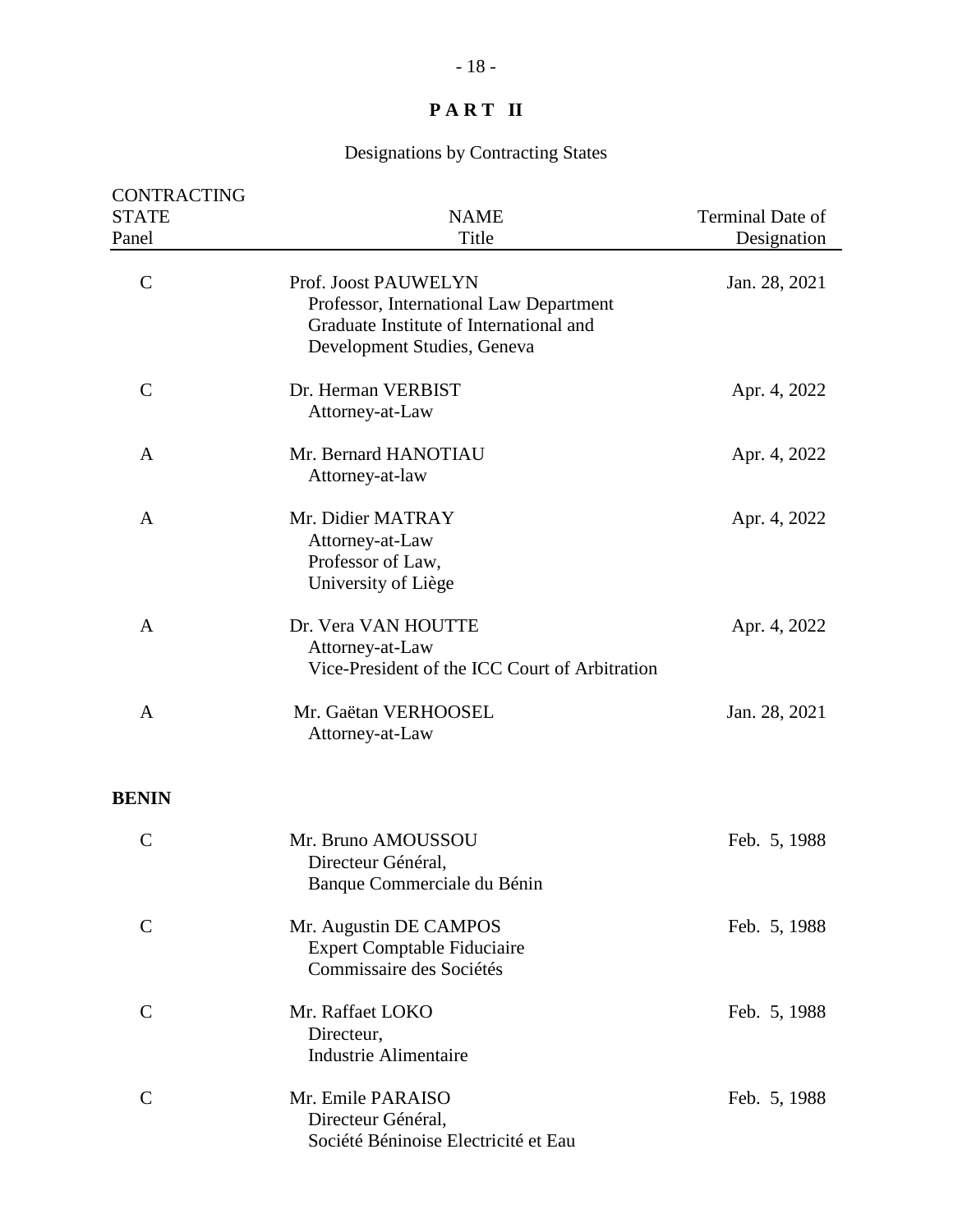| CONTRACTING     |                                                                                              |                  |
|-----------------|----------------------------------------------------------------------------------------------|------------------|
| <b>STATE</b>    | <b>NAME</b>                                                                                  | Terminal Date of |
| Panel           | Title                                                                                        | Designation      |
| A               | Mr. Maurille CODJIA<br>Président de la Chambre Judiciaire,<br><b>Cour Populaire Centrale</b> | Feb. 5, 1988     |
| A               | Mr. Alexandre DURAND<br>Président de la Cour d'Appel                                         | Feb. 5, 1988     |
| A               | Mr. Frédéric HOUNDETON<br>Directeur de Cabinet,<br><b>Cour Populaire Centrale</b>            | Feb. 5, 1988     |
| A               | Mr. Ismail TIDJANI SERPOS<br>Procureur Général,<br><b>Parquet Populaire Central</b>          | Feb. 5, 1988     |
| <b>BOTSWANA</b> |                                                                                              |                  |
| CA              | Mr. I.S. KIRBY<br><b>Attorney General</b>                                                    | Mar. 17, 2010    |
| CA              | Mr. E.W.M.J. LEGWAILA<br>President,<br><b>Industrial Court</b>                               | Mar. 17, 2010    |
| CA              | Mr. J.Z. MOSOJANE<br><b>High Court Judge</b>                                                 | Mar. 17, 2010    |
| CA              | Mr. P.T.C. SKELEMANI<br>Member of Parliament;<br><b>Former Attorney General</b>              | Mar. 17, 2010    |
| <b>BULGARIA</b> |                                                                                              |                  |
| CA              | Mr. Angel KALAIDJIEV<br>Attorney-at-Law                                                      | Mar. 17, 2022    |
| CA              | Mr. Georgi SPASOV<br>Attorney-at-Law                                                         | Mar. 17, 2022    |
| CA              | Mr. Lazar TOMOV<br>Attorney-at-Law                                                           | Mar. 17, 2022    |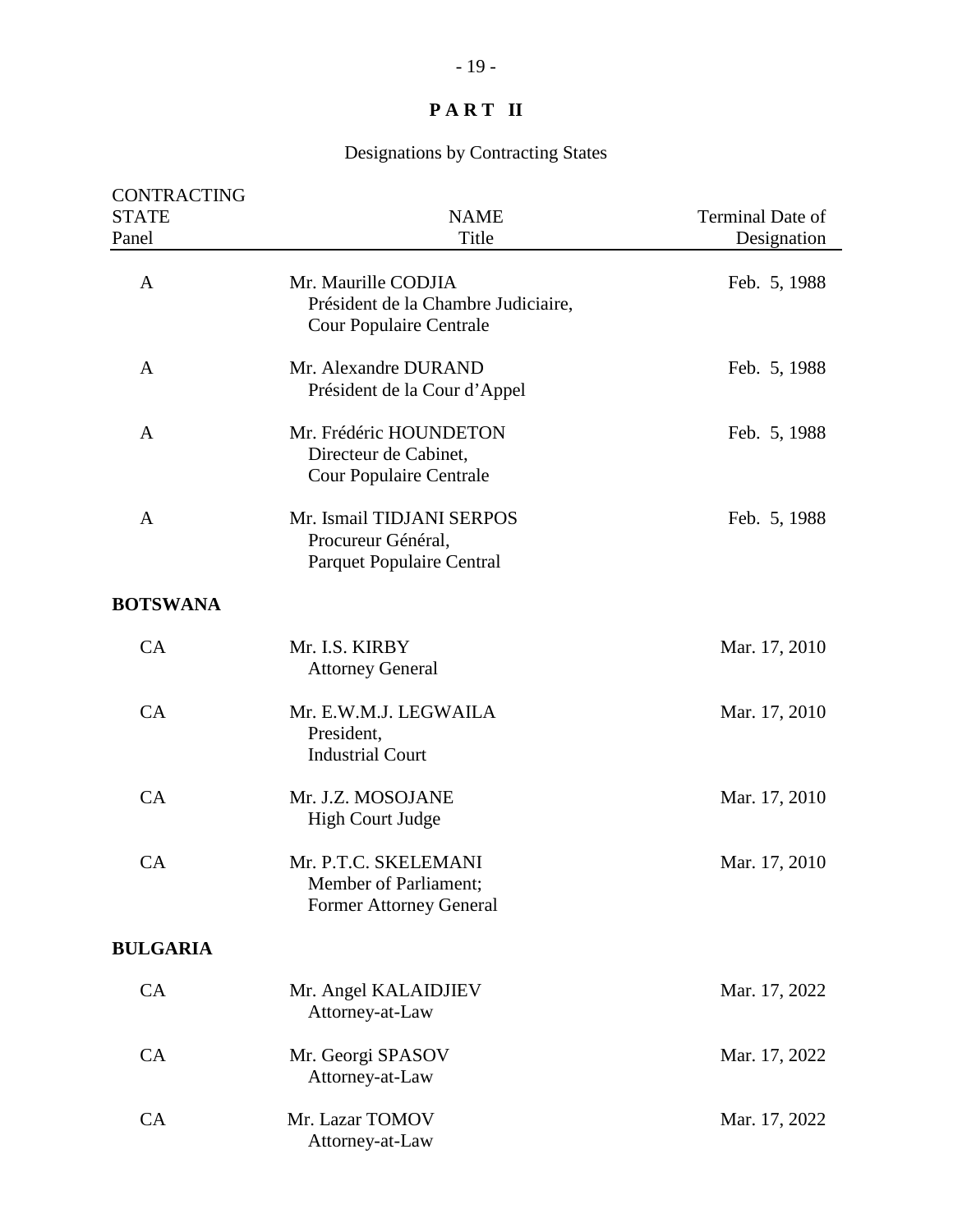| <b>CONTRACTING</b><br><b>STATE</b><br>Panel | <b>NAME</b><br>Title                                                                                                                             | Terminal Date of<br>Designation |
|---------------------------------------------|--------------------------------------------------------------------------------------------------------------------------------------------------|---------------------------------|
| CA                                          | Ms. Sylvia TONOVA<br>Attorney-at-Law                                                                                                             | Mar. 17, 2022                   |
| <b>BURKINA FASO</b>                         |                                                                                                                                                  |                                 |
| $\mathcal{C}$                               | Mr. Ambroise Marie BALIMA<br>Directeur Général du Commerce<br>Ministère du Commerce, de la Promotion<br>de l'Entreprise et de l'Artisanat        | Sept. 7, 2010                   |
| $\mathsf{C}$                                | Mr. Mamadou GUIRA<br>Directeur des Affaires Contentieuse<br>et de Recouvrement,<br>Ministère des Finances et du Budget                           | Sept. 7, 2010                   |
| $\mathsf{C}$                                | Mrs. Gertrude M. OUEDRAOGO<br><b>Conseiller des Affaires Economiques</b><br>Direction Générale de la Coopération                                 | Sept. 7, 2010                   |
| $\overline{C}$                              | Mr. Adama TRAORE<br>Directeur Général du Développement Industriel<br>Ministère du Commerce, de la Promotion<br>de l'Entreprise et de l'Artisanat | Sept. 7, 2010                   |
| A                                           | Mr. Sibili Franck COMPAORE<br>Magistrate                                                                                                         | Sept. 7, 2010                   |
| A                                           | Mr. Victor KAFANDO<br>Magistrate                                                                                                                 | Sept. 7, 2010                   |
| A                                           | Mr. Ignace YERBANGA<br>Magistrate                                                                                                                | Sept. 7, 2010                   |
| A                                           | Mr. Dobo Martin ZONOU<br>Magistrate                                                                                                              | Sept. 7, 2010                   |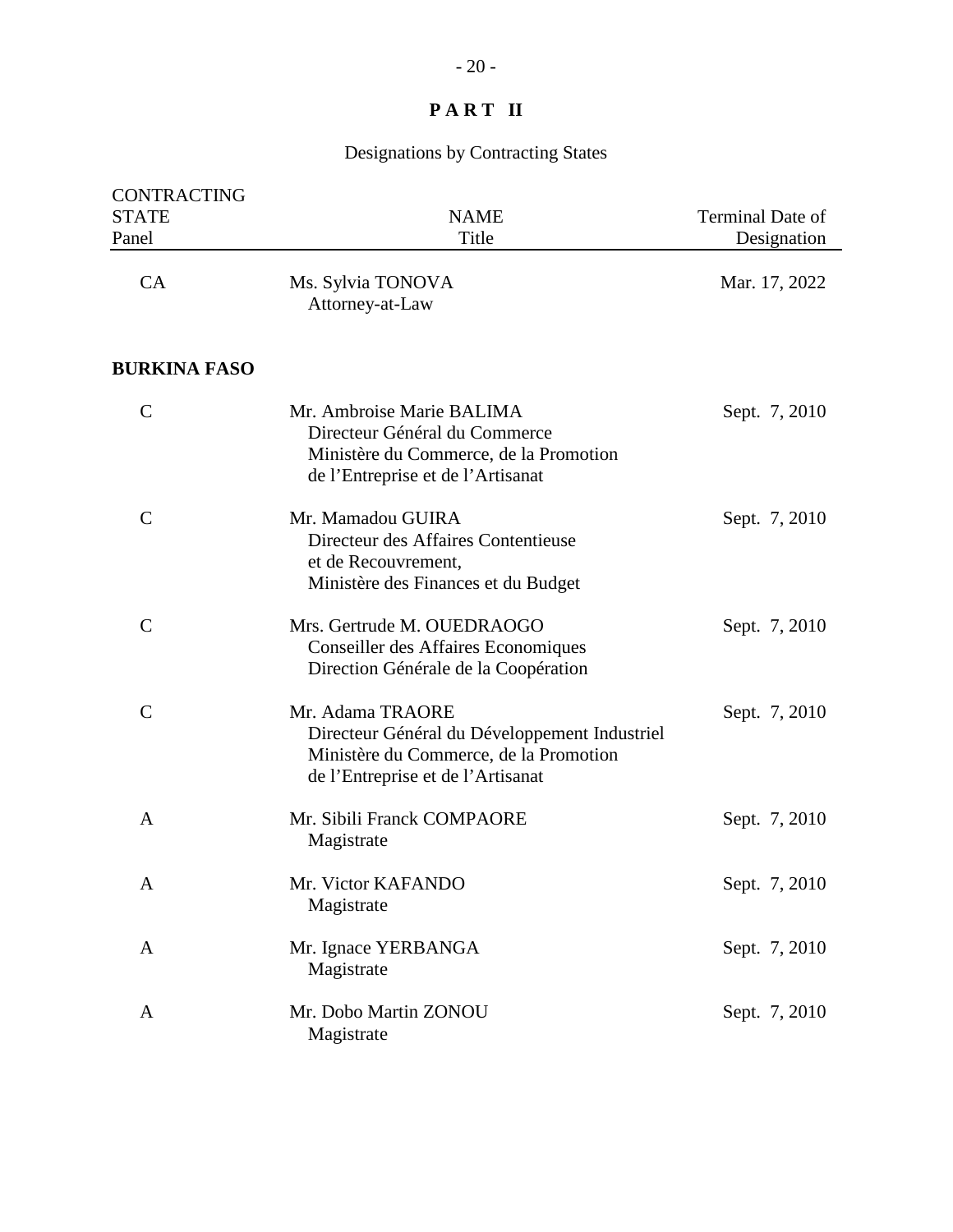# Designations by Contracting States

| <b>CONTRACTING</b><br><b>STATE</b><br>Panel | <b>NAME</b><br>Title                                                                                                           | Terminal Date of<br>Designation |
|---------------------------------------------|--------------------------------------------------------------------------------------------------------------------------------|---------------------------------|
| <b>BURUNDI</b>                              |                                                                                                                                |                                 |
| A                                           | Prof. Nicolas $ANGELET$ <sup>12</sup><br>Professor of Int'l Law,<br>Free University of Brussels;<br>Attorney-at-Law (Brussels) | Sept. 17, 2016                  |
| A                                           | Mr. Sixte Sizimwe KAZIRUKANYO<br>Attorney-at-Law                                                                               | Sept. 17, 2016                  |
| A                                           | Prof. Gérard NIYUGEKO<br>Judge and Past President African Court<br>of Human Rights,<br>Professor of Law, University of Burundi | Sept. 17, 2016                  |
| $\mathbf{A}$                                | Mr. Fabien SEGATWA<br>Attorney-at-Law                                                                                          | Sept. 17, 2016                  |
| <b>CAMBODIA</b>                             |                                                                                                                                |                                 |
| CA                                          | Mr. Hamid G. GHARAVI <sup>13</sup><br>Attorney-at-Law                                                                          | June 6, 2015                    |
| <b>CAMEROON</b>                             |                                                                                                                                |                                 |
| $\mathcal{C}$                               | Me Brigitte ADA NNENGUE<br>Avocat<br>Présidente du CEPFOMEN                                                                    | Oct. 6, 2021                    |
| $\mathcal{C}$                               | Mme Fadimatou HAYATOU<br>Magistrat<br>Juge au Tribunal de Première Instance, Ebolowa                                           | Oct. 6, 2021                    |
| $\mathcal{C}$                               | M. Colins Leprince KOMBOU<br>Magistrat                                                                                         | Oct. 6, 2021                    |

 $\overline{a}$ 

<span id="page-20-1"></span><span id="page-20-0"></span><sup>13</sup> Nationality: Iranian/French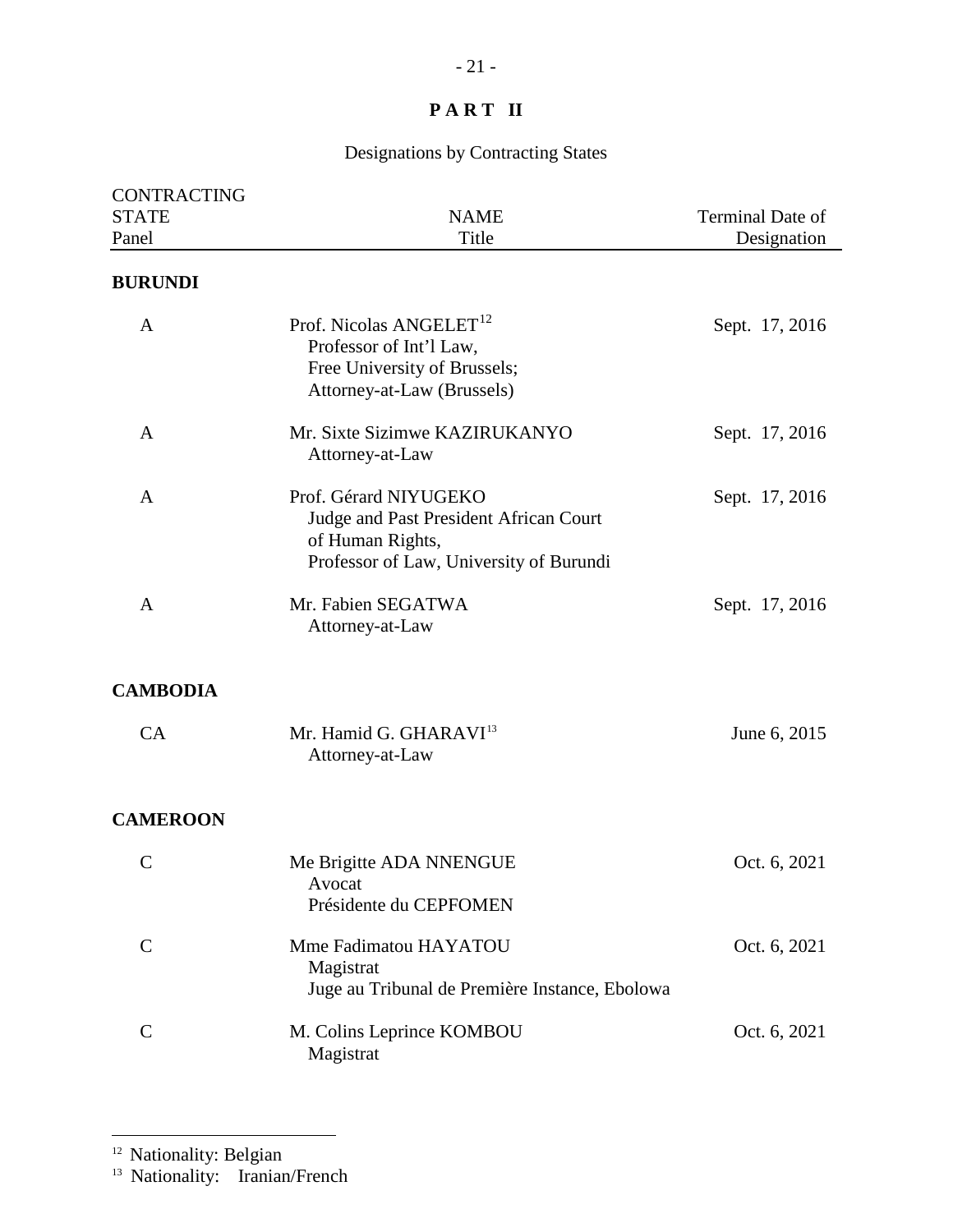# Designations by Contracting States

| <b>CONTRACTING</b><br><b>STATE</b><br>Panel | <b>NAME</b><br>Title                                                                                                                   | Terminal Date of<br>Designation |
|---------------------------------------------|----------------------------------------------------------------------------------------------------------------------------------------|---------------------------------|
| $\overline{C}$                              | Me Aloysus SAMA<br>Avocat au barreau du Cameroun                                                                                       | Oct. 6, 2021                    |
| A                                           | Dr Gaston KENFACK DOUAJNI<br>Magistrat<br>Directeur de la Legislation,<br>Ministère de la Justice                                      | Oct. 6, 2021                    |
| $\mathsf{A}$                                | M. Mougnal SIDI<br>Chef de la Division des Affaires Juridiques,<br>Ministère des Finances                                              | Oct. 6, 2021                    |
| A                                           | M. Isaac TAMBA<br>Conseiller Technique,<br>Ministère de l'Economie, de la Planification et<br>de l'Aménagement du Territoire (MINEPAT) | Oct. 6, 2021                    |
| A                                           | Me Georges Gérard WAMBA MAKOLLO<br>Avocat                                                                                              | Oct. 6, 2021                    |

#### **CENTRAL AFRICAN REPUBLIC**

| $\mathcal{C}$ | Mr. Antoine GROTHE<br>Procureur Général à la Cour d'Appel | Oct. 27, 1986 |
|---------------|-----------------------------------------------------------|---------------|
| C             | Mr. Albert KOUDA<br>Président de la Cour d'Appel          | Oct. 27, 1986 |
| C             | Mr. Joseph MANDE-DJAPOU<br>Conseiller à la Cour Suprême   | Oct. 27, 1986 |
| C             | Mr. Levy SOBANGUE<br>Conseiller à la Cour Suprême         | Oct. 27, 1986 |
| A             | Mr. Célestin GAOMBALE<br>Directeur Général de l'UBAC      | Oct. 27, 1986 |
| A             | Mr. Léopold SAMBA<br>Directeur Général du Commerce        | Oct. 27, 1986 |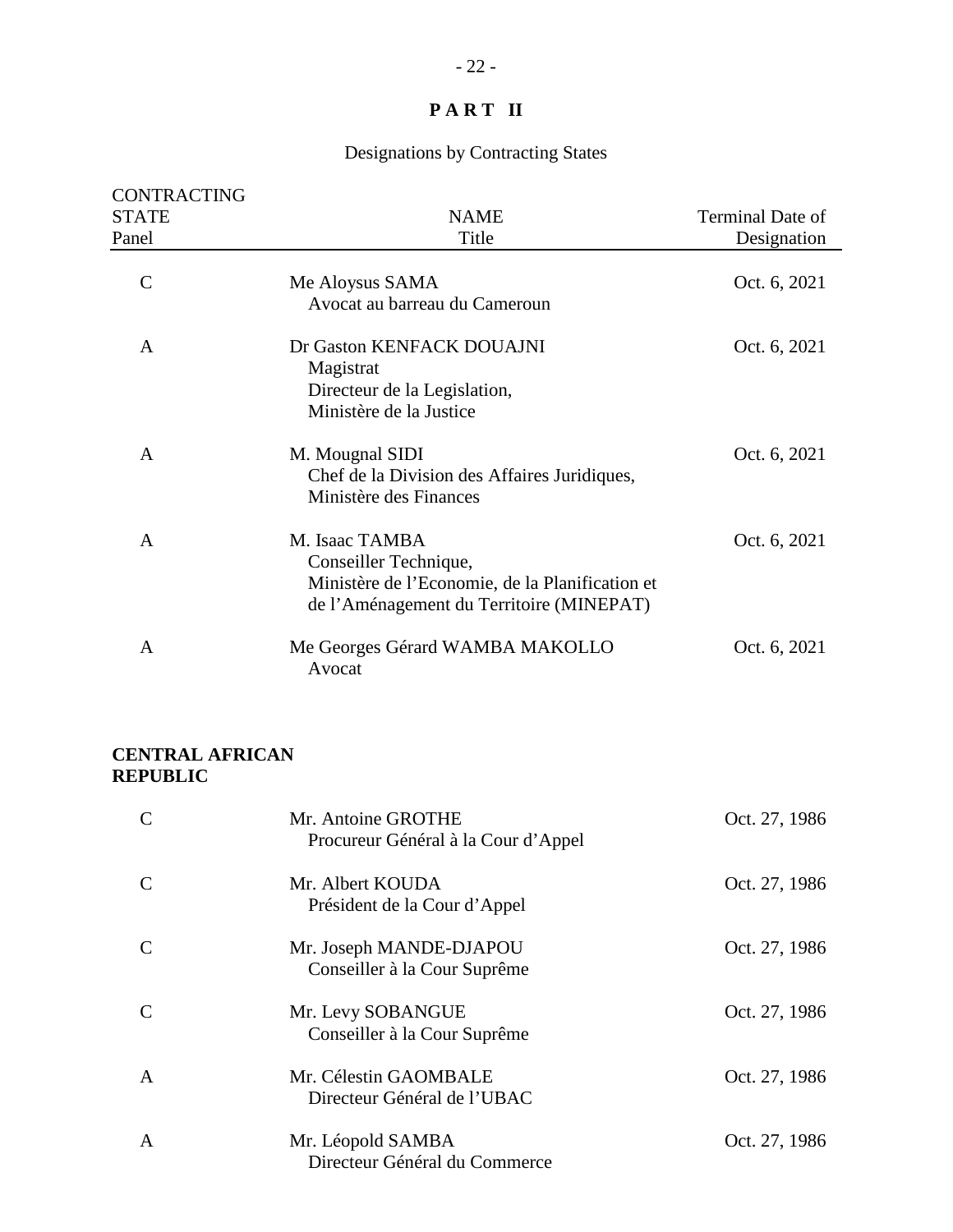| <b>CONTRACTING</b><br><b>STATE</b><br>Panel | <b>NAME</b><br>Title                                                                                                                                                                       | Terminal Date of<br>Designation |
|---------------------------------------------|--------------------------------------------------------------------------------------------------------------------------------------------------------------------------------------------|---------------------------------|
| <b>CHAD</b>                                 |                                                                                                                                                                                            |                                 |
| A                                           | Mr. Alain FÉNÉON<br>Attorney-at-Law                                                                                                                                                        | Oct. 17, 2010                   |
| A                                           | Mr. Ahmat Mahamat HASSAN<br>Attorney-at-Law                                                                                                                                                | Oct. 17, 2010                   |
| A                                           | Mr. Domaye NODJIGOTO<br>Magistrate                                                                                                                                                         | Oct. 17, 2010                   |
| A                                           | Mr. Aziz Mahamat SALÉH<br>Attorney-at-Law                                                                                                                                                  | Oct. 17, 2010                   |
| <b>CHILE</b>                                |                                                                                                                                                                                            |                                 |
| $\mathbf C$                                 | Mr. Gonzalo BIGGS<br>Former Legal Counsel,<br>Inter-American Development Bank;<br>Chairman, Committee on Natural Resources<br>and the Environment<br><b>Inter-American Bar Association</b> | Sept. 1, 2017                   |
| $\mathcal{C}$                               | Mr. Jorge CAREY<br>Vice Chairman<br>Center for American and International Law                                                                                                              | Sept. 1, 2017                   |
| $\mathsf C$                                 | Mr. Carlos Eugenio JORQUIERA MALSCHAFSKY<br>President, Arbitration and Mediation Center of the<br>Santiago Chamber of Commerce                                                             | Sept. 1, 2017                   |
| $\mathcal{C}$                               | Mr. León LARRAIN ABASCAL<br>Attorney-at-Law                                                                                                                                                | Sept. 1, 2017                   |
| A                                           | Mr. Enrique BARROS BOURIE<br><b>Associate Professor of Law</b><br>University of Chile                                                                                                      | Sept. 1, 2017                   |
| A                                           | Mr. Hernán FONTAINE TALAVERA                                                                                                                                                               | Sept. 1, 2017                   |
| A                                           | Mr. Andrés JANA LINETZKY<br><b>Assistant Professor of Law</b>                                                                                                                              | Sept. 1, 2017                   |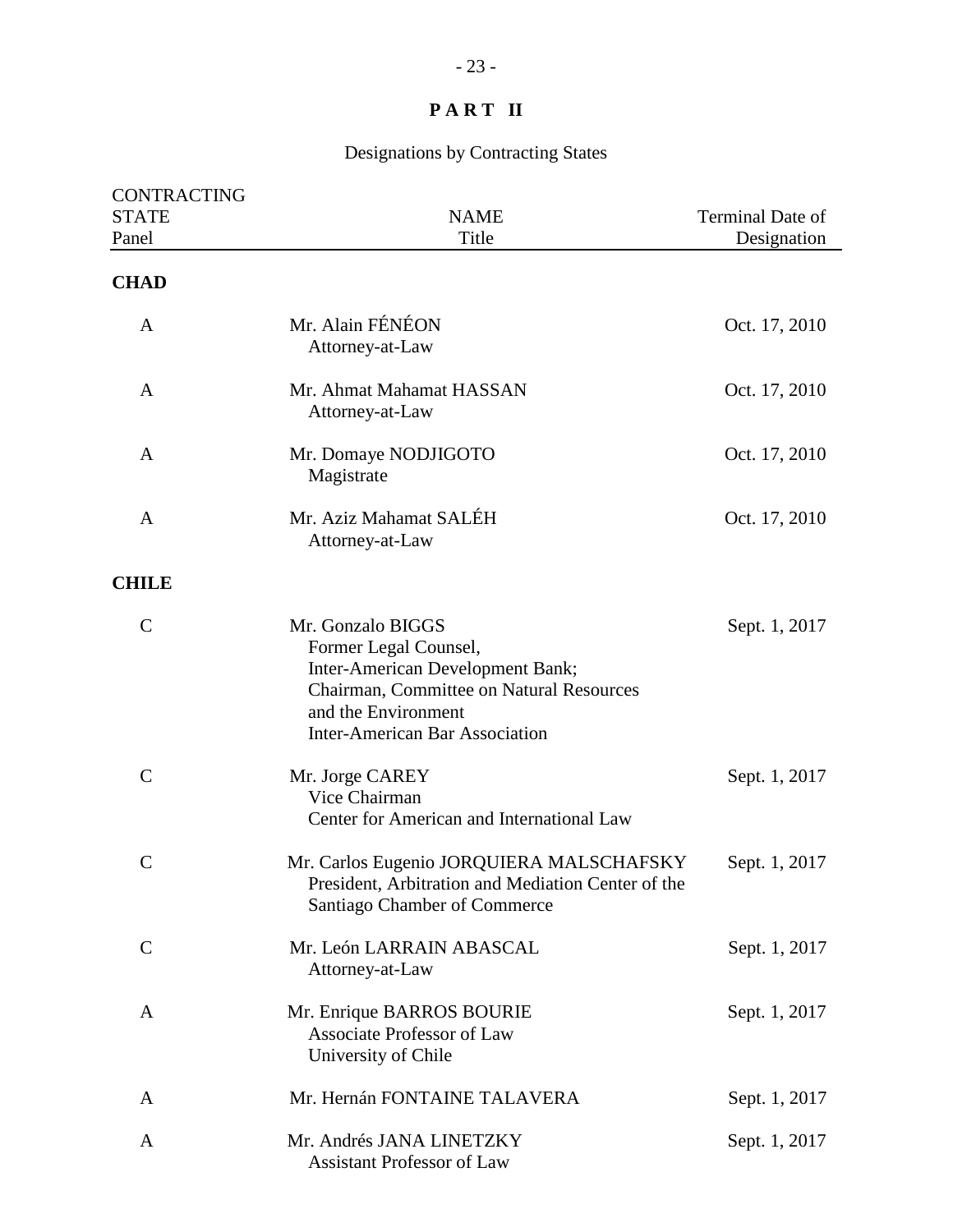| CONTRACTING<br><b>STATE</b><br>Panel | <b>NAME</b><br>Title                                                                                                                  | Terminal Date of<br>Designation |
|--------------------------------------|---------------------------------------------------------------------------------------------------------------------------------------|---------------------------------|
|                                      | University of Chile                                                                                                                   |                                 |
| $\mathbf{A}$                         | Prof. Arturo YRARRÁZAVAL COVARRUBIAS                                                                                                  | Sept. 1, 2017                   |
| <b>CHINA</b>                         |                                                                                                                                       |                                 |
| $\mathcal{C}$                        | Dr. Wang CHUANLI<br>Former Dean, Professor of Law<br><b>International Law School</b><br>China University of Political Science and Law | May 5, 2016                     |
| $\mathcal{C}$                        | Mr. Anthony NEOH, QC, SC, JP<br>Attorney-at-Law,<br>Former Chairman, Hong Kong Securities and<br><b>Futures Commission</b>            | May 5, 2016                     |
| $\mathcal{C}$                        | Prof. Shen SIBAO<br>Dean, Law School<br>Shanghai University                                                                           | May 5, 2016                     |
| $\mathcal{C}$                        | Dr. Jingchun SHAO<br>Professor of Law<br>Director, WTO Law Study Center<br>Peking University                                          | May 5, 2016                     |
| A                                    | Prof. An CHEN<br>Senior Professor, Law School<br>Xiamen University;<br>Chairman, Chinese Society of International<br>Economic Law     | May 5, 2016                     |
| A                                    | Prof. Zhidong CHEN<br>Professor of Law<br>Fudan University Law School                                                                 | May 5, 2016                     |
| A                                    | Dr. Jin HUANG<br>Professor of Law<br>President, China University of<br>Political Science and Law                                      | May 5, 2016                     |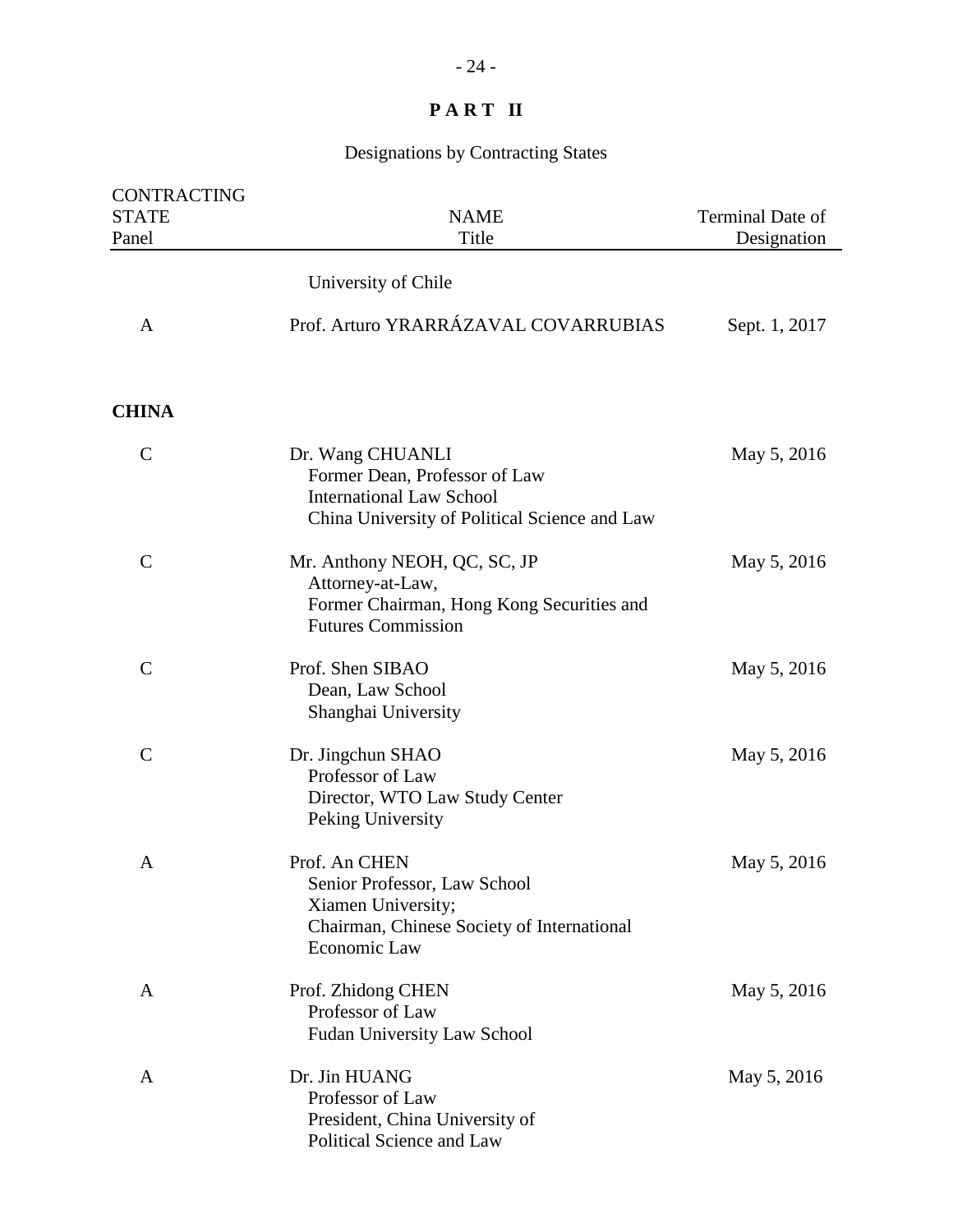| <b>CONTRACTING</b><br><b>STATE</b><br>Panel | <b>NAME</b><br>Title                                                                                                                                | Terminal Date of<br>Designation |
|---------------------------------------------|-----------------------------------------------------------------------------------------------------------------------------------------------------|---------------------------------|
| A                                           | Dr. Yu JINSONG<br>Professor of Law<br>Director, Research Institute of<br>International Law, Renmin University                                       | May 5, 2016                     |
| <b>COLOMBIA</b>                             |                                                                                                                                                     |                                 |
| $\mathcal{C}$                               | Mr. Juan Pablo CÁRDENAS MEJÍA<br>Attorney-at-law                                                                                                    | Feb. 27, 2018                   |
| $\mathbf C$                                 | Dr. Néstor Humberto MARTÍNEZ NEIRA<br>Attorney-at-law<br>Former Minister of the Interior<br>Former Minister of Justice                              | Feb. 27, 2018                   |
| $\mathsf{C}$                                | Mr. José Antonio RIVAS<br>Attorney-at-law<br>Professor of Law, Georgetown University<br>Former Director of Foreign Investment,<br>Ministry of Trade | Feb. 27, 2018                   |
| $\mathsf{C}$                                | Mr. Jorge SUESCÚN MELO<br>Attorney-at-law                                                                                                           | Feb. 27, 2018                   |
| A                                           | Mr. Martín CARRIZOSA CALLE<br>Attorney-at-law                                                                                                       | Feb. 27, 2018                   |
| A                                           | Mr. Enrique GÓMEZ-PINZÓN<br>Attorney-at-law                                                                                                         | Feb. 27, 2018                   |
| A                                           | Mr. Nicolás LLOREDA<br>Deputy Chief of Mission,<br>Embassy of Colombia in the United States                                                         | Feb. 27, 2018                   |
| A                                           | Mr. Carlos URRUTIA VALENZUELA<br>Attorney-at-law                                                                                                    | Feb. 27, 2018                   |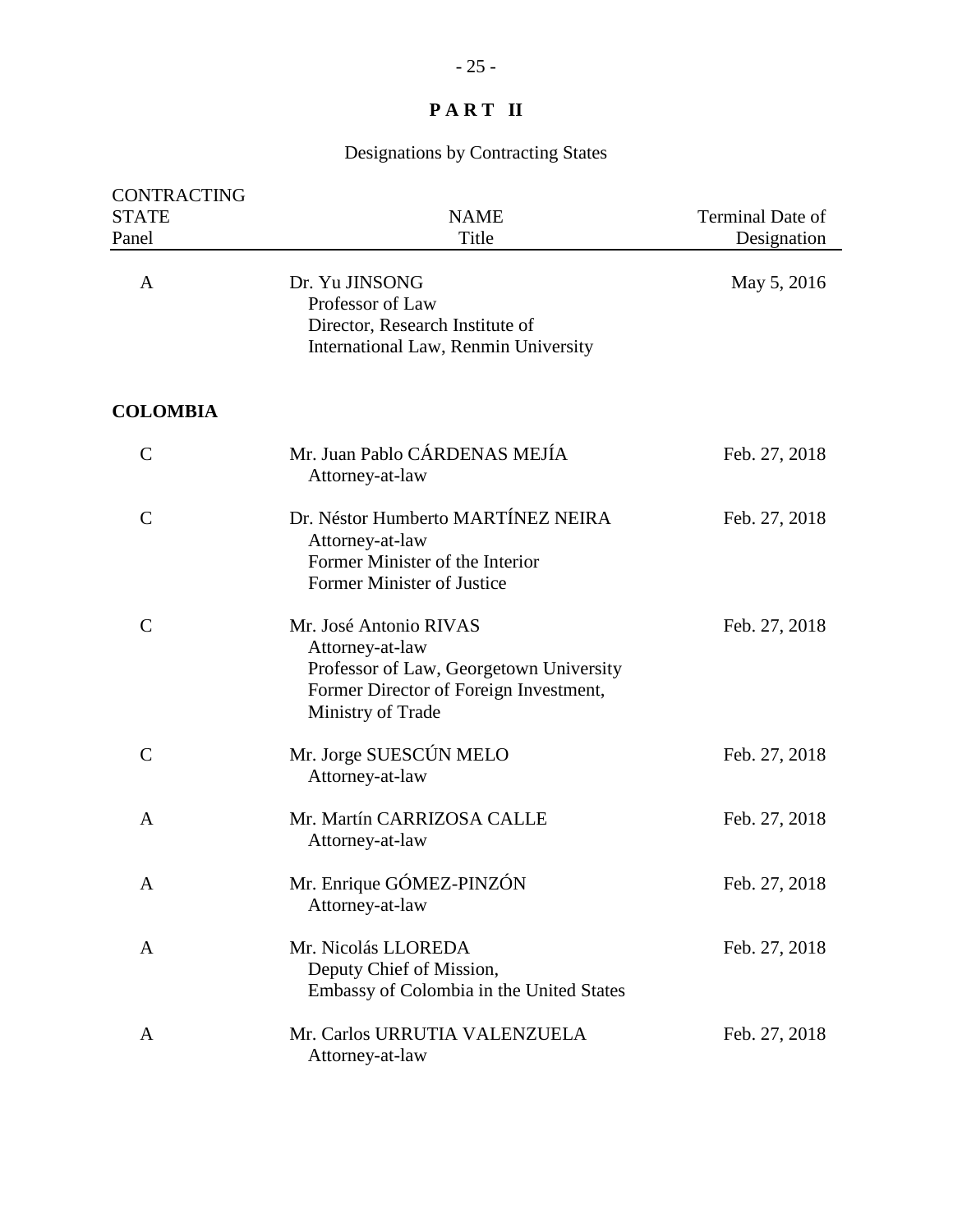| <b>CONTRACTING</b><br><b>STATE</b><br>Panel    | <b>NAME</b><br>Title                                                                                                     | Terminal Date of<br>Designation |
|------------------------------------------------|--------------------------------------------------------------------------------------------------------------------------|---------------------------------|
| <b>COMOROS</b>                                 |                                                                                                                          |                                 |
| CA                                             | Mr. Nidhoim ATTOUMANE<br>Directeur de Cabinet du Ministre<br>de la Santé                                                 | Sept. 1, 1987                   |
| CA                                             | Mrs. Kassimou HARIMIA<br>Direction Générale des Affaires<br>Economiques                                                  | Sept. 1, 1987                   |
| CA                                             | Mr. Said Mohamed MSHANGAMA<br>Contrôleur financier de la République                                                      | Sept. 1, 1987                   |
| CA                                             | Mr. Ali SALIM<br>Procureur Général de la Cour Suprême                                                                    | Sept. 1, 1987                   |
| <b>CONGO, DEMOCRATIC</b><br><b>REPUBLIC OF</b> |                                                                                                                          |                                 |
| CA                                             | Mr. Tshibangu KALALA<br>Attorney-at-law<br>Professor of International Law,<br>Université de Kinshasa                     | Oct. 24, 2018                   |
| CA                                             | Mr. Tunda YA KASENDE<br>Vice Minister of Foreign Affairs<br>Professor of Public Finance,<br>Ecole Nationale des Finances | Oct. 24, 2018                   |
| A                                              | Adéle KALAMBAY NDAYA MOLEKA                                                                                              | Mar. 26, 2018                   |
| A                                              | Mr. Mwilanya WILONDJA<br>Attorney-at-Law                                                                                 | Sept. 25, 2019                  |
| $\mathcal{C}$                                  | Prof. Kolongele EBERANDE<br>Professeur,<br>l'Université de Kinshasa et<br>à l'Université Catholique du Congo             | Sept. 25, 2019                  |
| $\mathcal{C}$                                  | Prof. Luaba NKUNA<br>Professeur des Universités                                                                          | Sept. 25, 2019                  |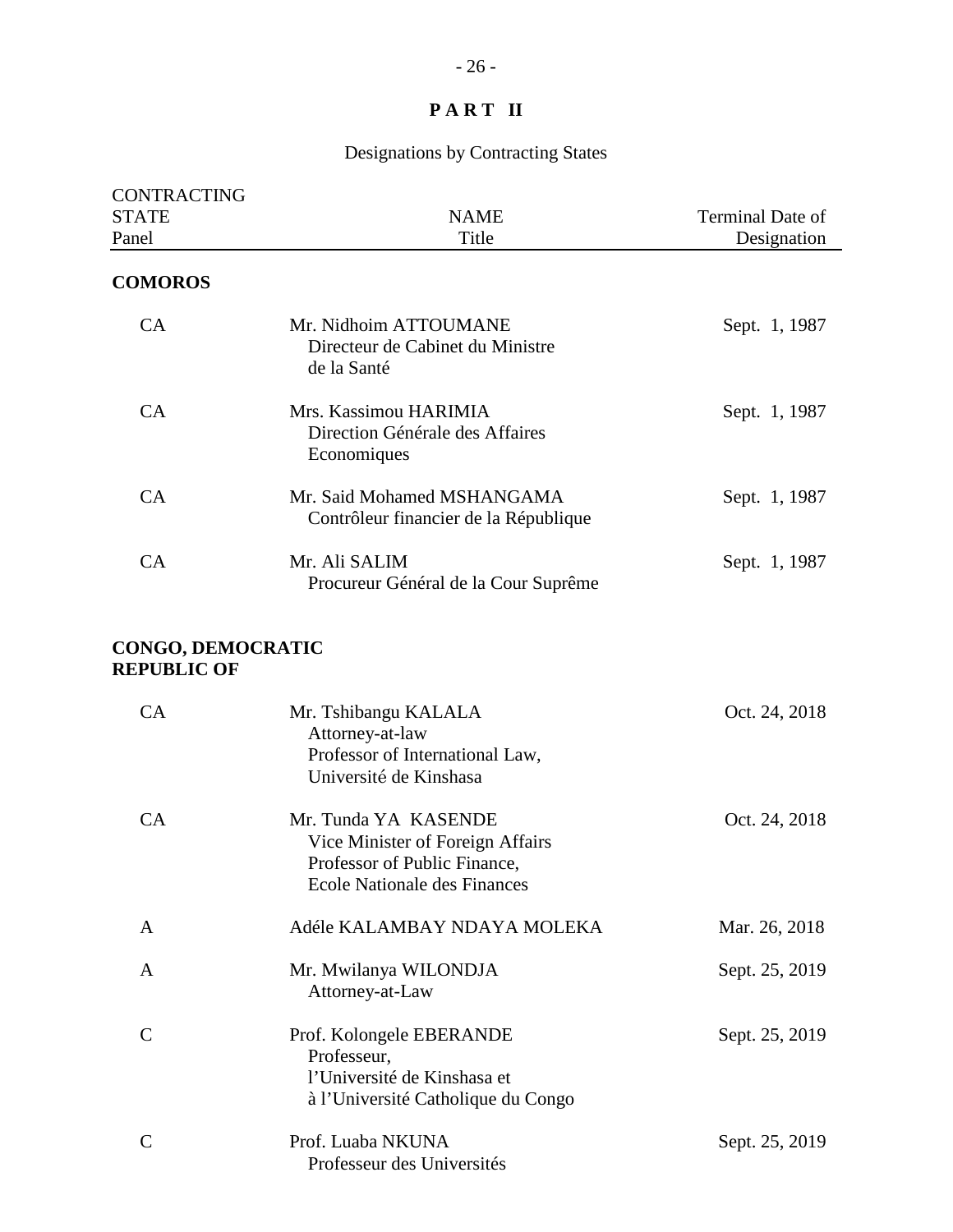| <b>CONTRACTING</b><br><b>STATE</b><br>Panel | <b>NAME</b><br>Title                                                                                                                      | Terminal Date of<br>Designation |
|---------------------------------------------|-------------------------------------------------------------------------------------------------------------------------------------------|---------------------------------|
| <b>COSTA RICA</b>                           |                                                                                                                                           |                                 |
| CA                                          | Dr. Rodrigo BARAHONA ISRAEL<br>Doctor and Professor of Law                                                                                | July 24, 2022                   |
| CA                                          | Ms. Dyalá JIMÉNEZ FIGUERES<br>Attorney-at-Law                                                                                             | July 27, 2022                   |
| CA                                          | Mr. Rodrigo OREAMUNO<br>Former First Vice President of Costa Rica;<br>Former Alternate Justice, Supreme Court of<br>Justice of Costa Rica | July 27, 2022                   |
| CA                                          | Mr. Alberto PAULY SÁENZ<br>Attorney-at-Law                                                                                                | July 27, 2022                   |
| <b>CROATIA</b>                              |                                                                                                                                           |                                 |
| $\mathcal{C}$                               | Mr. Pave DEVIC<br>Attorney-at-Law;<br>Member, Croatian Arbitration Association                                                            | July 21, 2005                   |
| $\mathcal{C}$                               | Mr. Milivoj GOLDSTAJN<br>Attorney-at-Law;<br>Professor of Law, Zagreb University                                                          | July 21, 2005                   |
| $\mathcal{C}$                               | Dr. Ivo GRBIN<br>Attorney-at-Law;<br>Judge<br>Supreme Court of the Republic of Croatia                                                    | July 21, 2005                   |
| $\mathbf C$                                 | Dr. Milijan SESAR<br>Attorney-at-Law;<br>Faculty of Law, University of Split                                                              | July 21, 2005                   |
| A                                           | Dr. Jaksa BARBIC<br>Professor of Law<br>Faculty of Law, Zagreb University                                                                 | July 21, 2005                   |
| A                                           | Dr. Kresimir SAJKO<br>Professor of Law                                                                                                    | July 21, 2005                   |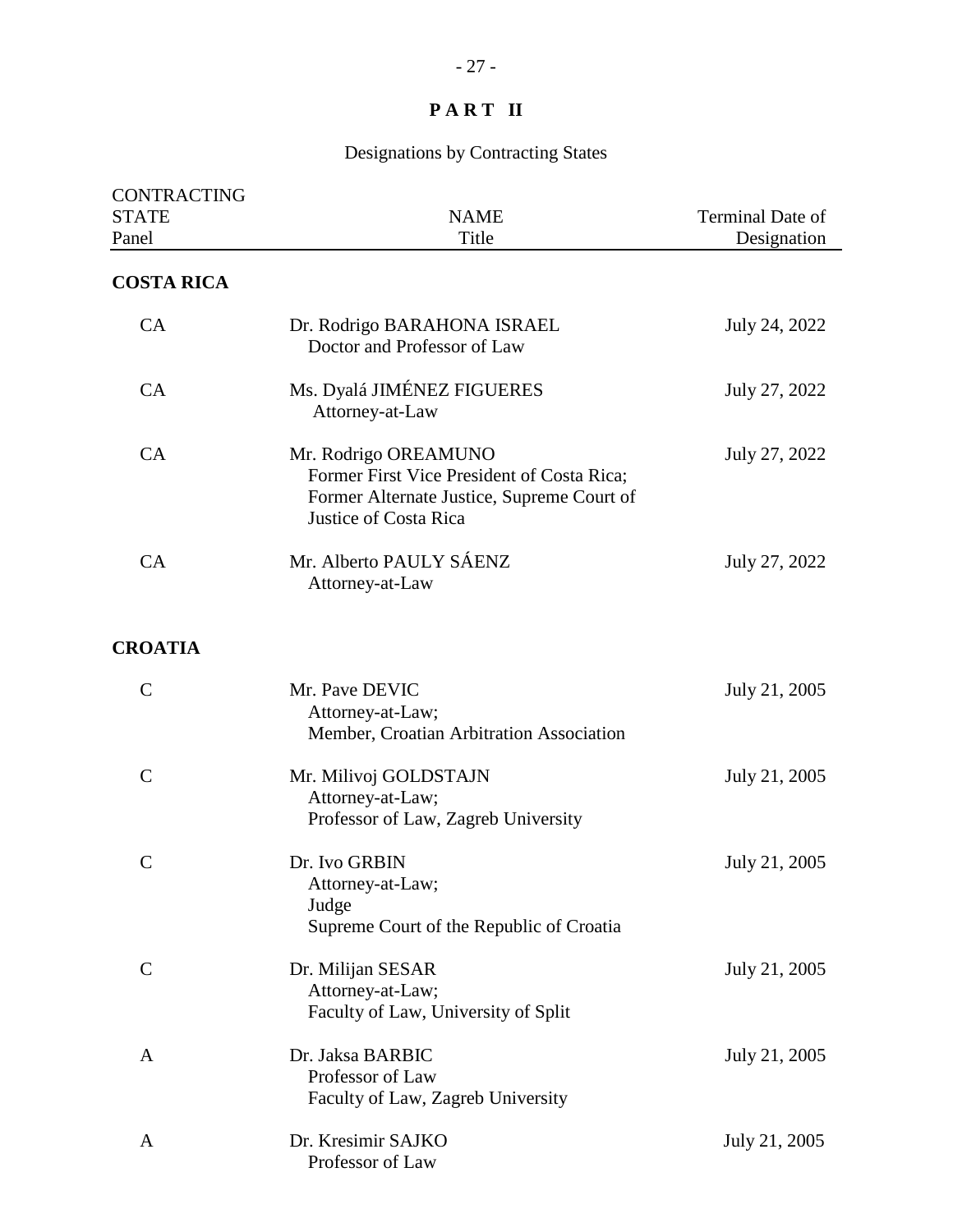# Designations by Contracting States

| CONTRACTING           |                                                                                                  |                  |
|-----------------------|--------------------------------------------------------------------------------------------------|------------------|
| <b>STATE</b>          | <b>NAME</b>                                                                                      | Terminal Date of |
| Panel                 | Title                                                                                            | Designation      |
|                       | Faculty of Law, Zagreb University                                                                |                  |
| A                     | Mr. Nemad SEPIC<br>President, High Commercial Court;<br>Member, Croatian Arbitration Association | July 21, 2005    |
| <b>CYPRUS</b>         |                                                                                                  |                  |
| CA                    | Amb. Andreas J. JACOVIDES<br>Past Member,<br><b>International Law Commission</b>                 | July 1, 2020     |
| CA                    | Mr. Christos MAVRELLIS<br><b>Former Minister of Finance</b>                                      | July 1, 2020     |
| CA                    | Mr. Andreas MICHAELIDES<br>Chairman, Limassol Bar Association                                    | July 1, 2020     |
| CA                    | Mr. Polys POLYVIOU<br>Attorney-at-Law                                                            | July 1, 2020     |
| <b>CZECH REPUBLIC</b> |                                                                                                  |                  |
| $\mathbf{A}$          | Dr. Vladimír BALAŠ<br>Attorney-at-Law                                                            | Dec. 14, 2019    |
| A                     | Mrs. Daniela Christina DEVEREAUX <sup>14</sup><br>Attorney-at-Law                                | Dec. 14, 2019    |
| A                     | Mr. Dmitri EVSEEV <sup>15</sup><br>Attorney-at-Law                                               | Sept. 30, 2022   |
| A                     | Dr. Alexandr MAREŠ                                                                               | Dec. 14, 2019    |

Attorney-at-Law

<span id="page-27-0"></span><sup>&</sup>lt;sup>14</sup> Nationalities: Czech Republic / U.S.

<span id="page-27-1"></span><sup>&</sup>lt;sup>15</sup> Nationalities: U.S. / Russia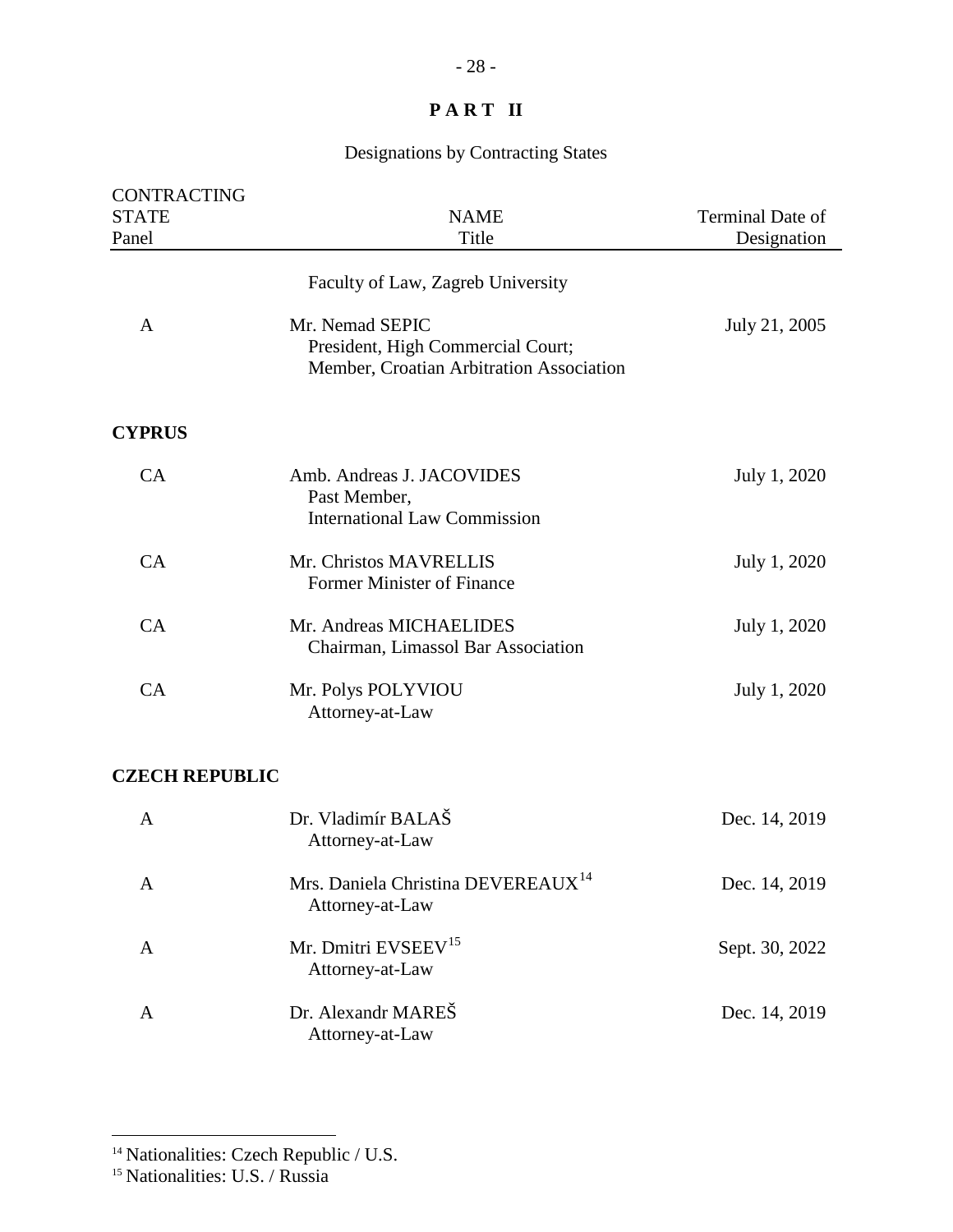# Designations by Contracting States

| CONTRACTING<br><b>STATE</b> | <b>NAME</b>                                                                                                                         | Terminal Date of |
|-----------------------------|-------------------------------------------------------------------------------------------------------------------------------------|------------------|
| Panel                       | Title                                                                                                                               | Designation      |
| <b>DENMARK</b>              |                                                                                                                                     |                  |
| CA                          | Mr. Jan Schans CHRISTENSEN<br>Judge<br><b>Supreme Court of Denmark</b>                                                              | May 15, 2018     |
| CA                          | Mr. Per MAGID<br>Attorney-at-Law                                                                                                    | May 15, 2018     |
| CA                          | Mr. Mogens SKIPPER-PEDERSEN<br>Co-founder of Copenhagen Chambers                                                                    | May 15, 2018     |
| CA                          | Mr. Jon Ulrik STOKHOLM<br>Judge<br><b>Supreme Court of Denmark</b>                                                                  | May 15, 2018     |
| <b>EGYPT</b>                |                                                                                                                                     |                  |
| CA                          | Dr. Hussein A. HASSOUNA<br>Member, International Law Commission<br>Former Ambassador,<br>League of Arab States to the United States | Oct. 14, 2018    |
| A                           | Dr. Ahmed Esmat ABDEL MEGUID<br>Former Secretary General<br>League of Arab States                                                   | Jan. 30, 2012    |
| A                           | <b>Judge Nabil ELARABY</b><br>Former Member<br><b>International Court of Justice</b>                                                | Jan. 30, 2012    |
| A                           | Dr. Mahmoud Samir EL-SHARQAWY<br>Former Dean of the Faculty of Laws<br>Cairo University                                             | Jan. 30, 2012    |

## **EL SALVADOR**

<span id="page-28-0"></span>

| Mr. Luis A. PARADA $^{16}$ | Feb. 4, 2021 |
|----------------------------|--------------|
| Attorney-at-Law            |              |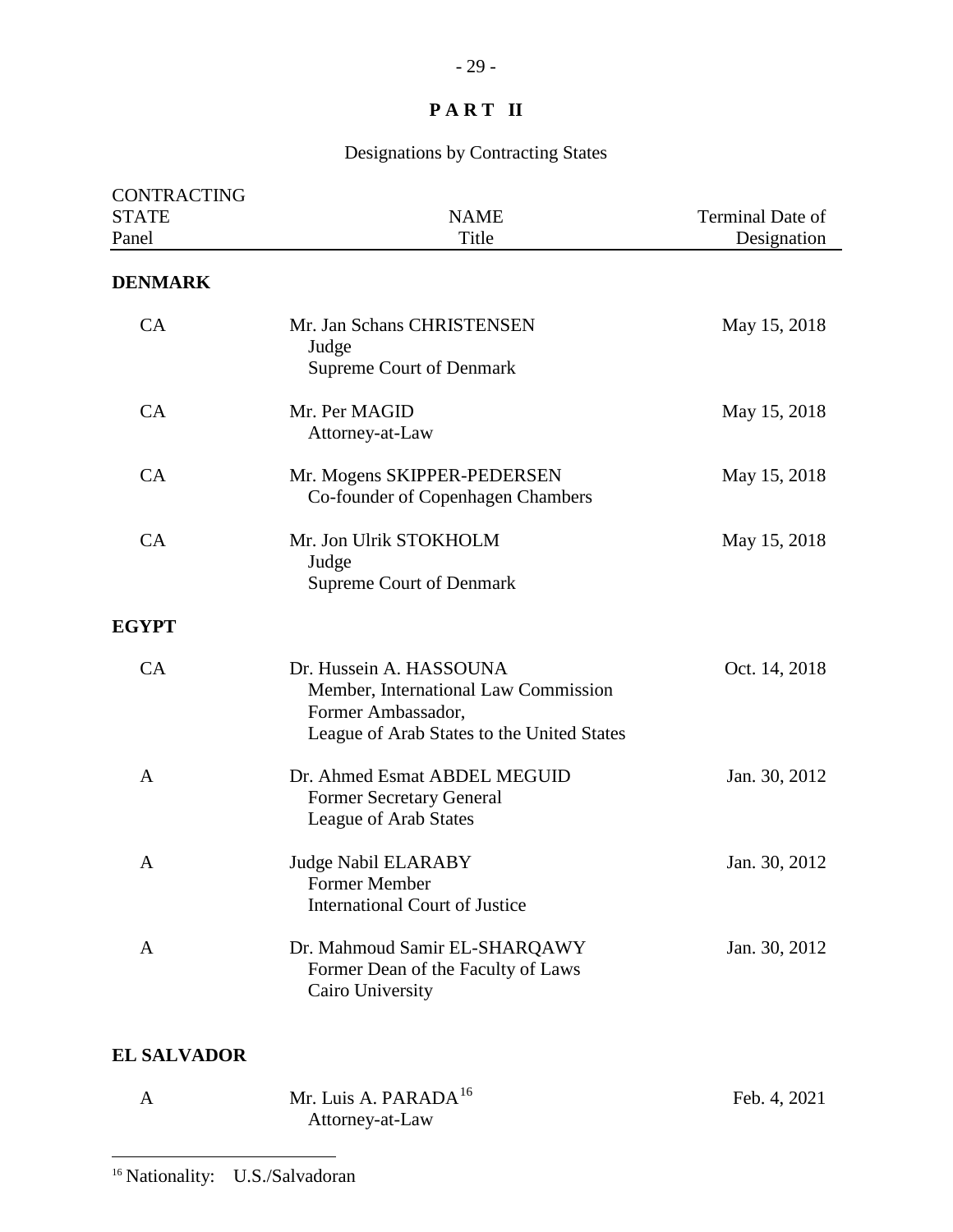| CONTRACTING<br><b>STATE</b><br>Panel | <b>NAME</b><br>Title                                                                             | Terminal Date of<br>Designation |
|--------------------------------------|--------------------------------------------------------------------------------------------------|---------------------------------|
| $\mathbf{A}$                         | Mr. Mario Enrique SÁENZ<br>Attorney-at-Law                                                       | Feb. 4, 2021                    |
| $\mathbf{A}$                         | Mr. Humberto SÁENZ MARINERO<br>Attorney-at-Law                                                   | Feb. 4, 2021                    |
| <b>ESTONIA</b>                       |                                                                                                  |                                 |
| CA                                   | Mr. Asko POHLA<br>Chairman,<br>Arbitration Court of Estonian Chamber<br>of Commerce and Industry | May 13, 2019                    |
| FIJI                                 |                                                                                                  |                                 |
| $\mathbf C$                          | Mr. Gerald S.W. BARRACK<br>Chairman<br><b>Sugar Commission of Fiji</b>                           | Sept. 4, 1992                   |
| $\mathcal{C}$                        | Mr. M.S. Sahu KHAN<br><b>Barrister and Solicitor</b>                                             | Sept. 4, 1992                   |
| $\mathbf C$                          | Mr. Laisenia QARASE<br><b>Managing Director</b><br>Fiji Development Bank                         | Sept. 4, 1992                   |
| A                                    | Mr. Qoriniasi BALE<br>Attorney General;<br><b>Minister for Justice</b>                           | Sept. 4, 1992                   |
| A                                    | The Hon. Mr. Justice Kishore GOVIND<br>Judge<br>Supreme Court of Fiji                            | May 17, 1993                    |
| A                                    | Mr. Justice G. MISHRA<br>Judge<br>Supreme Court of Fiji                                          | Sept. 4, 1992                   |
| A                                    | Sir Ian THOMSON, KBE CMG MBE<br>Chairman<br><b>Economic Development Board</b>                    | Sept. 4, 1992                   |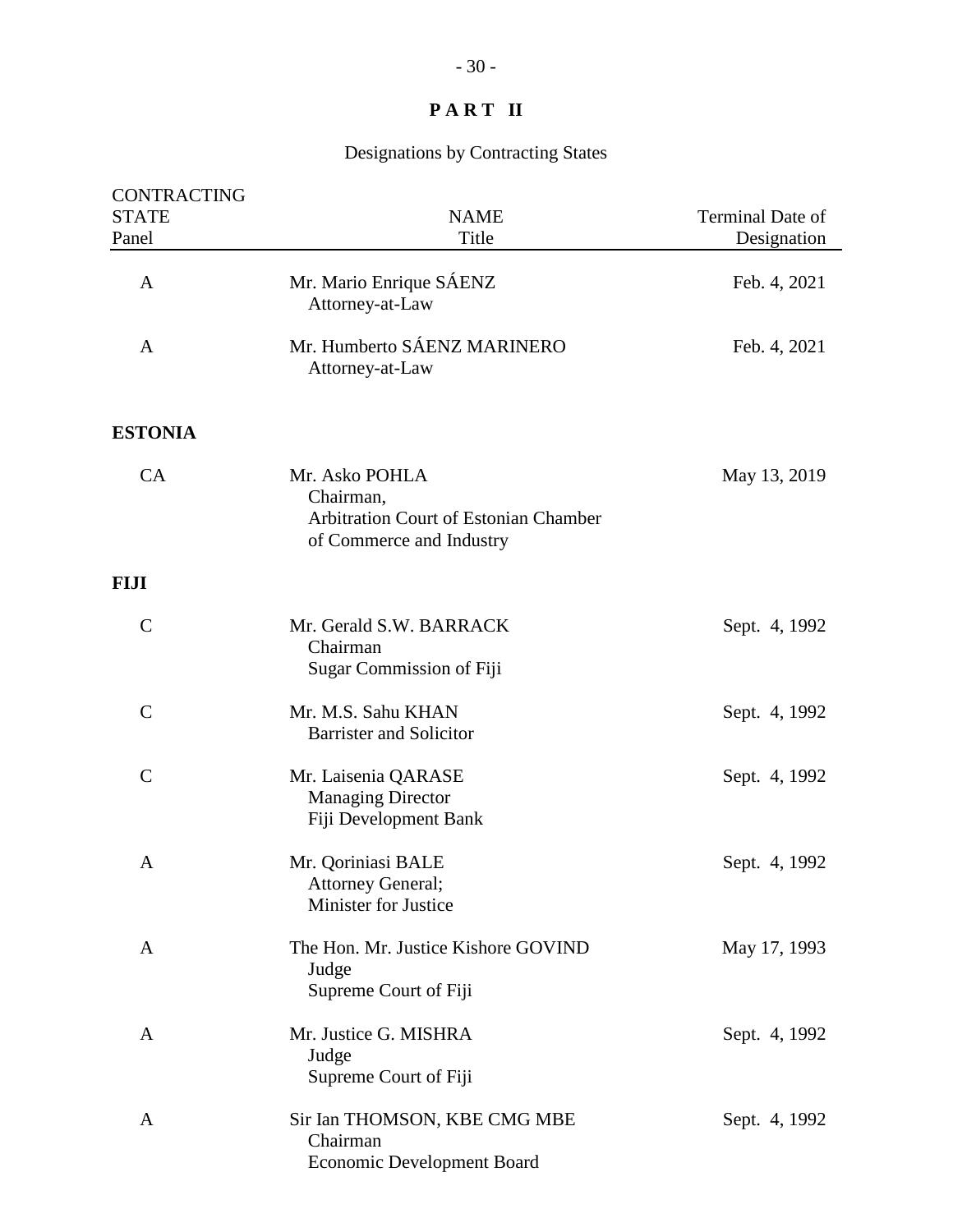# Designations by Contracting States

| <b>CONTRACTING</b>    |                                                                                   |                                 |
|-----------------------|-----------------------------------------------------------------------------------|---------------------------------|
| <b>STATE</b><br>Panel | <b>NAME</b><br>Title                                                              | Terminal Date of<br>Designation |
|                       |                                                                                   |                                 |
| <b>FINLAND</b>        |                                                                                   |                                 |
| $\mathcal{C}$         | Mr. Antti HEIKINHEIMO<br>Attorney-at-Law                                          | Jan. 30, 2019                   |
| $\mathbf C$           | Dr. Veijo HEISKANEN<br>Attorney-at-Law                                            | June 5, 2019                    |
| $\mathcal{C}$         | Justice Leif SÉVON<br><b>Former President</b><br>Supreme Court of Finland         | June 5, 2019                    |
| $\mathcal{C}$         | Ms. Carita WALLGREN<br>Attorney-at-Law                                            | Jan. 30, 2019                   |
| $\mathbf{A}$          | Dr. Veijo HEISKANEN<br>Attorney-at-Law                                            | Jan. 30, 2019                   |
| $\mathbf{A}$          | <b>Justice Gustav MÖLLER</b><br><b>Former Justice</b><br>Supreme Court of Finland | Jan. 30, 2019                   |
| $\mathbf{A}$          | <b>Justice Antero PALAJAN</b><br><b>Former President</b><br>Turku Court of Appeal | Jan. 30, 2019                   |
| $\mathbf{A}$          | Justice Leif SÉVON<br><b>Former President</b><br><b>Supreme Court of Finland</b>  | Jan. 30, 2019                   |

### **FRANCE**

| C             | Ms. Claire FAVRE<br>Président de Chambre<br>Cour de Cassation                     | May 16, 2018 |
|---------------|-----------------------------------------------------------------------------------|--------------|
| $\mathcal{C}$ | Prof. Pierre MAYER<br>Professor of Law<br>University of Paris I Panthéon-Sorbonne | May 16, 2018 |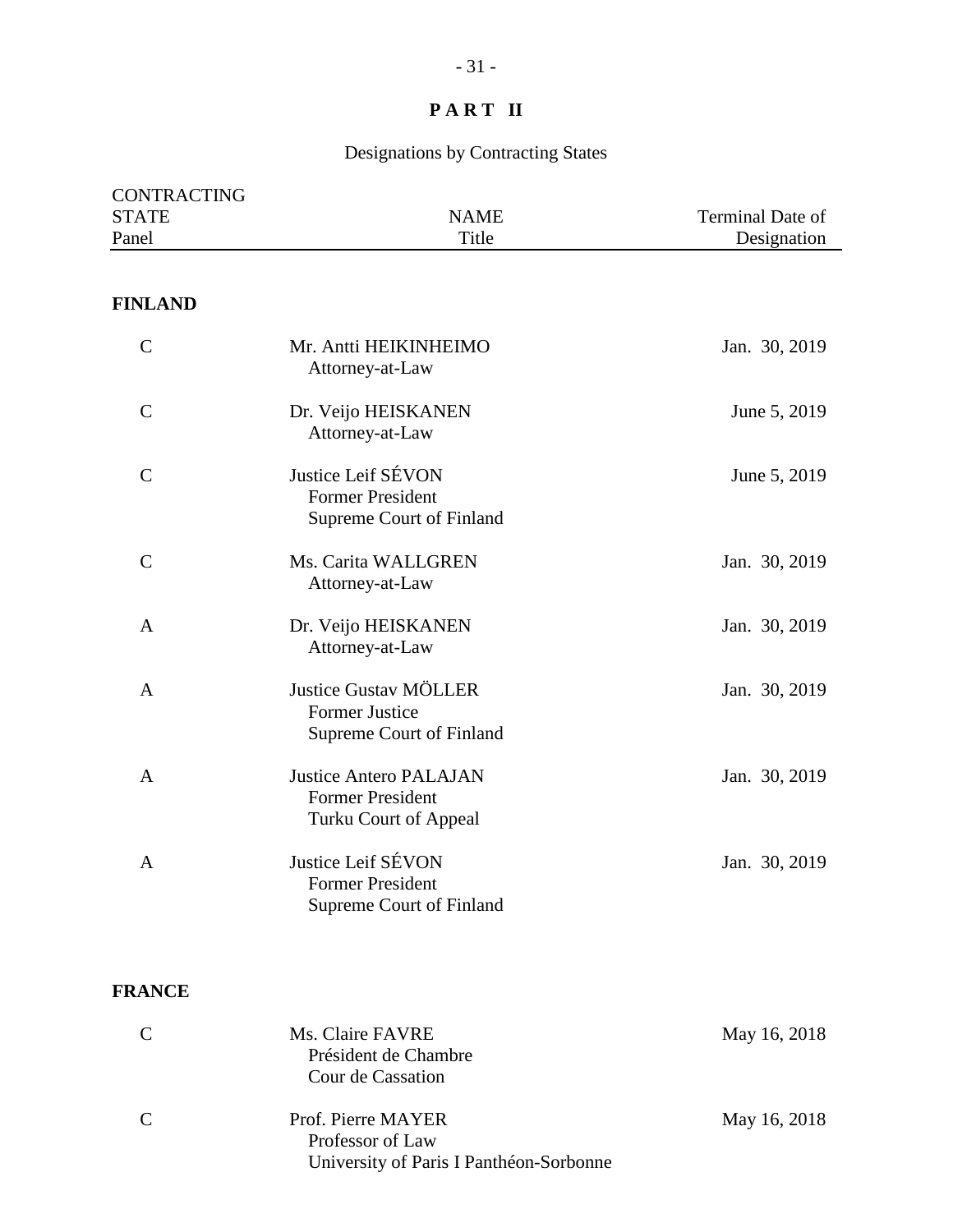| CONTRACTING<br><b>STATE</b><br>Panel | <b>NAME</b><br>Title                                                                                                                           | Terminal Date of<br>Designation |
|--------------------------------------|------------------------------------------------------------------------------------------------------------------------------------------------|---------------------------------|
| $\mathcal{C}$                        | Mr. Pierre RAOUL-DUVAL<br>Avocat                                                                                                               | May 16, 2018                    |
| $\mathcal{C}$                        | Mr. Henri TOUTÉE<br>Président de section au Conseil d'Etat<br>Vice-président<br>Cour de discipline budgétaire et financière                    | May 16, 2018                    |
| A                                    | Mme Magali BOUVIER<br>Premier Vice-président<br>Tribunal de grande instance de Paris                                                           | May 16, 2018                    |
| A                                    | Prof. Genevieve BASTID-BURDEAU<br>Professor of Law<br>University of Paris I Panthéon-Sorbonne                                                  | May 16, 2018                    |
| A                                    | Prof. Emmanuel GAILLARD<br>Professor of Law<br>University of Paris XII                                                                         | May 16, 2018                    |
| A                                    | <b>Judge Gilbert GUILLAUME</b><br>Conseiller d'Etat<br>Former Member, International Court of Justice                                           | May 16, 2018                    |
| <b>GABON</b>                         |                                                                                                                                                |                                 |
| $\sim$                               | Maître Norbert ISSIALH<br>Avocat à la Cour                                                                                                     | Sept. 4, 2020                   |
| $\mathsf{C}$                         | M. Honoré MOUNDOUNGA<br>Premier Président de la Cour de Cassation                                                                              | Sept. 4, 2020                   |
| $\mathcal{C}$                        | M. Modeste OBIANG NDONG<br>Président de Chambre au Conseil d'Etat                                                                              | Sept. 4, 2020                   |
| $\mathcal{C}$                        | Prof. Guillaume PAMBOU TCHIVOUNDA<br>Professeur de Droit Public à la Faculté de Droit et de<br>Sciences Economiques de l'Université Omar Bongo | Sept. 4, 2020                   |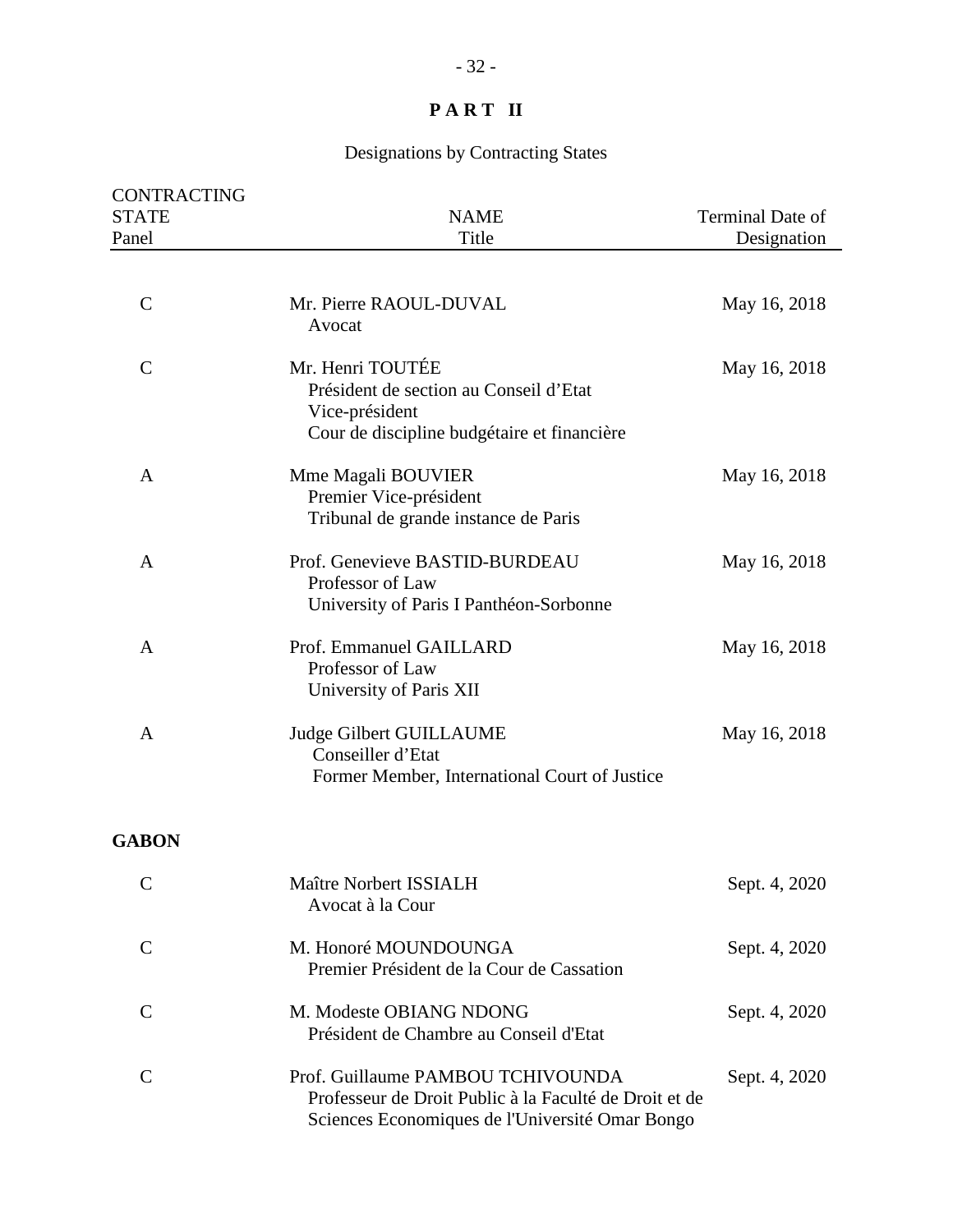# Designations by Contracting States

| <b>CONTRACTING</b> |                                                                                                                                             |                  |
|--------------------|---------------------------------------------------------------------------------------------------------------------------------------------|------------------|
| <b>STATE</b>       | <b>NAME</b>                                                                                                                                 | Terminal Date of |
| Panel              | Title                                                                                                                                       | Designation      |
| A                  | Dr. Jean Paul ANGOENNAH ESSYNGONE<br>Conseiller juridique du Ministre du<br>Pétrole et des Hydrocarbures                                    | Sept. 4, 2020    |
| A                  | Dr. Marie-Madeleine MBORANTSUO<br>Président,<br><b>Cour Constitutionnelle</b>                                                               | Sept. 4, 2020    |
| A                  | Prof. Etienne NSIE<br>Vice Doyen de la Faculté de Droit<br>et des Sciences Economiques de<br>l'Université Omar Bongo                        | Sept. 4, 2020    |
| A                  | Prof. Guy ROSSATANGA -RIGNAULT<br>Professeur de Droit Public à la Faculté de Droit et de<br>Sciences Economiques de l'Université Omar Bongo | Sept. 4, 2020    |
| <b>GEORGIA</b>     |                                                                                                                                             |                  |
| CA                 | Mr. Paul FRIEDLAND <sup>17</sup><br>Attorney-at-Law                                                                                         | Nov. 28, 2019    |
| CA                 | Ms. Ana PALACIO <sup>18</sup><br>Attorney-at-Law                                                                                            | Mar. 9, 2016     |
| $\mathsf{C}$       | Prof. Thomas H. LEE <sup>19</sup><br>Professor of International Law,<br>Fordham University                                                  | Nov. 28, 2019    |
| A                  | Prof. Dr. Rolf KNIEPER <sup>20</sup><br>Professor of Law Emeritus,<br>University of Bremen                                                  | Feb. 4, 2020     |
| A                  | Prof. Brigitte STERN <sup>21</sup><br>Emeritus Professor,<br>University of Paris I - Panthéon- Sorbonne                                     | Nov. 28, 2019    |
|                    |                                                                                                                                             |                  |

<span id="page-32-0"></span><sup>17</sup> Nationality: U.S.

<span id="page-32-2"></span><sup>19</sup> Nationality: U.S.

<span id="page-32-3"></span><sup>20</sup> Nationality: German

<span id="page-32-4"></span><sup>21</sup> Nationality: France

<span id="page-32-1"></span><sup>&</sup>lt;sup>18</sup> Nationality: Spanish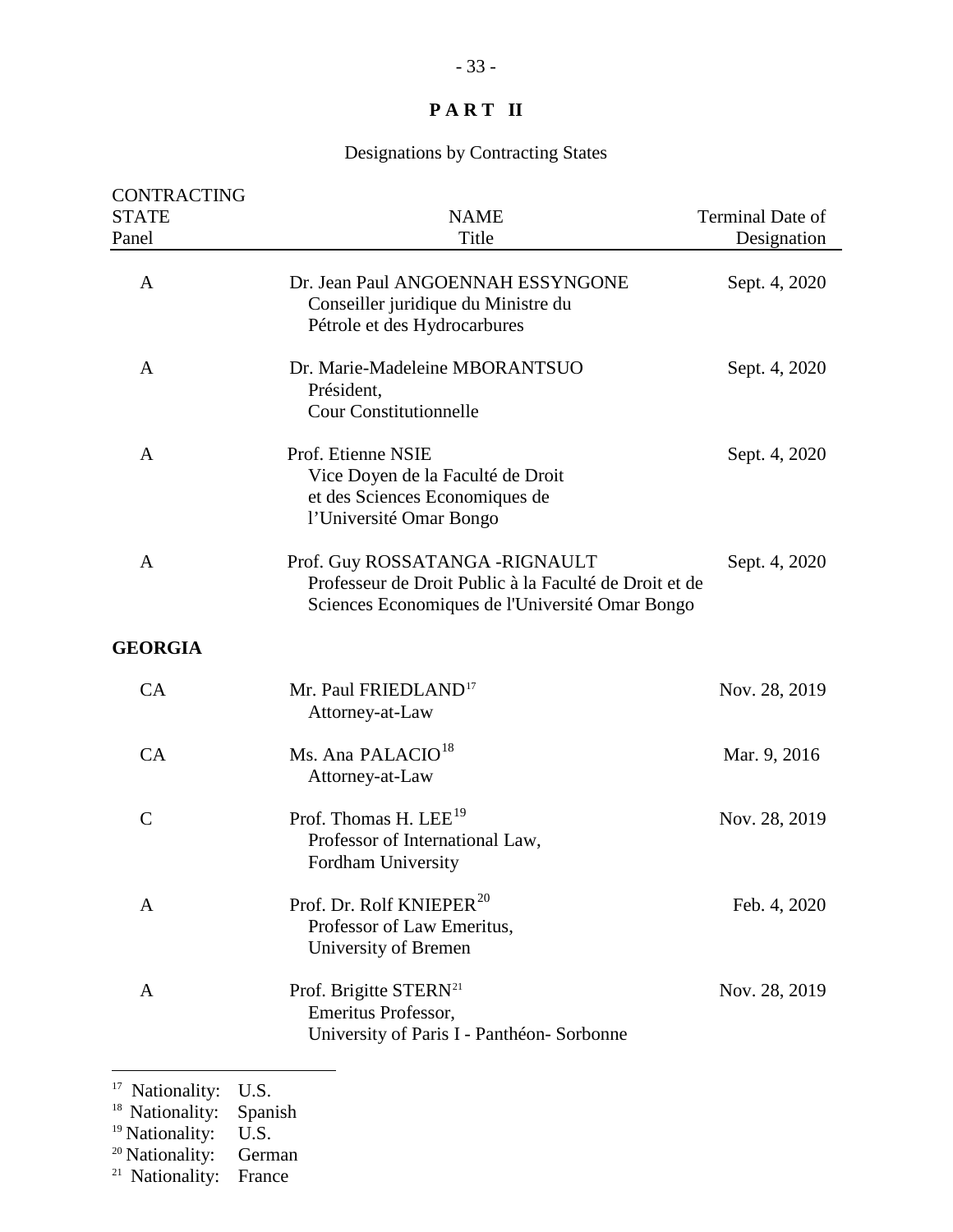# Designations by Contracting States

| CONTRACTING<br><b>STATE</b><br>Panel | <b>NAME</b><br>Title                                                                                                        | Terminal Date of<br>Designation |
|--------------------------------------|-----------------------------------------------------------------------------------------------------------------------------|---------------------------------|
| <b>GERMANY</b>                       |                                                                                                                             |                                 |
| $\mathbf C$                          | Dr. Anke MEIER<br>Attorney-at-Law                                                                                           | Dec. 14, 2019                   |
| $\mathcal{C}$                        | Dr. Patricia NACIMIENTO<br>Attorney-at-Law                                                                                  | Sept. 5, 2019                   |
| $\mathcal{C}$                        | Dr. Stephan SCHILL<br>Attorney-at-Law                                                                                       | Dec. 14, 2019                   |
| $\mathbf C$                          | Dr. Sebastian SEELMANN-EGGEBERT<br>Attorney-at-Law                                                                          | Dec. 14, 2019                   |
| $\mathbf{A}$                         | Prof. Dr. Karl-Heinz BÖCKSTIEGEL<br>Professor of Law<br>University of Cologne;<br>Past President, Iran-U.S. Claims Tribunal | Sept. 5, 2019                   |
| $\mathbf{A}$                         | Dr. Inka HANEFELD<br>Attorney-at-Law                                                                                        | Sept. 5, 2019                   |
| $\mathbf{A}$                         | Dr. Sabine KONRAD<br>Attorney-at-Law                                                                                        | Sept. 5, 2019                   |
| A                                    | Dr. Klaus SACHS                                                                                                             | Sept. 5, 2019                   |

#### **GHANA**

| Mr. J.S. ADDO<br>Governor<br><b>Bank of Ghana</b>                  | Apr. 23, 1990 |
|--------------------------------------------------------------------|---------------|
| C Mr. J. ARTHUR<br>Barrister-at-Law                                | Apr. 23, 1990 |
| The Hon. Mr. Justice S.M. BOISON<br>Justice of the Court of Appeal | Apr. 23, 1990 |

Attorney-at-Law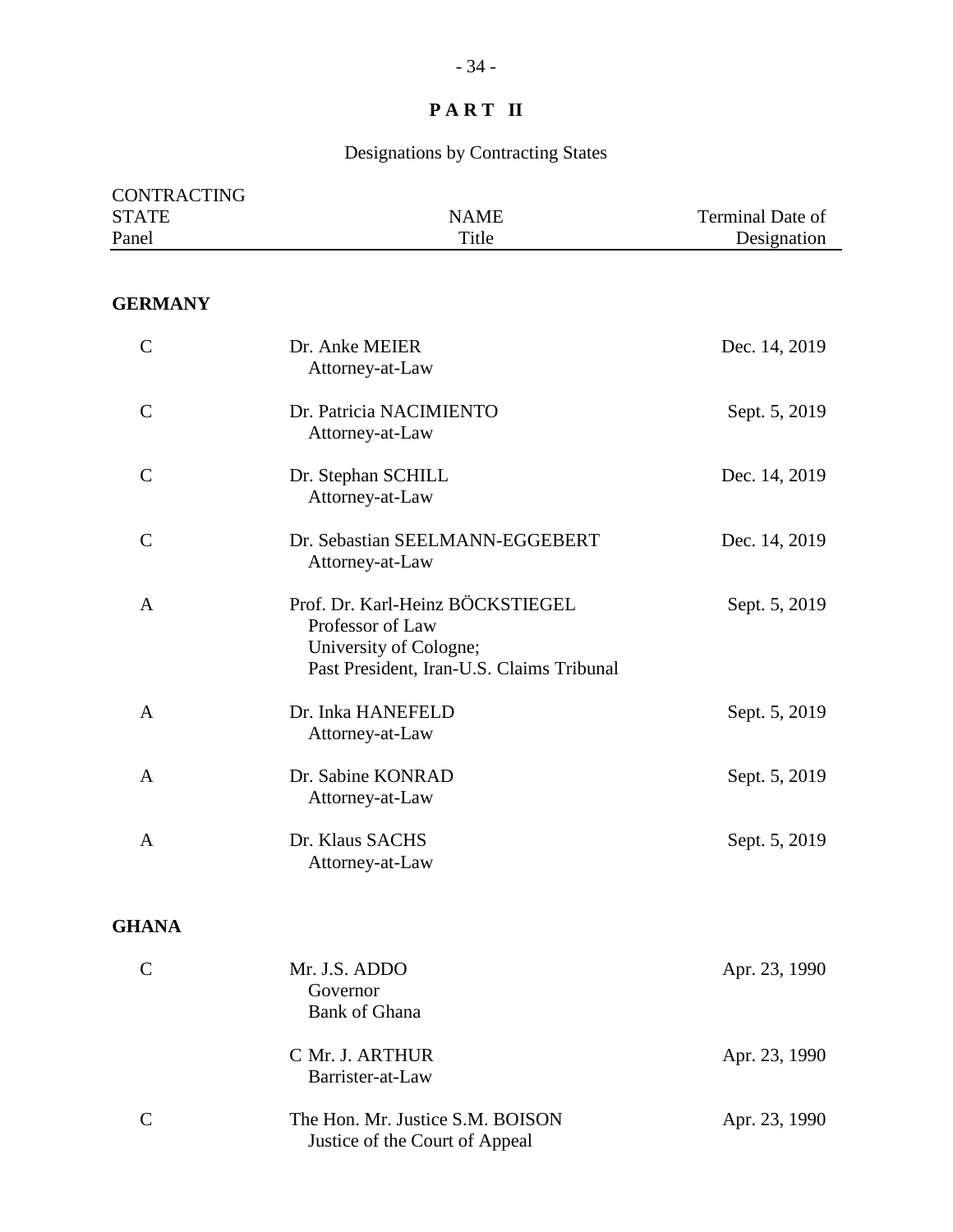| <b>CONTRACTING</b><br><b>STATE</b><br>Panel | <b>NAME</b><br>Title                                                                                      | Terminal Date of<br>Designation |
|---------------------------------------------|-----------------------------------------------------------------------------------------------------------|---------------------------------|
| $\mathcal{C}$                               | Mr. C.F. HAYFRON-BENJAMIN<br>Barrister-at-Law                                                             | Apr. 23, 1990                   |
| A                                           | Mr. G.E.K. AIKINS<br>PNDC Secretary for Justice;<br>Attorney-General                                      | Apr. 23, 1990                   |
| A                                           | Dr. S.K.B. ASANTE<br><b>Former Director</b><br>U.N. Centre on Transnational Corporations                  | Apr. 23, 1990                   |
| A                                           | Dr. Emmanuel OPOKU AWUKU<br>Acting Chief Legal Counsel of the ACP Secretariat                             | Sept. 2, 2020                   |
| A                                           | Dr. Akilakpar SAWYERR<br>Professor of Law                                                                 | Apr. 23, 1990                   |
| <b>GREECE</b>                               |                                                                                                           |                                 |
| $\mathcal{C}$                               | Mr. Ioannis C. DRYLLERAKIS<br>Attoreny-at-Law<br>Member, Athens Bar                                       | Jan. 27, 2020                   |
| $\mathcal{C}$                               | Dr. Harry KYRIAZIS<br>Executive Vice Chairman,<br>Hellenic Federation of Enterprises                      | Jan. 27, 2020                   |
| $\mathsf{C}$                                | Prof. Dr. Michael MARINOS<br>Professor of Commercial and Business Law,<br>Democritus University of Thrace | Jan. 27, 2020                   |
| $\mathsf{C}$                                | Mr. Ioannis VASSARDANIS<br>Attorney-at-Law<br>Member of the Athens Bar Association                        | Jan. 27, 2020                   |
| A                                           | Dr. Antonias C. DIMOLITSA<br>Attorney-at-Law<br>Member of the Athens Bar Association                      | Jan. 27, 2020                   |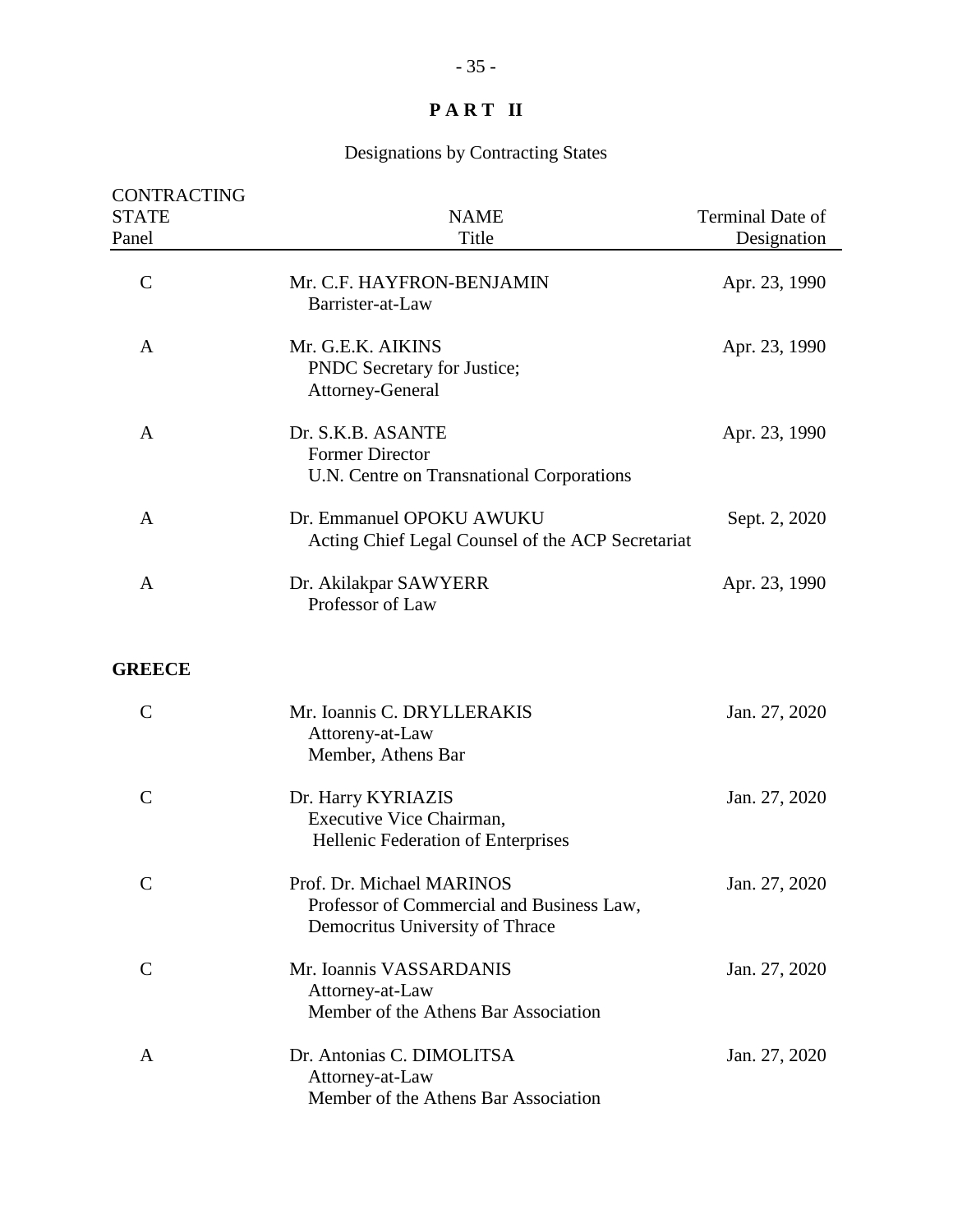# Designations by Contracting States

<span id="page-35-0"></span>

| <b>CONTRACTING</b><br><b>STATE</b><br>Panel | <b>NAME</b><br>Title                                                                                                       | Terminal Date of<br>Designation |
|---------------------------------------------|----------------------------------------------------------------------------------------------------------------------------|---------------------------------|
| $\mathbf{A}$                                | Prof. Dr. Loukas MISTELIS<br>Professor of Transnational Commercial Law<br>and Arbitration, Queen Mary University of London | Jan. 27, 2020                   |
| A                                           | Prof. Dr. Evanghelos PERAKIS<br>Professor of Commerical Law,<br>University of Athens                                       | Jan. 27, 2020                   |
| A                                           | Prof. Dr. Michael STATHOPOULOS<br>Professor of Civil Law, University of Athens                                             | Jan. 27, 2020                   |
| <b>GRENADA</b>                              |                                                                                                                            |                                 |
| CA                                          | Mr. Hugh WILDMAN <sup>22</sup><br>Legal Advisor<br>Ministry of Legal Affairs                                               | Mar. 26, 2014                   |
| <b>GUATEMALA</b>                            |                                                                                                                            |                                 |
| $\mathcal{C}$                               | Mr. Julio Roberto BERMEJO<br>Attorney                                                                                      | Oct. 4, 2013                    |
| $\mathcal{C}$                               | Mr. Francisco José CASTILLO LOVE<br>Attorney                                                                               | Oct. 4, 2013                    |
| $\mathcal{C}$                               | Ms. Ana Elizabeth MANCUR MILIÁN<br>Attorney                                                                                | Oct. 4, 2013                    |
| $\mathsf{C}$                                | Ms. Claudia Caterina MASELLI LOAIZA DE GODOY<br>Attorney                                                                   | Oct. 4, 2013                    |
| A                                           | Dr. Milton Estuardo ARGUETA PINTO<br>Attorney                                                                              | Oct. 4, 2013                    |
| A                                           | Mr. Álvaro Rodrigo CASTELLANOS HOWELL<br>Attorney                                                                          | Oct. 4, 2013                    |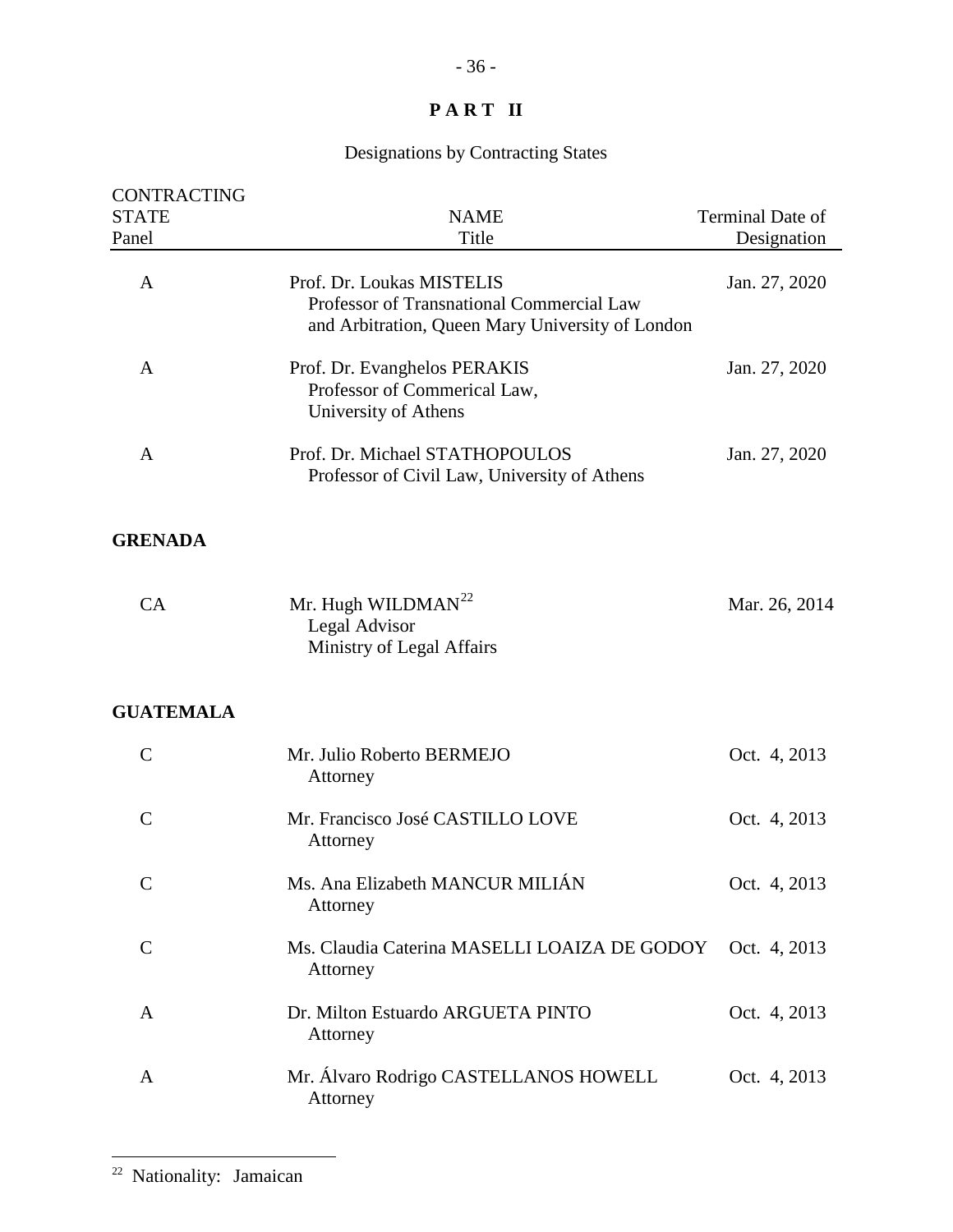## Designations by Contracting States

| <b>CONTRACTING</b><br><b>STATE</b> | <b>NAME</b>                                                                                                                         | Terminal Date of |
|------------------------------------|-------------------------------------------------------------------------------------------------------------------------------------|------------------|
| Panel                              | Title                                                                                                                               | Designation      |
| $\mathbf{A}$                       | Mr. José Alberto ORIVE VIDES<br>Attorney                                                                                            | Oct. 4, 2013     |
| A                                  | Mr. José Eduardo QUIÑONES LEÓN<br>Attorney                                                                                          | Oct. 4, 2013     |
| <b>GUINEA</b>                      |                                                                                                                                     |                  |
| CA                                 | Mr. Damou SAKO<br>Directeur des Affaires Juridiques<br>Présidence de la République                                                  | Jan. 15, 1987    |
| CA                                 | Mr. Mamba SANO<br>Assistant<br>Institut National de Recherches Scientifiques                                                        | Jan. 15, 1987    |
| <b>GUYANA</b>                      |                                                                                                                                     |                  |
| CA                                 | <b>Justice Mohamed SHAHABUDDEEN</b><br>Judge<br><b>International Criminal Tribunals for Rwanda</b><br>and for the former Yugoslavia | Aug. 2, 2013     |
| A                                  | Ms. Janis H. BRENNAN <sup>23</sup><br>Attorney;<br>Member, International Chamber of Commerce<br><b>Commission on Arbitration</b>    | Nov. 17, 2011    |
| A                                  | Mr. Paul S. REICHLER <sup>24</sup><br>Attorney;<br>Counsel and Advocate before the<br><b>International Court of Justice</b>         | Nov. 17, 2011    |
| A                                  | Mr. Philippe SANDS, QC <sup>25</sup><br>Professor of Law,<br>University College London                                              | Nov. 17, 2011    |

<span id="page-36-0"></span><sup>&</sup>lt;sup>23</sup> Nationality: U.S.

<span id="page-36-1"></span><sup>&</sup>lt;sup>24</sup> Nationality: U.S.

<span id="page-36-2"></span><sup>&</sup>lt;sup>25</sup> Nationality: British / French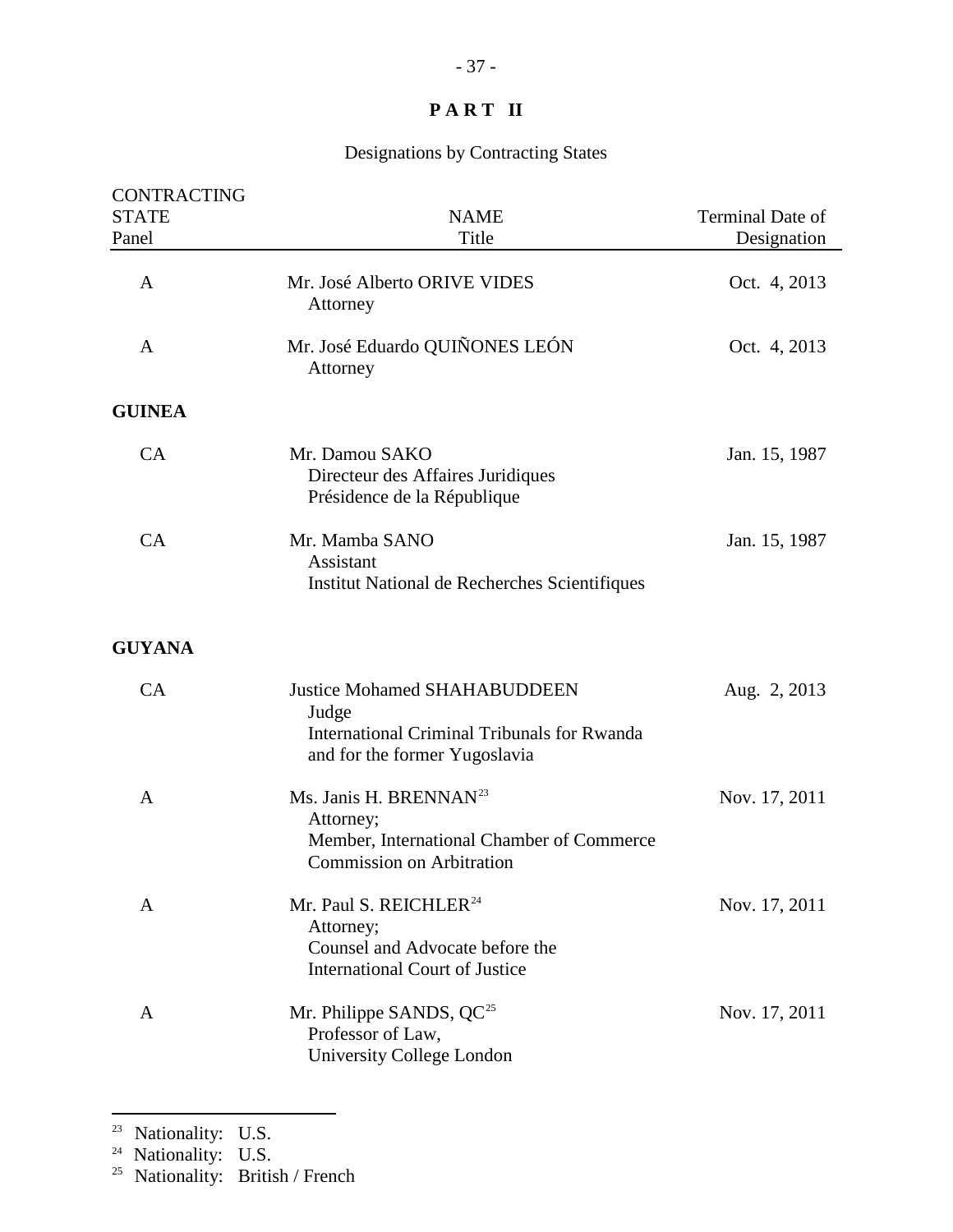## Designations by Contracting States

| <b>CONTRACTING</b><br><b>STATE</b><br>Panel | <b>NAME</b><br>Title                                                                                                                 | Terminal Date of<br>Designation |
|---------------------------------------------|--------------------------------------------------------------------------------------------------------------------------------------|---------------------------------|
| <b>HONDURAS</b>                             |                                                                                                                                      |                                 |
| CA                                          | Mr. Joaquín Donato ALCERRO DÍAZ<br>Attorney-at-law                                                                                   | Sept. 13, 2017                  |
| CA                                          | Mr. Juan Carlos BASOMBRÍO <sup>26</sup><br>Attorney-at-law                                                                           | Sept. 13, 2017                  |
| CA                                          | Mr. César Augusto BATRES GALEANO<br>Attorney-at-law                                                                                  | Sept. 13, 2017                  |
| CA                                          | Mr. Juan Arnaldo HERNÁNDEZ ESPINOZA<br>Attorney-at-law                                                                               | Sept. 13, 2017                  |
| <b>HUNGARY</b>                              |                                                                                                                                      |                                 |
| $\mathcal{C}$                               | Dr. János BURAI-KOVÁCS<br>Attorney-at-law                                                                                            | May 5, 2020                     |
| $\mathcal{C}$                               | Dr. Kolos KARDKOVÁCS<br>Director of Central Procurement,<br>Hungarian National Bank                                                  | May 5, 2020                     |
| $\overline{C}$                              | Dr. Miklós KIRÁLY<br>Eötvös Lóránd University,<br>Head of Department of Private International Law<br>and European Economic Relations | May 5, 2020                     |
| $\mathsf{C}$                                | Dr. Attila MENYHÁRD<br>Eötvös Lóránd University,<br>Head of the Civil Law Department                                                 | May 5, 2020                     |
| A                                           | Ms. Jean Engelmayer KALICKI <sup>27</sup><br>Attorney-at-law                                                                         | May 5, 2020                     |

A Dr. Péter GYÖRFI-TÓTH May 5, 2020 Attorney-at-law

<span id="page-37-1"></span><span id="page-37-0"></span><sup>27</sup> Nationality: U.S.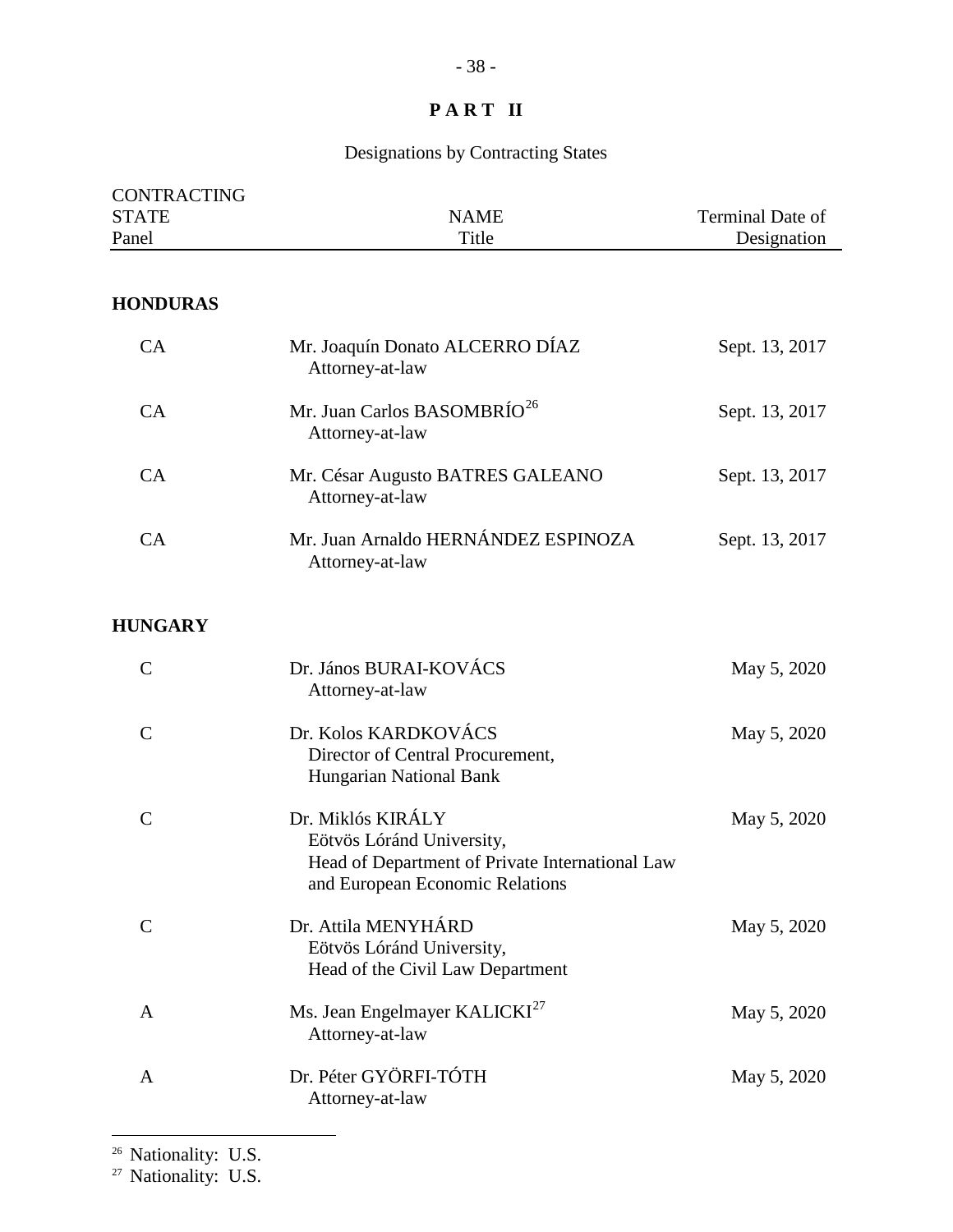| <b>CONTRACTING</b><br><b>STATE</b><br>Panel | <b>NAME</b><br>Title                                                                                                                                                                                               | Terminal Date of<br>Designation |
|---------------------------------------------|--------------------------------------------------------------------------------------------------------------------------------------------------------------------------------------------------------------------|---------------------------------|
| A                                           | Dr. János MARTONYI<br>Minister of Foreign Affairs                                                                                                                                                                  | May 5, 2020                     |
| A                                           | Dr. István VARGA<br>Eötvös Lóránd University,<br>Head of the Department of Civil Procedure                                                                                                                         | May 5, 2020                     |
| <b>ICELAND</b>                              |                                                                                                                                                                                                                    |                                 |
| CA                                          | Amb. Gudmundur EIRIKSSON<br>Ambassador (Ret.)<br>Professor and Executive Director,<br>Centre for Int. Legal Studies, Jindal Global Law School<br>Former Judge,<br>International Tribunal for the Law of the Sea    | Jan. 5, 2021                    |
| CA                                          | Prof. Thórdís INGADÓTTIR<br>Associate Professor, Faculty of Law<br>Reykjavík University                                                                                                                            | Jan. 5, 2021                    |
| CA                                          | Dr. Finnur MAGNÚSSON<br>Attorney-at-Law                                                                                                                                                                            | Jan. 5, 2021                    |
| CA                                          | Prof. Björg THORARENSEN<br>Professor, Faculty of Law<br>University of Iceland                                                                                                                                      | Jan. 5, 2021                    |
| <b>INDONESIA</b>                            |                                                                                                                                                                                                                    |                                 |
| <b>CA</b>                                   | Prof. Dr. H. Priyatna ABDURRASYID, S.H., Ph.D.,<br>FHKArb., FCBArb., C.IISL., D.IAA., Fell.BIS., LAA.<br>Chairman, Indonesian National Arbitration Board;<br>Former Director, International Institute of Space Law | July 5, 2010                    |
| CA                                          | Mr. Ir. Harianto SUNIDJA, MSc., Ph.D., FCBArb.<br>Former Head, Civil Engineering Department<br>University of Indonesia                                                                                             | July 5, 2010                    |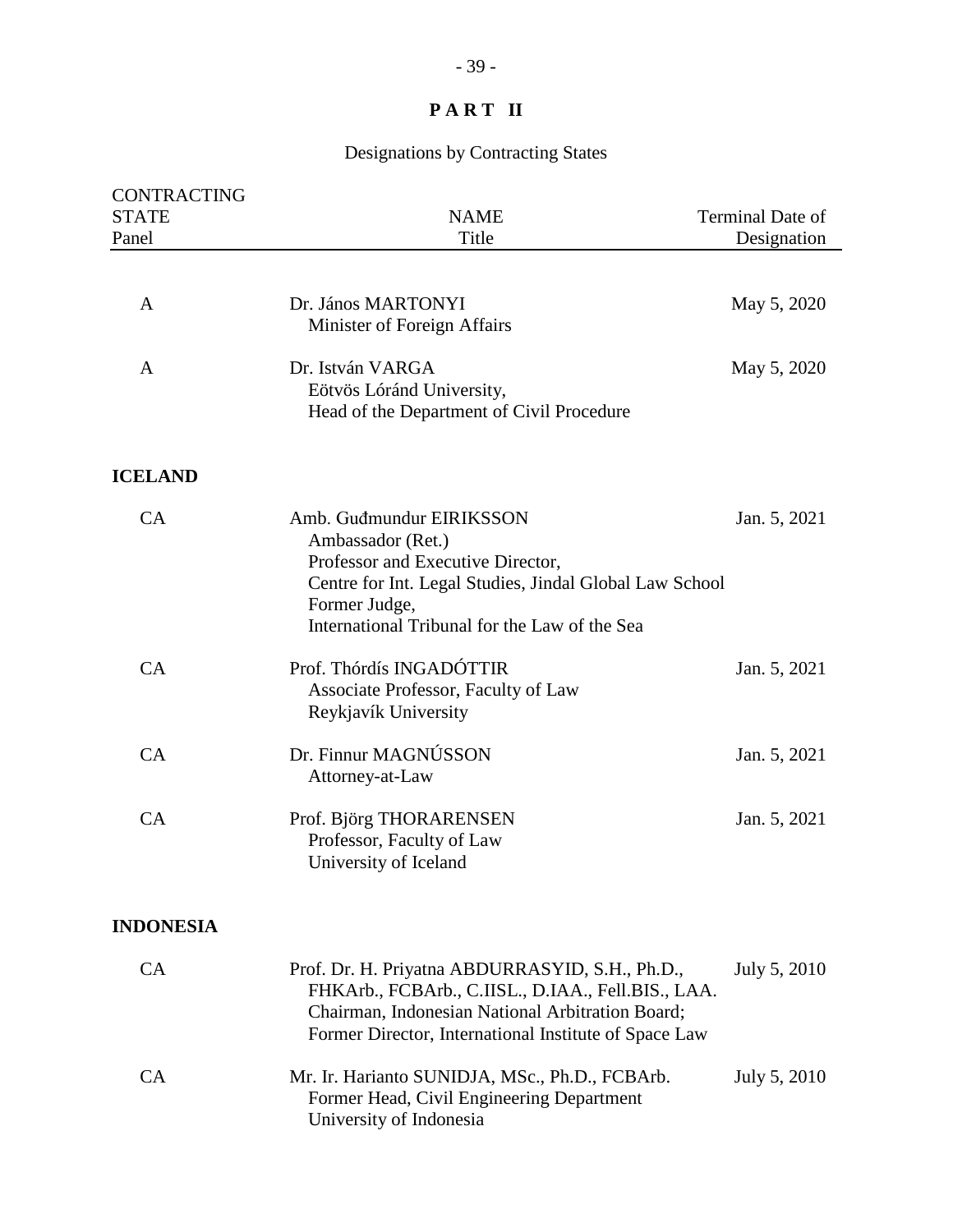| <b>CONTRACTING</b><br><b>STATE</b><br>Panel | <b>NAME</b><br>Title                                                                                  | Terminal Date of<br>Designation |
|---------------------------------------------|-------------------------------------------------------------------------------------------------------|---------------------------------|
| CA                                          | Mr. M. Husseyn UMAR, S.H., FCBArb.<br>Vice Chairman<br><b>Indonesian National Arbitration Board</b>   | July 5, 2010                    |
| <b>IRELAND</b>                              |                                                                                                       |                                 |
| CA                                          | Mr. James BRIDGEMAN<br>Barrister at Law<br><b>Chartered Arbitrator</b>                                | July 27, 2018                   |
| CA                                          | MS. Patricia C. MORAN, SC<br>Attorney-at-law                                                          | July 27, 2018                   |
| CA                                          | Mr. Colm Ó HOISÍN, SC<br>Attorney-at-law                                                              | July 27, 2018                   |
| CA                                          | Mr. Ercus STEWART, SC<br>Attorney-at-law<br>Lecturer,<br>University College Dublin and Kings Inns     | July 27, 2018                   |
| <b>ISRAEL</b>                               |                                                                                                       |                                 |
| CA                                          | Mr. Yoel BARIS<br>Deputy Legal Advisor<br>Ministry of Finance                                         | Nov. 12, 2014                   |
| <b>CA</b>                                   | Prof. Moshe HIRSCH<br>Director, Forum of International Law<br>Hebrew University of Jerusalem          | Nov. 12, 2014                   |
| CA                                          | Ms. Deborah MILSTEIN<br>Advisor, Office of the Legal Advisor<br>Ministry of Industry, Trade and Labor | Nov. 12, 2014                   |
| CA                                          | Prof. Arie REICH<br>Dean and Professor, Faculty of Law<br>Bar Ilan University                         | Nov. 12, 2014                   |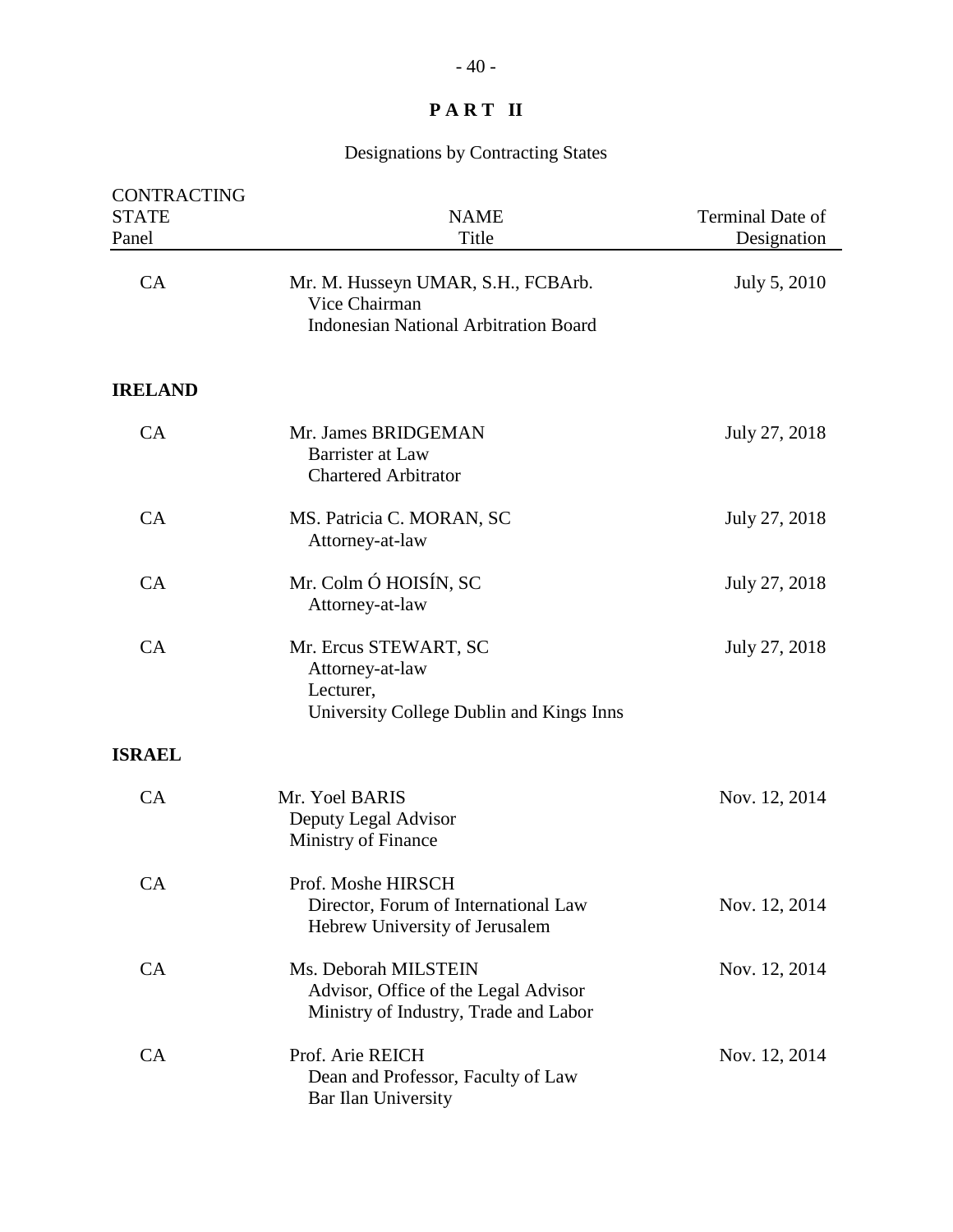| CONTRACTING<br><b>STATE</b> | <b>NAME</b>                                                                                                 | Terminal Date of |
|-----------------------------|-------------------------------------------------------------------------------------------------------------|------------------|
| Panel                       | Title                                                                                                       | Designation      |
|                             |                                                                                                             |                  |
| <b>ITALY</b>                |                                                                                                             |                  |
| $\mathcal{C}$               | Prof. Fabio BASSAN<br>Professor of Law,<br>Roma Tre University                                              | Mar. 28, 2022    |
| $\mathsf{C}$                | Prof. Anna DE LUCA<br>Professor of Law,<br>Bocconi University                                               | Mar. 28, 2022    |
| $\mathsf{C}$                | Mr. Ferdinando EMANUELE<br>Attorney-at-Law                                                                  | Mar. 28, 2022    |
| $\mathcal{C}$               | Ms. Maria Chiara MALAGUTI<br>Attorney-at-Law                                                                | Mar. 28, 2022    |
| A                           | Prof. Piero BERNARDINI<br>Attorney-at-Law                                                                   | Mar. 28, 2022    |
| A                           | Mr. Antonio CRIVELLARO<br>Attorney-at-Law                                                                   | Mar. 28, 2022    |
| A                           | Prof. Andrea GIARDINA<br>Professor Emeritus of International Law,<br>University of Rome                     | Mar. 28, 2022    |
| A                           | Prof. Luca G. RADICATI DI BROZOLO<br>Attorney-at-Law<br>Professor of Law,<br>Università Cattolica de Milano | Mar. 28, 2022    |
| <b>JAMAICA</b>              |                                                                                                             |                  |
| $\mathcal{C}$               | Mr. Christopher BOVELL<br>Attorney-at-Law                                                                   | Aug. 10, 2010    |
| $\mathcal{C}$               | Dr. Jean DIXON<br><b>Permanent Secretary</b><br>Ministry of Commerce, Science and Technology                | Aug. 10, 2010    |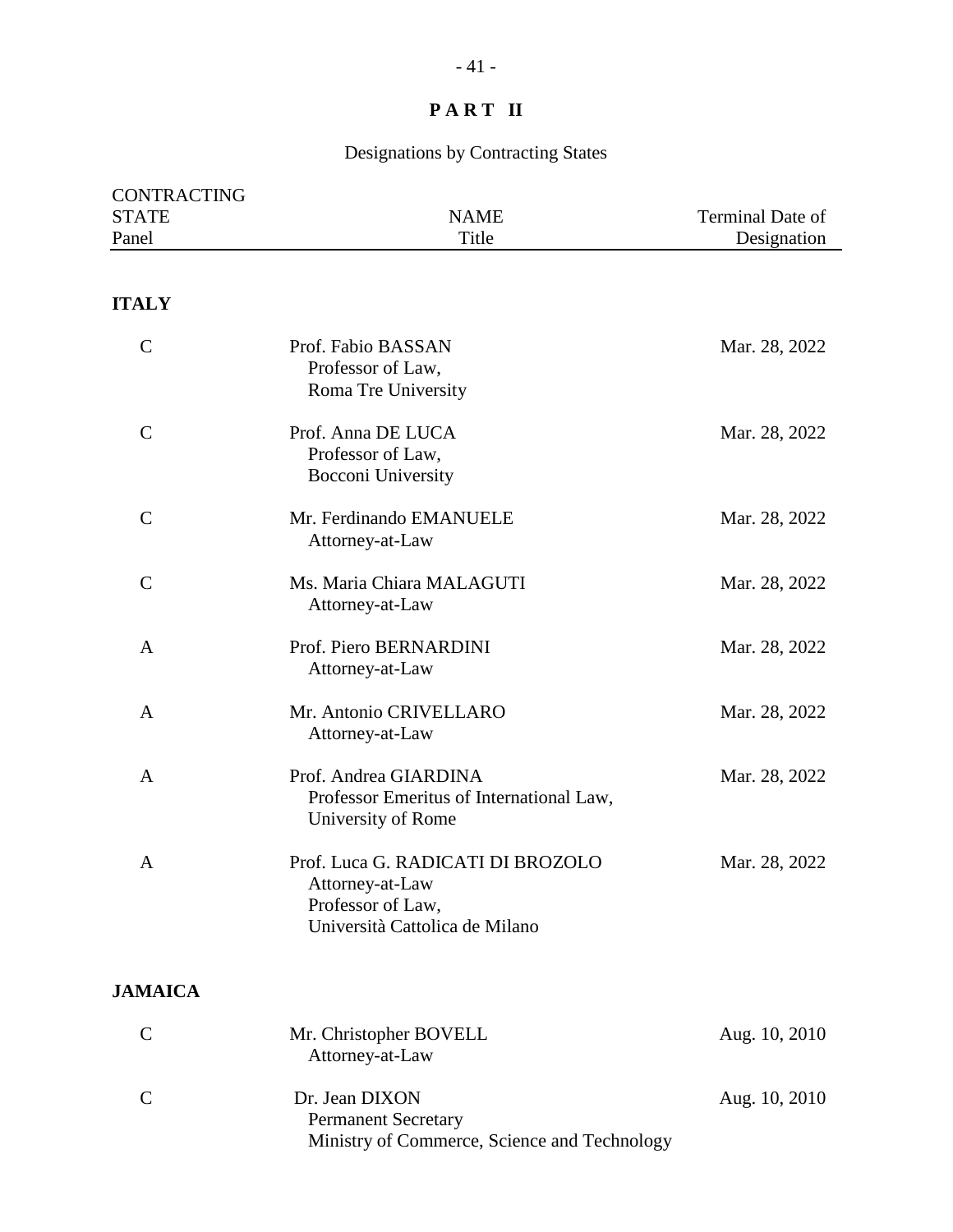| <b>CONTRACTING</b><br><b>STATE</b> | <b>NAME</b>                                                                                                          | Terminal Date of |
|------------------------------------|----------------------------------------------------------------------------------------------------------------------|------------------|
| Panel                              | Title                                                                                                                | Designation      |
|                                    |                                                                                                                      |                  |
| A                                  | Mr. B. St. Michael HYLTON<br><b>Solicitor General</b><br><b>Attorney General's Chambers</b>                          | Aug. 10, 2010    |
| A                                  | <b>Judge Patrick L. ROBINSON</b><br>Member, International Criminal Tribunal for the<br>Former Yugoslavia             | Apr. 18, 2010    |
| A                                  | Mr. Stephen SHELTON<br>Attorney-at-Law                                                                               | Aug. 10, 2010    |
| A                                  | Prof. Stephen VASCIANNIE<br>Senior Consultant<br>Attorney General's Chamber                                          | Aug. 10, 2010    |
| <b>JAPAN</b>                       |                                                                                                                      |                  |
| $\mathcal{C}$                      | Prof. Masato DOGAUCHI<br>Attorney-at-Law<br>Professor of Law,<br>Waseda University Law School                        | Dec. 2, 2020     |
| $\mathcal{C}$                      | Prof. Noboru KASHIWAGI<br>Professor Emeritus,<br>University of Tokyo                                                 | Dec. 2, 2020     |
| $\mathcal{C}$                      | Mr. Takatoshi KATO<br>President,<br>Japan Center For International Finance                                           | Dec. 2, 2020     |
| $\mathsf{C}$                       | Prof. Yoshihisa NOMI<br>Professor of Law,<br>Gakushuin University Law School<br>Professor Emeritus, Tokyo University | Dec. 2, 2020     |
| A                                  | Mr. Hiroshi FUKUDA<br>Attorney-at-Law                                                                                | Dec. 2, 2020     |
| A                                  | Prof. Kazunori ISHIGURO<br>Professor,                                                                                | Dec. 2, 2020     |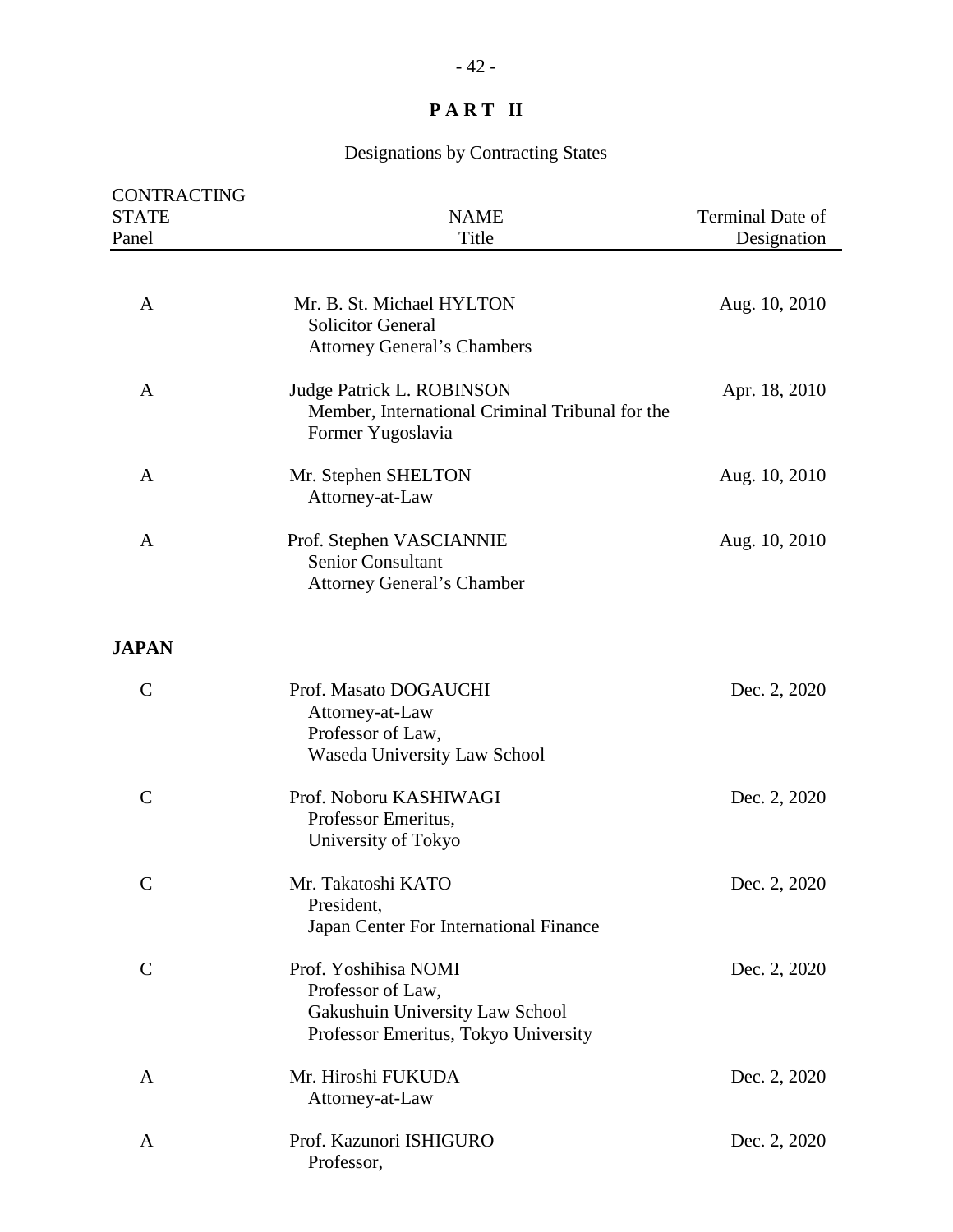| <b>CONTRACTING</b><br><b>STATE</b><br>Panel | <b>NAME</b><br>Title                                                                                                                                                  | Terminal Date of<br>Designation |
|---------------------------------------------|-----------------------------------------------------------------------------------------------------------------------------------------------------------------------|---------------------------------|
|                                             | University of Tokyo Faculty of Law                                                                                                                                    |                                 |
| A                                           | Prof. Hiroshi ODA<br>Professor of Japanese Law, University College London<br>Professor of College d'Europe<br>Representative of Japan to the ICC Court of Arbitration | Dec. 2, 2020                    |
| $\mathbf{A}$                                | Mr. Isomi SUZUKI<br>Attorney-at-Law                                                                                                                                   | Dec. 2, 2020                    |
| <b>JORDAN</b>                               |                                                                                                                                                                       |                                 |
| $\mathcal{C}$                               | Mr. Salaheddin AL-BASHIR<br>Attorney                                                                                                                                  | Mar. 3, 2016                    |
| $\mathcal{C}$                               | Prof. Hamza A. HADDAD<br>Professor of Law and Attorney                                                                                                                | Mar. 3, 2016                    |
| $\mathcal{C}$                               | Mr. Nabil Yacoub RABAH<br>Attorney                                                                                                                                    | Mar. 3, 2016                    |
| $\mathcal{C}$                               | Mr. Ahmad Nouri ZIADAT<br>Attorney                                                                                                                                    | Mar. 3, 2016                    |
| A                                           | Judge Awan Shawkat AL-KHASAWNEH<br>Judge, International Court of Justice<br>Former Vice President of the Court                                                        | Mar. 3, 2016                    |
| A                                           | Mr. Mohammad E. BUNDUKJI<br>Attorney                                                                                                                                  | Mar. 3, 2016                    |
| A                                           | Mr. Taher Mustafa HIKMET<br>Attorney, Former Chief of the Judicial Council                                                                                            | Mar. 3, 2016                    |
| $\mathsf{A}$                                | Mr. Omar N. NABULSI<br>Attorney                                                                                                                                       | Mar. 3, 2016                    |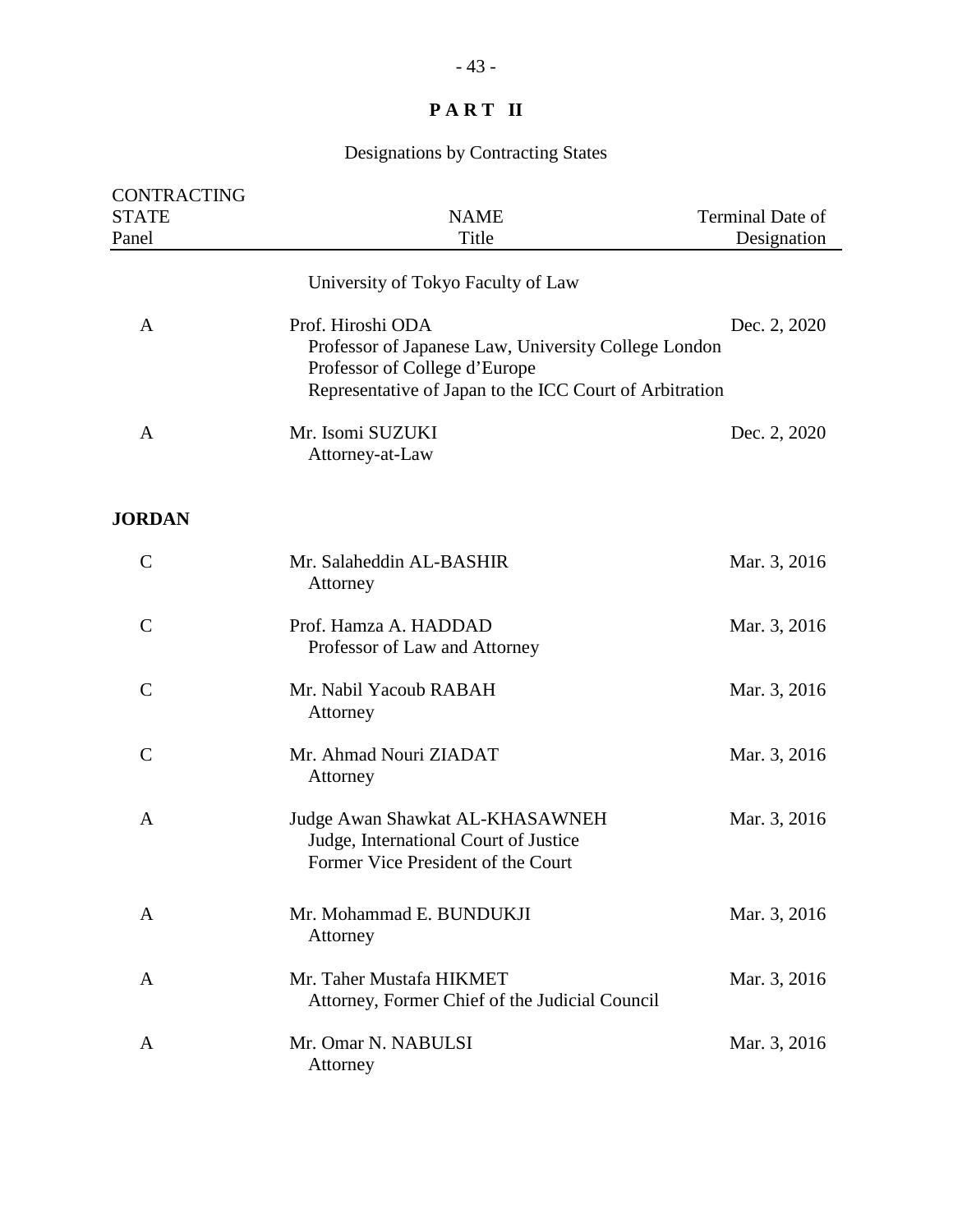| CONTRACTING<br><b>STATE</b><br>Panel | <b>NAME</b><br>Title                                    | Terminal Date of<br>Designation |
|--------------------------------------|---------------------------------------------------------|---------------------------------|
| <b>KENYA</b>                         |                                                         |                                 |
| $\mathcal{C}$                        | Ms. Jacqueline KAMAU<br>Advocate                        | July 6, 2018                    |
| $\mathcal{C}$                        | Mr. Farooq KHAN<br>Civil & Structural Engineer          | July 6, 2018                    |
| $\mathcal{C}$                        | Dr. Ken KIPLAGAT<br>Advocate                            | July 6, 2018                    |
| $\mathcal{C}$                        | Mr. Mururu NORMAN<br><b>Quantity Surveyor</b><br>Lawyer | July 6, 2018                    |
| A                                    | Mrs. Njeri KARIUKI<br>Advocate                          | July 6, 2018                    |
| A                                    | Mr. Githu MUIGAI<br>Advocate                            | July 6, 2018                    |
| A                                    | Mr. Philip MURGOR<br>Advocate                           | July 6, 2018                    |
| $\mathbf{A}$                         | Mr. Amos S. WAKO<br>Advocate<br><b>Legal Consultant</b> | July 6, 2018                    |
| <b>KOREA</b>                         |                                                         |                                 |
| $\mathsf{C}$                         | Mr. Kyu Sang CHUNG<br>Attorney-at-Law                   | May 19, 2021                    |
| $\mathcal{C}$                        | Mr. Sung Kyu LEE<br>Attorney-at-Law                     | May 19, 2021                    |
| $\mathcal{C}$                        | Mr. Chang Seok OH<br>Attorney-at-Law                    | May 19, 2021                    |
| $\mathcal{C}$                        | Mr. Woong-Soon SONG<br>Attorney-at-Law                  | May 19, 2021                    |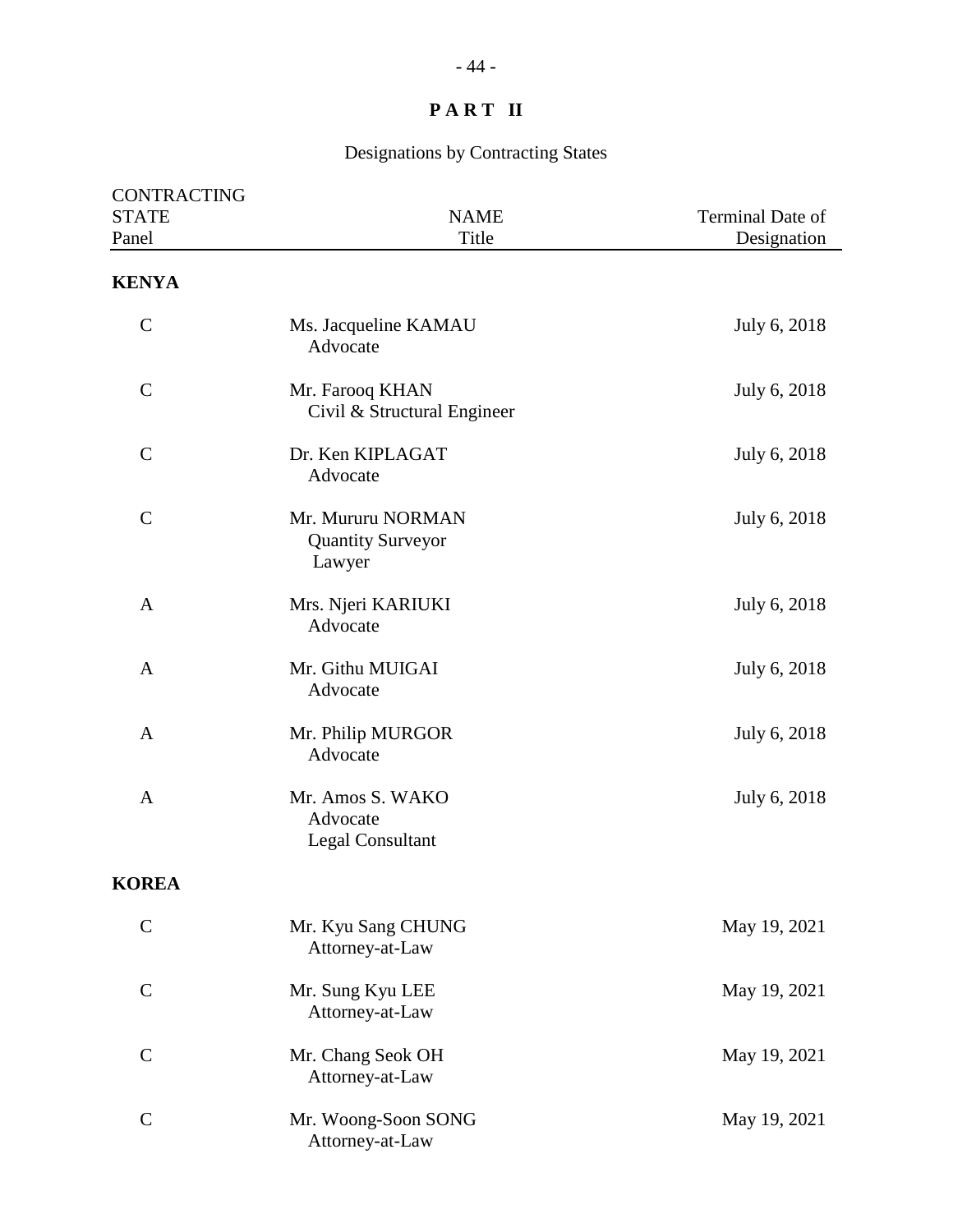## Designations by Contracting States

| <b>CONTRACTING</b><br><b>STATE</b> | <b>NAME</b>                                                                                                                                                                              | Terminal Date of |
|------------------------------------|------------------------------------------------------------------------------------------------------------------------------------------------------------------------------------------|------------------|
| Panel                              | Title                                                                                                                                                                                    | Designation      |
| A                                  | Mr. Joongi KIM<br>Professor of Law<br>Yonsei University Law School                                                                                                                       | Mar. 22, 2019    |
| A                                  | Mr. Kap-You (Kevin) KIM<br>Attorney-at-Law                                                                                                                                               | May 19, 2021     |
| A                                  | Dr. Hi-Taek SHIN<br>Professor of Law<br>Seoul National University School of Law                                                                                                          | May 19, 2021     |
| A                                  | Mr. Byung Chol YOON<br>Attorney-at-Law<br>President, Korean Council<br>for International Commercial Arbitration                                                                          | May 19, 2021     |
| <b>KUWAIT</b>                      |                                                                                                                                                                                          |                  |
| CA                                 | Dr. Ahmed AL-MELHIM<br>Senior Legal Counsel,<br>Kuwait Investment Authority                                                                                                              | Aug. 17, 2017    |
| CA                                 | Mr. Eli Whitney DEBEVOISE $II^{28}$<br>Senior Partner,<br>Arnold & Porter, LLP<br>Former World Bank Executive Director                                                                   | Aug. 17, 2017    |
| CA                                 | Dr. Mahmoud Ahmed MAHMOUD<br>Director,<br>Legal Affairs Department,<br>Kuwait Investment Authority                                                                                       | Aug. 17, 2017    |
| CA                                 | Mr. Nassib G. ZIADÉ <sup>29</sup><br>CEO, Bahrain Chamber for Dispute Resolution<br>Former Director,<br>Dubai International Arbitration Center<br>Former Deputy Secretary-General, ICSID | Aug. 17, 2017    |

<span id="page-44-0"></span><sup>28</sup> Nationality: U.S.

 $\overline{a}$ 

<span id="page-44-1"></span>29 Nationality: Lebanese/Chilean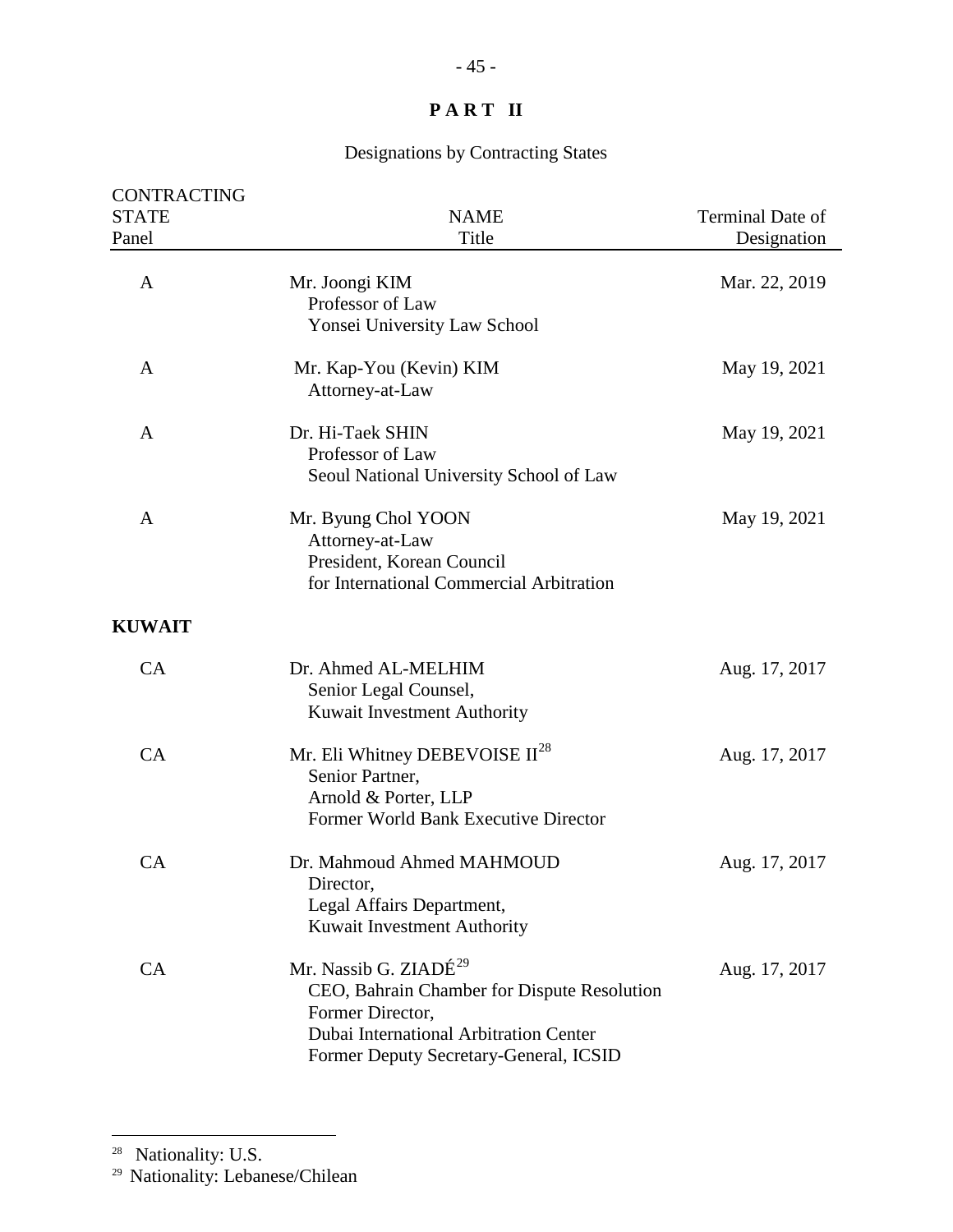## Designations by Contracting States

| <b>CONTRACTING</b> |                                                                                                                                                                    |                  |
|--------------------|--------------------------------------------------------------------------------------------------------------------------------------------------------------------|------------------|
| <b>STATE</b>       | <b>NAME</b>                                                                                                                                                        | Terminal Date of |
| Panel              | Title                                                                                                                                                              | Designation      |
| <b>LATVIA</b>      |                                                                                                                                                                    |                  |
| $\mathbf C$        | Mr. Filips KLAVINS<br>Attorney-at-Law;<br>Past Legal Advisor<br>Ministry of Foreign Affairs                                                                        | Nov. 6, 2003     |
| $\mathcal{C}$      | Mr. Ziedonis ŪDRIS<br>Attorney-at-Law;<br>Former Legal Counsel<br>Latvian Chamber of Commerce and Industry                                                         | Jan. 24, 2020    |
| A                  | Mr. Andis AUZA<br>Attorney-at-Law                                                                                                                                  | Jan. 24, 2020    |
| A                  | Ms. Inga KAČEVSKA<br>Attorney-at-Law                                                                                                                               | Jan. 24, 2020    |
| A                  | Ms. Eva KALNIŅA<br>Attorney-at-Law                                                                                                                                 | Jan. 24, 2020    |
| A                  | Dr. Mārtiņš PAPARINSKIS<br>Lecturer in Law, University College London                                                                                              | Jan. 24, 2020    |
| <b>LEBANON</b>     |                                                                                                                                                                    |                  |
| $\mathbf C$        | Mr. Bassam MIRZA <sup>30</sup><br>Attorney-at-Law                                                                                                                  | Sept. 16, 2022   |
| $\mathsf{C}$       | Mr. Marwan SAKR<br>Attorney-at-Law                                                                                                                                 | Sept. 16, 2022   |
| A                  | Dr. Nayla COMAIR-OBEID <sup>31</sup><br>Founding Partner, Obeid Law Firm, Beirut<br>Professor of International Arbitration,<br>Lebanese University, Faculty of Law | Jul. 4, 2017     |

<span id="page-45-0"></span><sup>30</sup> Nationality: Lebanese/French/Greek

<span id="page-45-1"></span><sup>&</sup>lt;sup>31</sup> Nationality: Lebanese/French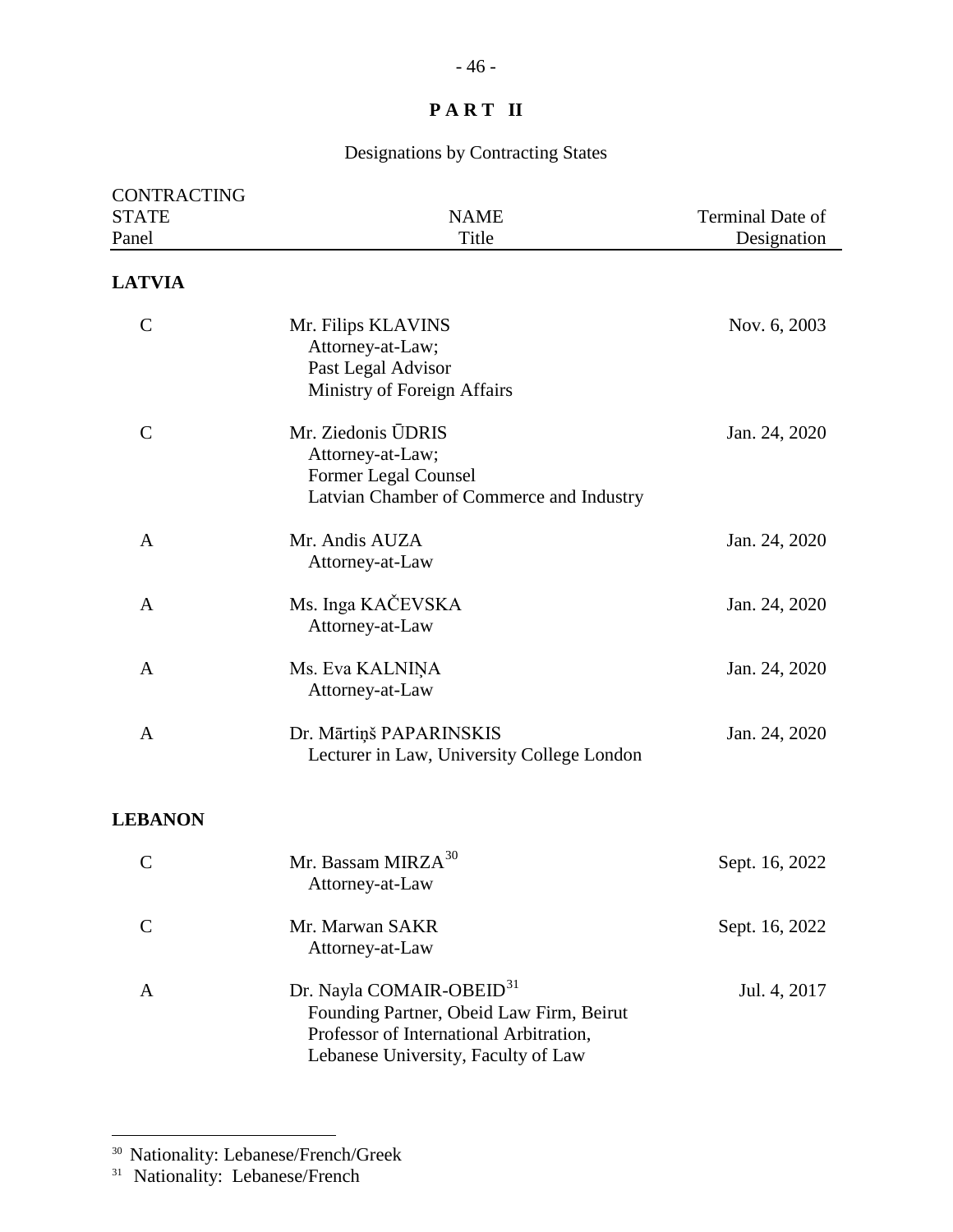## Designations by Contracting States

| CONTRACTING    |                                                                                      |                  |
|----------------|--------------------------------------------------------------------------------------|------------------|
| <b>STATE</b>   | <b>NAME</b>                                                                          | Terminal Date of |
| Panel          | Title                                                                                | Designation      |
| A              | Dr. Ghaleb S. MAHMASSANI<br>Attorney-at-Law                                          | Jul. 6, 2016     |
| A              | Dr. Nathalie NAJJAR<br>Attorney-at-Law<br>Lecturer, Saint-Joseph University          | Jul. 6, 2016     |
| CA             | Dr. Raëd Mounir FATHALLAH <sup>32</sup><br>Attorney-at-Law                           | Feb. 5, 2021     |
| <b>LESOTHO</b> |                                                                                      |                  |
| CA             | Mr. T. MAKEKA<br>Permanent Representative of Lesotho to the<br><b>United Nations</b> | Oct. 3, 1989     |
| CA             | The Hon. Mr. Justice B.K. MOLAI<br>Judge of the High Court                           | Oct. 3, 1989     |
| $\mathcal{C}$  | Mr. P.T. MAFIKE<br><b>Managing Director</b><br>Lesotho Bank                          | Oct. 3, 1989     |
| $\mathcal{C}$  | Mr. S. MONTS'I<br>Businessman                                                        | Oct. 3, 1989     |
| <b>LIBERIA</b> |                                                                                      |                  |
| $\mathcal{C}$  | Mr. E. Winfred SMALLWOOD<br>Counselor-at-Law                                         | July 1, 1991     |
| $\mathcal{C}$  | Mr. Frank W. SMITH<br><b>Associate Justice</b><br>Supreme Court of Liberia           | July 1, 1991     |

<span id="page-46-0"></span><sup>&</sup>lt;sup>32</sup> Nationality: Lebanese/Canadian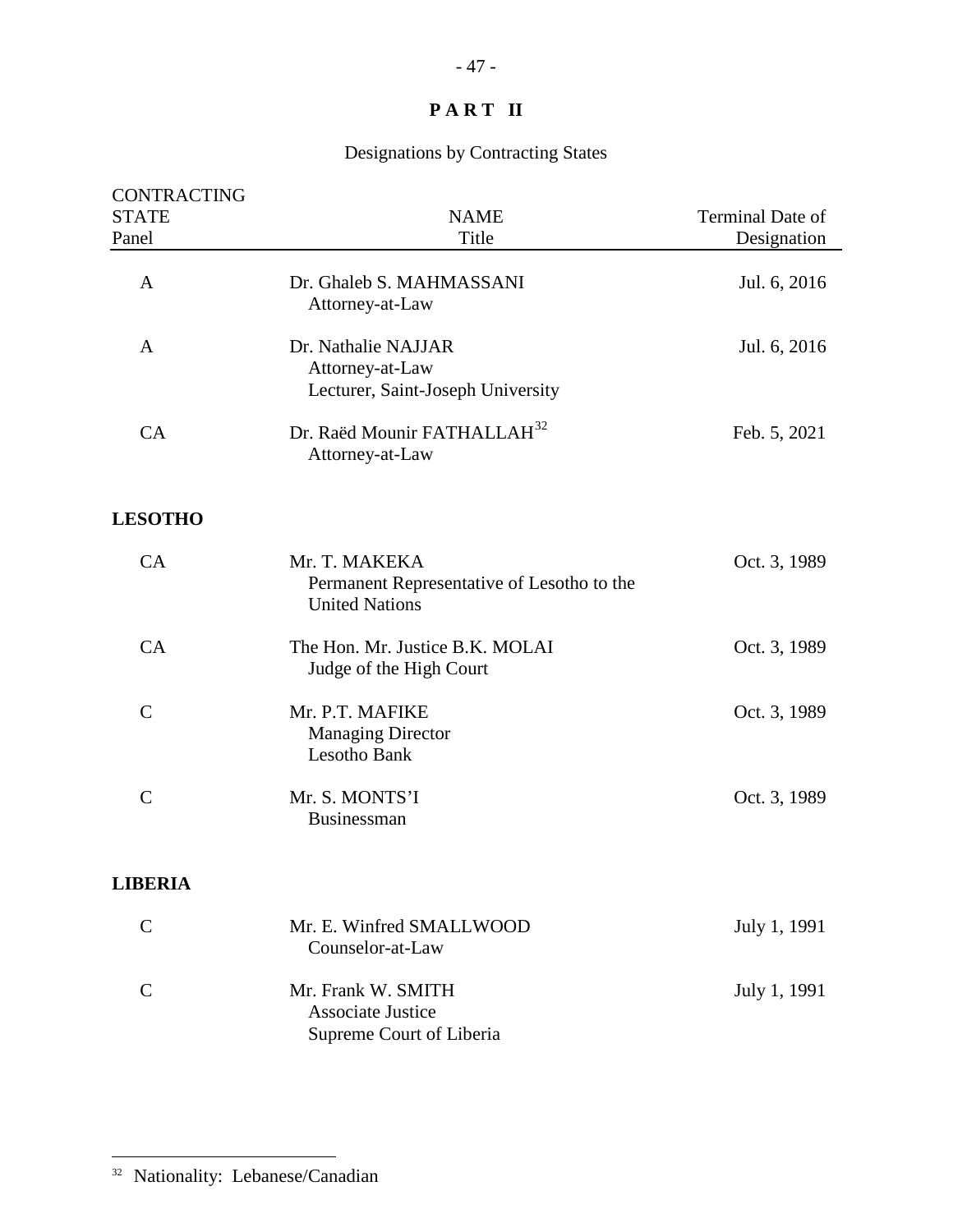| <b>CONTRACTING</b><br><b>STATE</b><br>Panel | <b>NAME</b><br>Title                                                                      | Terminal Date of<br>Designation |
|---------------------------------------------|-------------------------------------------------------------------------------------------|---------------------------------|
| A                                           | Mr. Philip A.Z. BANKS, III<br>Dean,<br>University of Liberia Law School                   | July 1, 1991                    |
| A                                           | Mr. James S. GUSEH<br>Attorney-at-Law                                                     | July 1, 1991                    |
| A                                           | Mr. Samuel MCINTOSH<br>Legal Counselor                                                    | July 1, 1991                    |
| A                                           | Mr. Momolue B. TAMBA<br>Deputy Minister of Justice for<br><b>Economic Affairs</b>         | July 1, 1991                    |
| <b>LITHUANIA</b>                            |                                                                                           |                                 |
| $\mathsf{C}$                                | Dr. Raimundas MOISEJEVAS<br>Attorney-at-Law<br>Associate Professor,<br>Mykolas University | Oct. 13, 2021                   |
| $\mathsf{C}$                                | Ms. Solveiga PALEVIČIENĖ<br>Attorney-at-Law                                               | Oct. 13, 2021                   |
| $\mathcal{C}$                               | Dr. Rimantas SIMAITIS<br>Attorney-at-Law                                                  | Oct. 13, 2021                   |
| $\mathsf{C}$                                | Mr. Kęstutis ŠVIRINAS<br>Attorney-at-Law                                                  | Oct. 13, 2021                   |
| A                                           | Mr. Gintautas BARTKUS<br>Attorney-at-Law                                                  | July 30, 2018                   |
| A                                           | Ms. Inga MARTINKUTE<br>Attorney-at-Law                                                    | Oct. 13, 2021                   |
| A                                           | Mr. Mažvydas MICHALAUSKAS<br>Attorney-at-Law                                              | July 30, 2018                   |
| A                                           | Mr. Valentinas MIKELĖNAS<br>Attorney-at-Law                                               | July 30, 2018                   |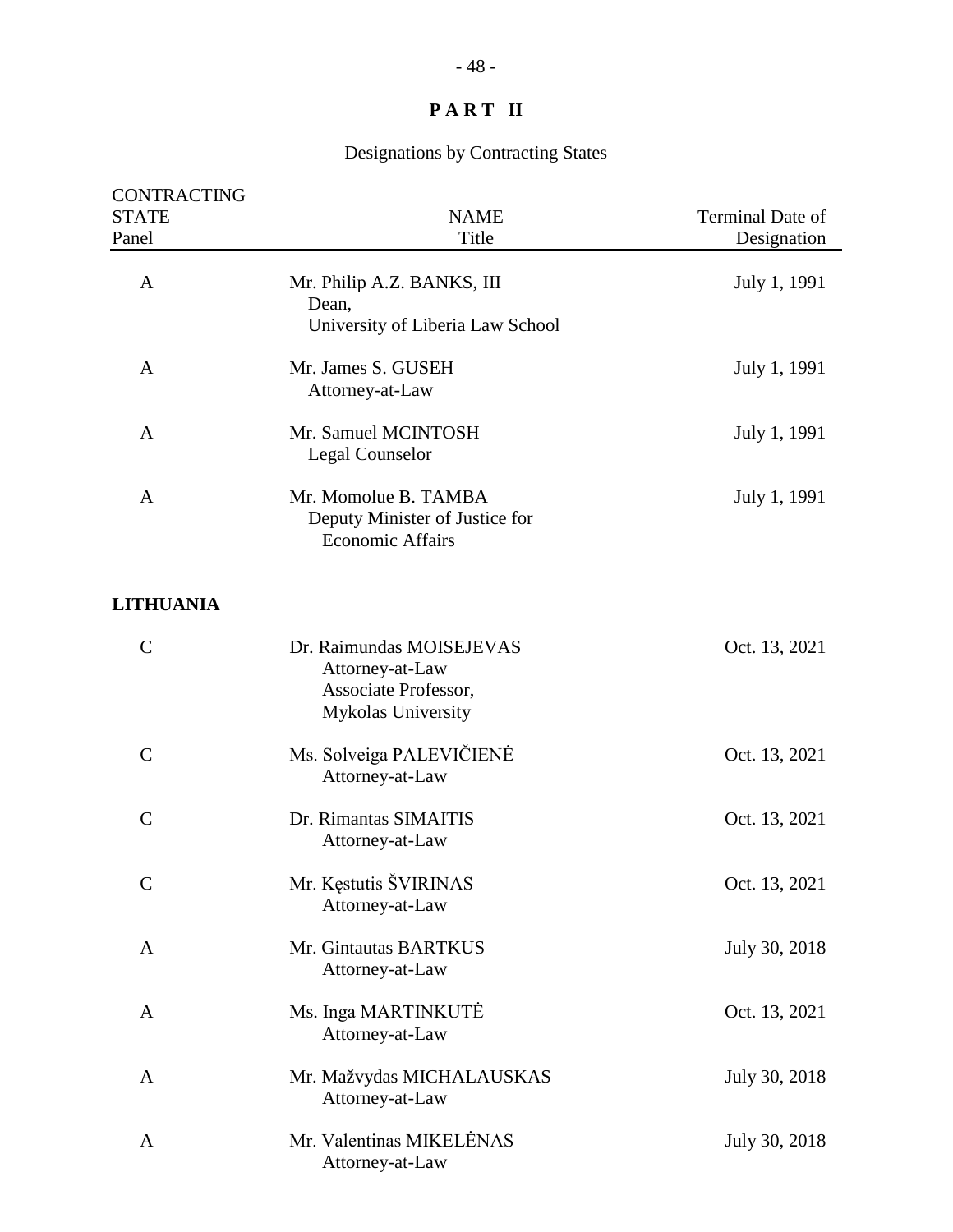# Designations by Contracting States

<span id="page-48-0"></span>

| <b>CONTRACTING</b>                                      |                                                                                                                   |                  |
|---------------------------------------------------------|-------------------------------------------------------------------------------------------------------------------|------------------|
| <b>STATE</b>                                            | <b>NAME</b>                                                                                                       | Terminal Date of |
| Panel                                                   | Title                                                                                                             | Designation      |
| <b>LUXEMBOURG</b>                                       |                                                                                                                   |                  |
| CA                                                      | Mr. Philippe DUPONT<br>Attorney-at-Law                                                                            | Jan. 14, 2008    |
| CA                                                      | Mr. Steve JACOBY<br>Attorney-at-Law                                                                               | Jan. 14, 2008    |
| CA                                                      | Mr. Alex SCHMITT<br>Attorney-at-Law                                                                               | Jan. 14, 2008    |
| CA                                                      | Mr. Marc SEIMETZ<br>Attorney-at-Law                                                                               | Jan. 14, 2008    |
| <b>MACEDONIA, FORMER</b><br><b>YUGOSLAV REPUBLIC OF</b> |                                                                                                                   |                  |
| $\mathcal{C}$                                           | Ms. Maja SAVESKA<br>Attorney-at-Law                                                                               | June 6, 2022     |
| $\mathbf{A}$                                            | Mr. Alexis MOURRE <sup>33</sup><br>Attorney-at-Law<br>President,<br><b>ICC</b> International Court of Arbitration | June 6, 2022     |
| CA                                                      | Ms. Danela ARSOVSKA<br>Attorney-at-Law<br>President,<br>Macedonian Chambers of Commerce                           | June 6, 2022     |
| <b>MADAGASCAR</b>                                       |                                                                                                                   |                  |
| $\mathcal{C}$                                           | Mr. Honoré RAKOTOMANANA<br>Magistrat Secrétaire Général du<br>Ministère de la Justice                             | July 9, 1987     |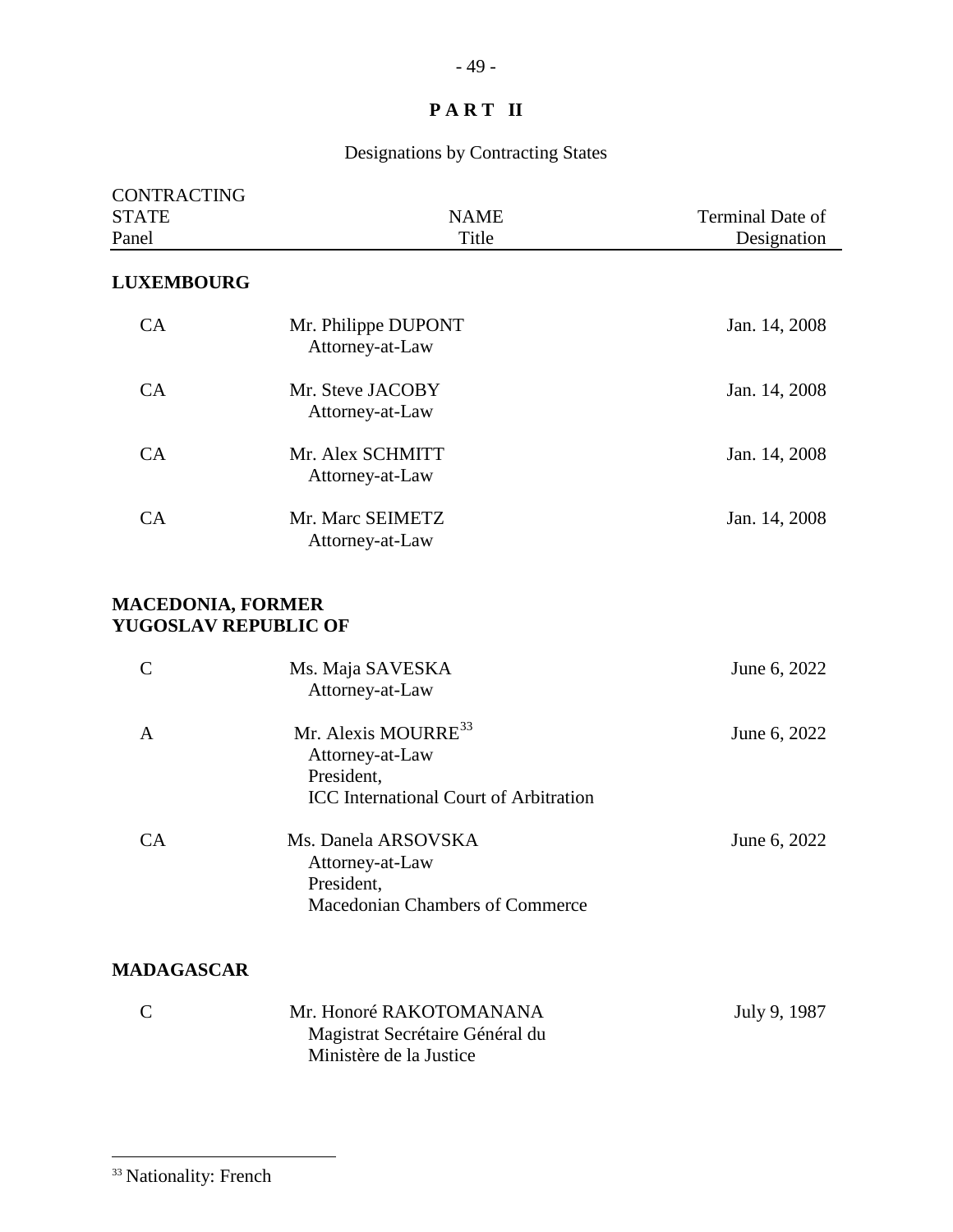| <b>CONTRACTING</b><br><b>STATE</b><br>Panel | <b>NAME</b><br>Title                                                                                                                           | <b>Terminal Date of</b><br>Designation |
|---------------------------------------------|------------------------------------------------------------------------------------------------------------------------------------------------|----------------------------------------|
| $\mathcal{C}$                               | Mr. Noël RAKOTONDRAMBOA<br>Directeur des Etudes<br>Ministère de la Justice                                                                     | Aug. 31, 1987                          |
| $\mathbf C$                                 | Mr. Raymond RANJEVA<br>Professeur de Droit<br>Université de Madagascar                                                                         | July 9, 1987                           |
| A                                           | Mr. Césaire J. MANJAKAVELO<br>Magistrat-Avocat Général<br><b>Haute Cour Constitutionnelle</b>                                                  | July 9, 1987                           |
| A                                           | Mrs. Berthe RABEMAHEFA<br>Magistrat-Membre<br><b>Haute Cour Constitutionnelle</b>                                                              | Aug. 31, 1987                          |
| A                                           | Amb. A. Henri RAHARIJAONA                                                                                                                      | July 9, 1987                           |
| <b>MALAWI</b>                               |                                                                                                                                                |                                        |
| CA                                          | Prof. A. Peter MUTHARIKA<br>Professor of Law<br>Washington University, St. Louis;<br><b>Former President</b><br><b>African Law Association</b> | Apr. 23, 2012                          |
| <b>MALAYSIA</b>                             |                                                                                                                                                |                                        |
| <b>CA</b>                                   | Tan Sri Dato' Cecil W. M. ABRAHAM<br>Consultant;<br>Member, International Council for<br><b>Commercial Arbitration</b>                         | Dec. 17, 2020                          |
| CA                                          | Dato' Azmel Haji MAAMOR<br>Retired Judge of the Malaysia Federal Court                                                                         | Dec. 17, 2020                          |
| CA                                          | Dato' Azmi MOHD ALI<br>Attorney-at-Law                                                                                                         | Dec. 17, 2020                          |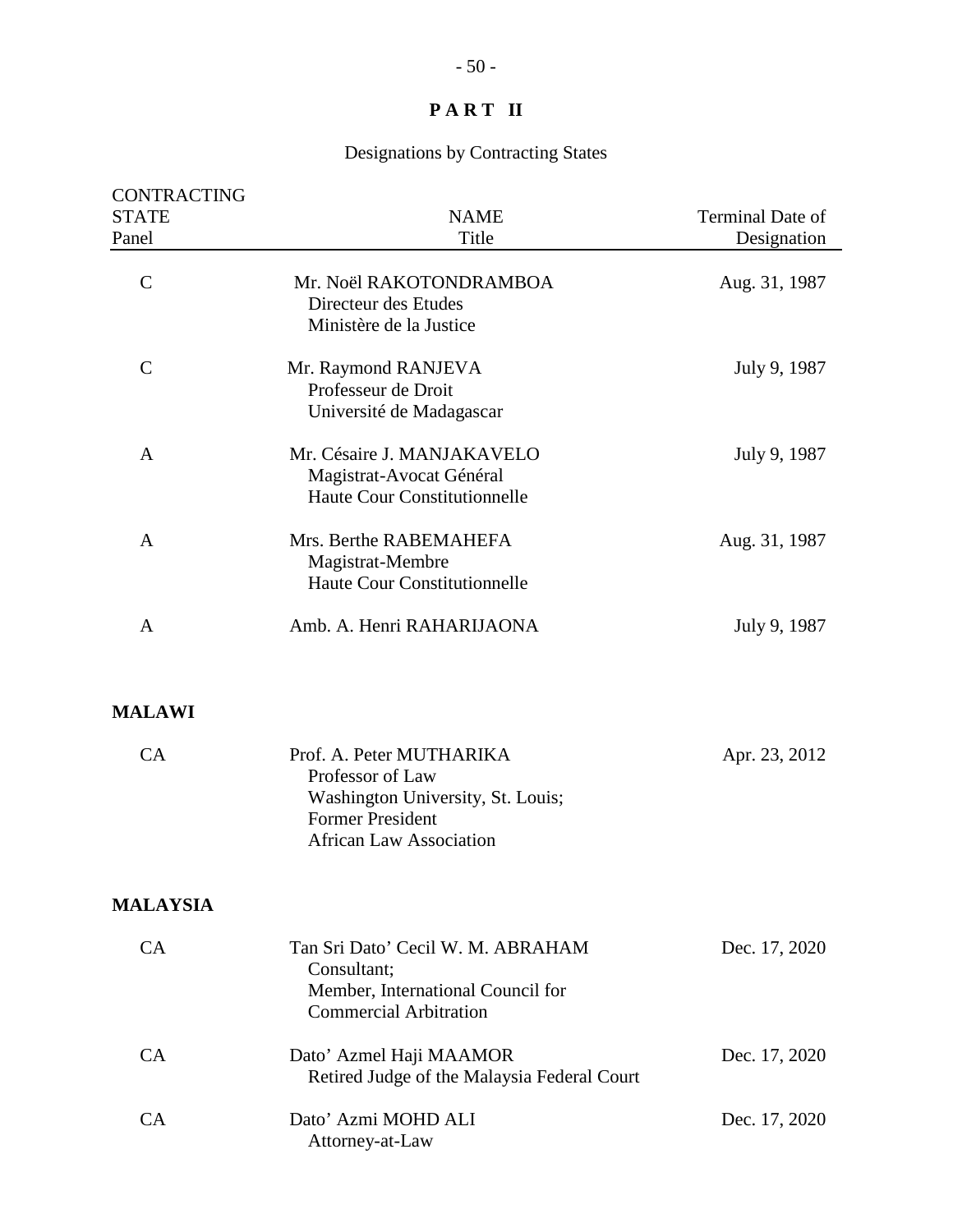## Designations by Contracting States

| <b>CONTRACTING</b><br><b>STATE</b> | <b>NAME</b>                                                                                                                                                   | Terminal Date of |
|------------------------------------|---------------------------------------------------------------------------------------------------------------------------------------------------------------|------------------|
| Panel                              | Title                                                                                                                                                         | Designation      |
| CA                                 | Tan Sri Datuk Amar Steve SHIM Lip Kiong<br>Past Chief Judge of Sabah and Sarawak Federal Court                                                                | Dec. 17, 2020    |
| <b>MALI</b>                        |                                                                                                                                                               |                  |
| CA                                 | M. Samba AMINETA SARR<br>Magistrat,<br>Substitut général près la Cour d'Appel de Kayes                                                                        | July 13, 2021    |
| CA                                 | M. Boubacar Sidiki DIARRAH<br>Magistrat de Grade Exceptionnel                                                                                                 | July 13, 2021    |
| CA                                 | Me Boubacar SOW<br>Avocat                                                                                                                                     | July 13, 2021    |
| CA                                 | M. Sékou TRAORE<br>Magistrat,<br>Conseiller Technique au Ministère de la<br>Justice et des Droits de l'Homme                                                  | July 13, 2021    |
| <b>MAURITIUS</b>                   |                                                                                                                                                               |                  |
| CA                                 | Mr. Désiré BASSET<br>Attorney-at-Law                                                                                                                          | Jan. 14, 2022    |
| CA                                 | Mr. Ravindra CHETTY<br>Attorney-at-Law                                                                                                                        | Jan. 14, 2022    |
| CA                                 | Mr. Raouf GULBUL<br>Attorney-at-Law                                                                                                                           | Jan. 14, 2022    |
| CA                                 | Mr. Salim MOOLLAN <sup>34</sup><br>Attorney-at-Law<br>Vice-President,<br>International Court of Arbitration of the<br>International Chamber of Commerce (ICC) | Jan. 14, 2022    |

<span id="page-50-0"></span><sup>34</sup> Nationality: French/Mauritian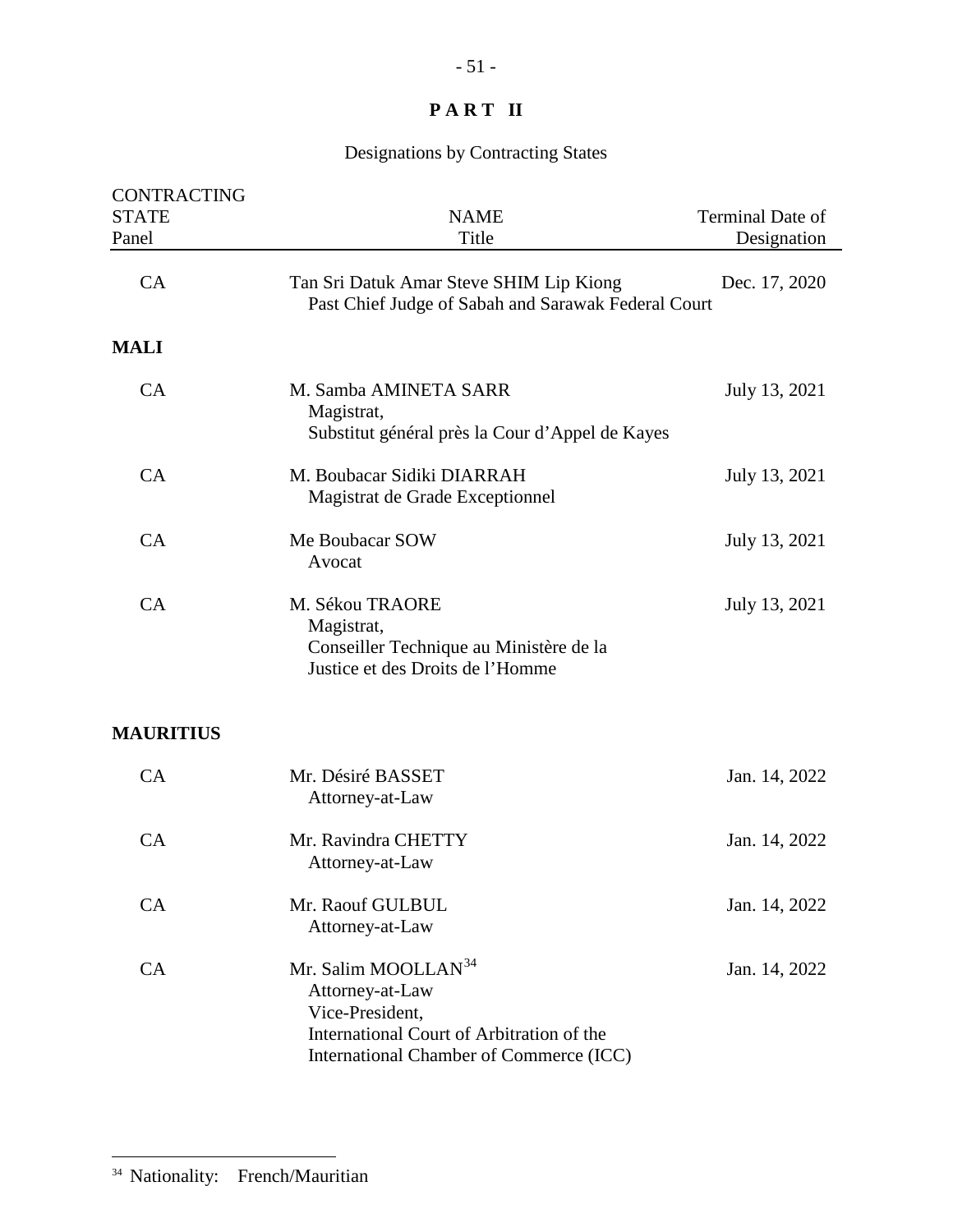## Designations by Contracting States

| CONTRACTING     |                                                                           |                  |
|-----------------|---------------------------------------------------------------------------|------------------|
| <b>STATE</b>    | <b>NAME</b>                                                               | Terminal Date of |
| Panel           | Title                                                                     | Designation      |
| <b>MOLDOVA</b>  |                                                                           |                  |
| $\mathbf C$     | Ms. Violeta COJOCARU<br>Professor,<br>Moldova State University Law School | Oct. 13, 2017    |
| $\mathcal{C}$   | Ms. Natalia SUCEVEANU<br>Division Director,<br>Ministry of Justice        | Oct. 13, 2017    |
| A               | Mr. Ion CAPATINA<br>Professor,<br>Moldova State University Law School     | Oct. 13, 2017    |
| A               | Mr. Mark A. MEYER <sup>35</sup><br>Attorney-at-law                        | Oct. 13, 2017    |
| CA              | Mr. Victor BURAC<br>Professor,<br>Moldova State University Law School     | Oct. 13, 2017    |
| CA              | Mr. Mihai BURUIANA<br>Professor,<br>Moldova State University Law School   | Oct. 13, 2017    |
| <b>MONGOLIA</b> |                                                                           |                  |
| $\sim$<br>Ĉ     | Mr. Bataagiin BATJARGAL                                                   | Dec. 3, 2001     |
| $\mathcal{C}$   | Mrs. Davaadorjiin HALIUN                                                  | Dec. 3, 2001     |
| $\mathcal{C}$   | Mr. Tsedenjavyn SUHBAATAR                                                 | Dec. 3, 2001     |
| A               | Mr. Damdindorjiin HURTS                                                   | Dec. 3, 2001     |
| A               | Mr. Michael D. NOLAN <sup>36</sup><br>Attorney-at-Law                     | Mar. 13, 2019    |

<span id="page-51-1"></span><span id="page-51-0"></span><sup>&</sup>lt;sup>36</sup> Nationality: U.S.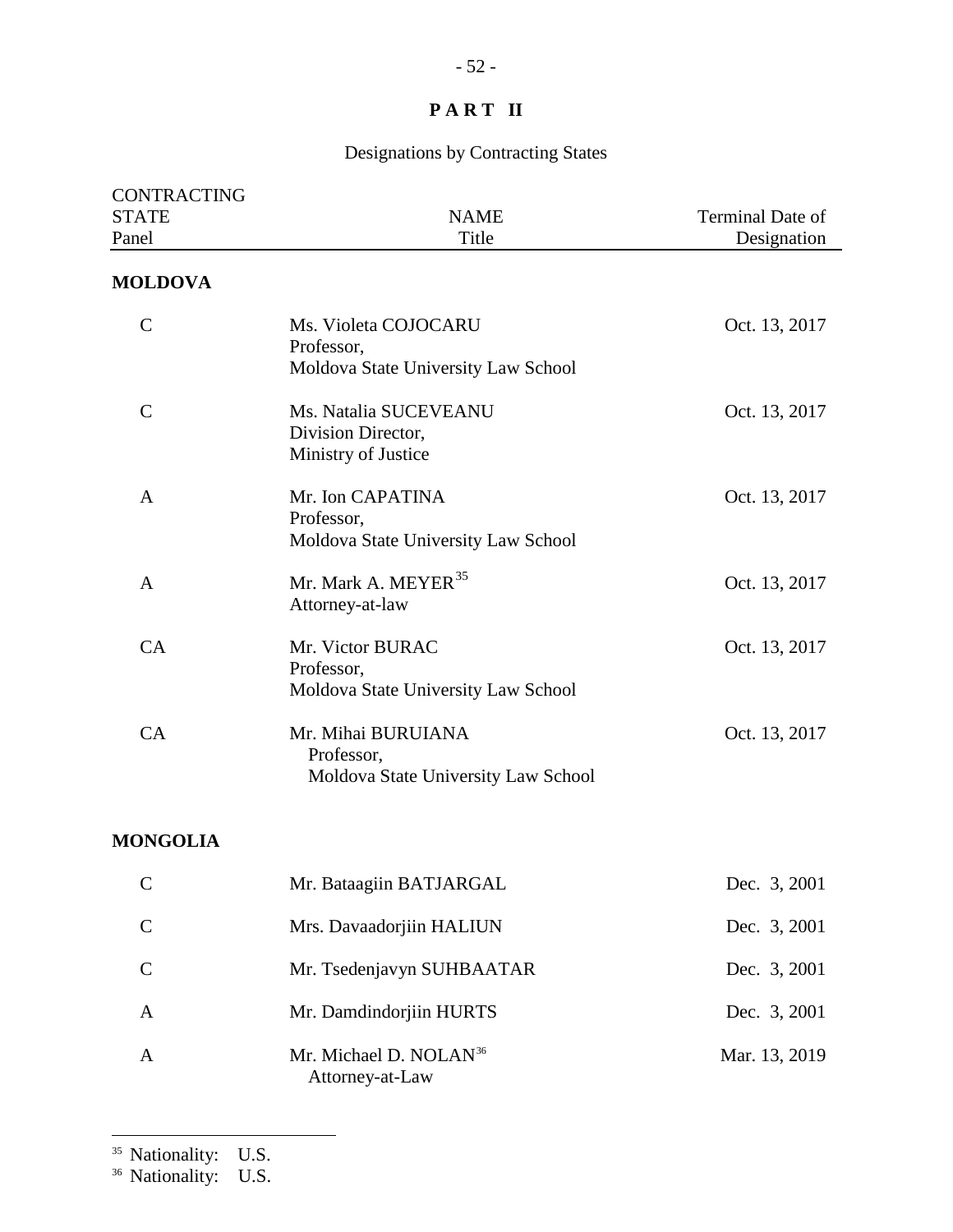## Designations by Contracting States

<span id="page-52-0"></span>

| CONTRACTING<br><b>STATE</b><br>Panel | <b>NAME</b><br>Title                                                                                                                                                      | Terminal Date of<br>Designation |
|--------------------------------------|---------------------------------------------------------------------------------------------------------------------------------------------------------------------------|---------------------------------|
| A                                    | Mr. J. William ROWLEY, QC <sup>37</sup><br>Past Chairman, International Bar Association,<br>Section on Business Law;<br>Member, London Court of International Arbitration | Sept. 23, 2010                  |
| A                                    | Mr. Gonchigiin SESEER                                                                                                                                                     | Dec. 3, 2001                    |
| <b>MOROCCO</b>                       |                                                                                                                                                                           |                                 |
| CA                                   | M. Idriss BOUZIANE<br>Avocat                                                                                                                                              | May 28, 2022                    |
| CA                                   | M. El Hassan EL GUASSIM<br>Directeur des affaires civiles,<br>Ministère de la justice et des libertés,<br>Maroc                                                           | May 28, 2022                    |
| CA                                   | M. El Houcine KHALIFA<br>Président du tribunal de commerce d'Agadir                                                                                                       | May 28, 2022                    |
| CA                                   | Dr. Abdelkader LAHLOU<br>Avocat                                                                                                                                           | May 28, 2022                    |
| <b>NEPAL</b>                         |                                                                                                                                                                           |                                 |
| <b>CA</b>                            | Prof. Dr. Surya P. Subedi<br>Professor of Law, University of Leeds<br>Vice President,<br>Asian Society of International Law                                               | Mar. 12, 2018                   |
| <b>NETHERLANDS</b>                   |                                                                                                                                                                           |                                 |
| A                                    | Prof. Albert Jan VAN DEN BERG<br>Professor of Law, Erasmus University;<br>Attorney-at-Law<br>President, International Council for Commercial Arbitration                  | Jul. 9, 2021                    |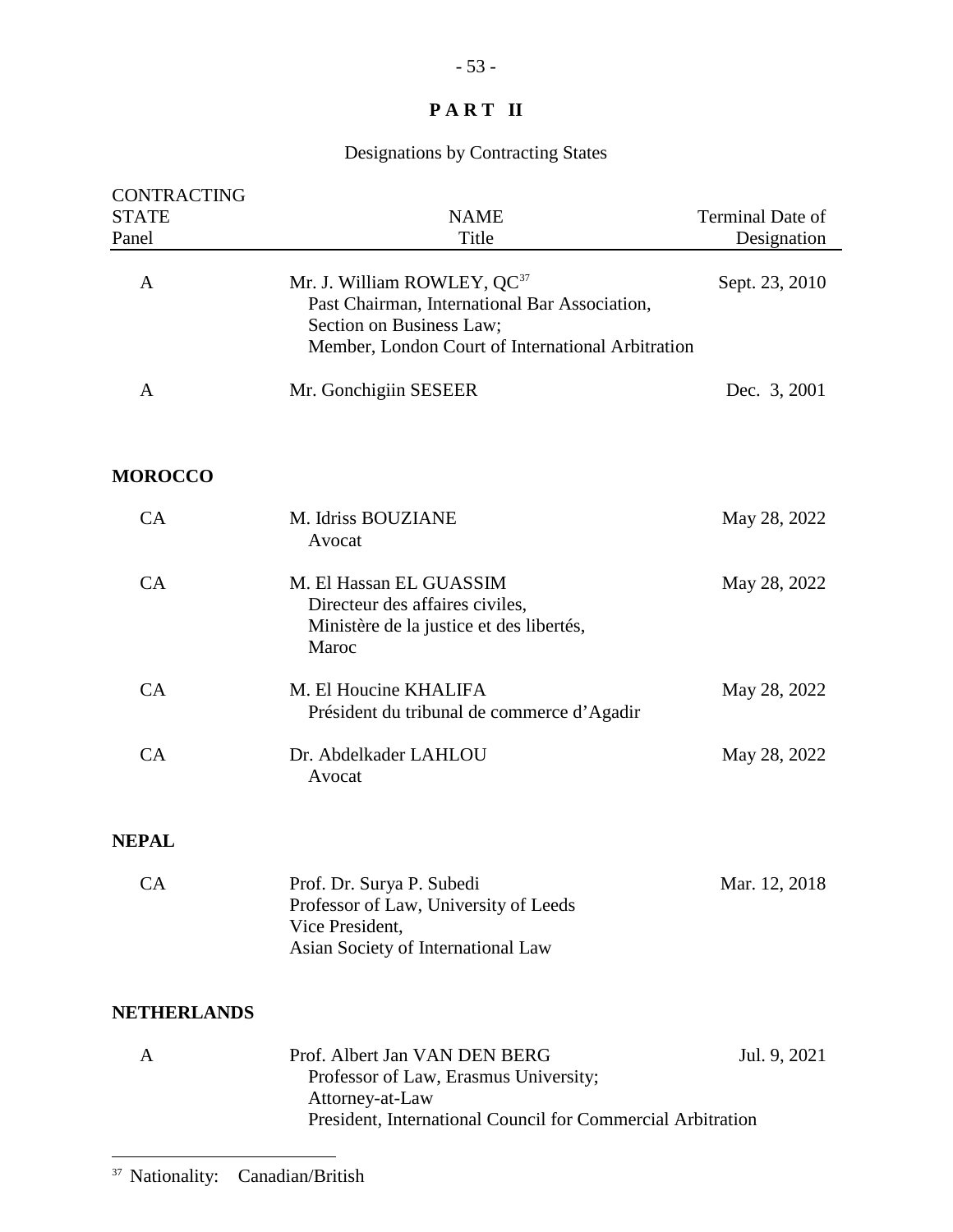#### Designations by Contracting States

| <b>CONTRACTING</b><br><b>STATE</b><br>Panel | <b>NAME</b><br>Title                                                                                    | Terminal Date of<br>Designation |
|---------------------------------------------|---------------------------------------------------------------------------------------------------------|---------------------------------|
| $\mathsf{C}$                                | Mr. Mauritius WIJFFELS<br>Attorney-at-Law                                                               | Jul. 9, 2021                    |
| <b>CA</b>                                   | Prof. Dr. Arthur S. HARTKAMP<br>Professor of Law<br>Radboud University, Nijmegen                        | Jul. 9, 2021                    |
| CA                                          | Dr. Jacomijn J. VAN HAERSOLTE-VAN HOF<br>Director General,<br>London Court of International Arbitration | Jul. 9, 2021                    |
| CА                                          | Ms. Melanie VAN LEEUWEN<br>Attorney-at-Law                                                              | Jul. 9, 2021                    |

#### **NEW ZEALAND**

| A                | Hon Sir Ian BARKER, QC<br>Former Judge<br>High Court of New Zealand                                       | July 14, 2018 |
|------------------|-----------------------------------------------------------------------------------------------------------|---------------|
| A                | Rt Hon Sir Peter BLANCHARD, KNZM<br>Former Judge<br>Court of Appeal and Supreme Court<br>Privy Councillor | July 2, 2018  |
| A                | Prof. Campbell Alan McLACHLAN<br>Professor of Law                                                         | Nov. 12, 2019 |
| A                | Mr. David A.R. WILLIAMS, QC<br>Practicing Barrister;<br>Former Judge<br><b>High Court of New Zealand</b>  | June 10, 2019 |
| <b>NICARAGUA</b> |                                                                                                           |               |

#### CA Mr. Renaldy J. GUTIÉRREZ Mar. 14, 2010 Attorney-at-law Former President,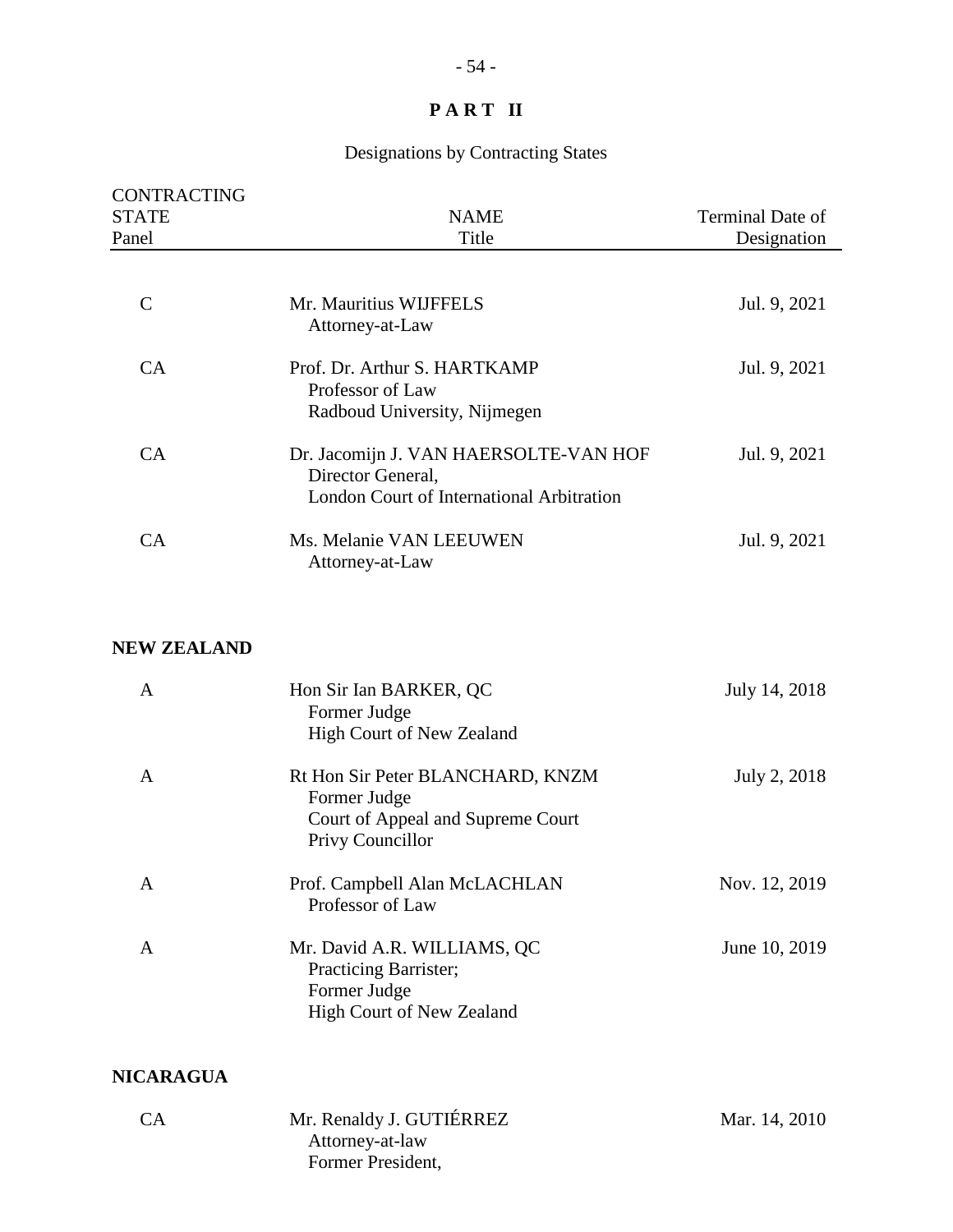| CONTRACTING           |                                                                                                                                                           |                                 |
|-----------------------|-----------------------------------------------------------------------------------------------------------------------------------------------------------|---------------------------------|
| <b>STATE</b><br>Panel | <b>NAME</b><br>Title                                                                                                                                      | Terminal Date of<br>Designation |
|                       | <b>Inter-American Bar Association</b>                                                                                                                     |                                 |
|                       |                                                                                                                                                           |                                 |
| <b>NIGER</b>          |                                                                                                                                                           |                                 |
| $\mathbf C$           | Mr. Hamidou ABDOURAHAMANE<br>Directeur des Opérations à la BIAO                                                                                           | Apr. 1, 1997                    |
| $\mathbf C$           | Mr. Amani Issaka BAWA<br>Directeur du Financement des Investissements                                                                                     | Apr. 1, 1997                    |
| $\mathbf C$           | Mrs. Brigitte DIA<br>Directrice de l'Industrie et de la<br>Promotion des Investissements Privés                                                           | Apr. 1, 1997                    |
| $\mathbf C$           | Mr. Dodo Dan GADO                                                                                                                                         | Apr. 1, 1997                    |
| A                     | Mr. Seyni ABDOU<br>Chef de Division au Secrétariat Général<br>Ministère de la Promotion                                                                   | Apr. 1, 1997                    |
| $\mathbf{A}$          | Mr. Maïnassara MAÏDAGI<br>Président de la Cour d'Appel                                                                                                    | Apr. 1, 1997                    |
| A                     | Mr. Adamou NAMATA<br>Directeur, Division Internationale de la<br>Société Nigérienne de Banque                                                             | Apr. 1, 1997                    |
| A                     | Mr. Seyni YAYE<br>Avocat à la Cour                                                                                                                        | Apr. 1, 1997                    |
| <b>NIGERIA</b>        |                                                                                                                                                           |                                 |
| $\mathbf C$           | Mr. Augustine O. ALEGEH, SAN, FCIArb (UK)<br>Attorney-at-Law                                                                                              | July 4, 2022                    |
| $\mathcal{C}$         | Mrs. Stella ANUKAM, FCIArb, FCIS<br>Director, International and Comparative Law<br>Department, Federal Ministry of Justice<br>Federal Republic of Nigeria | July 4, 2022                    |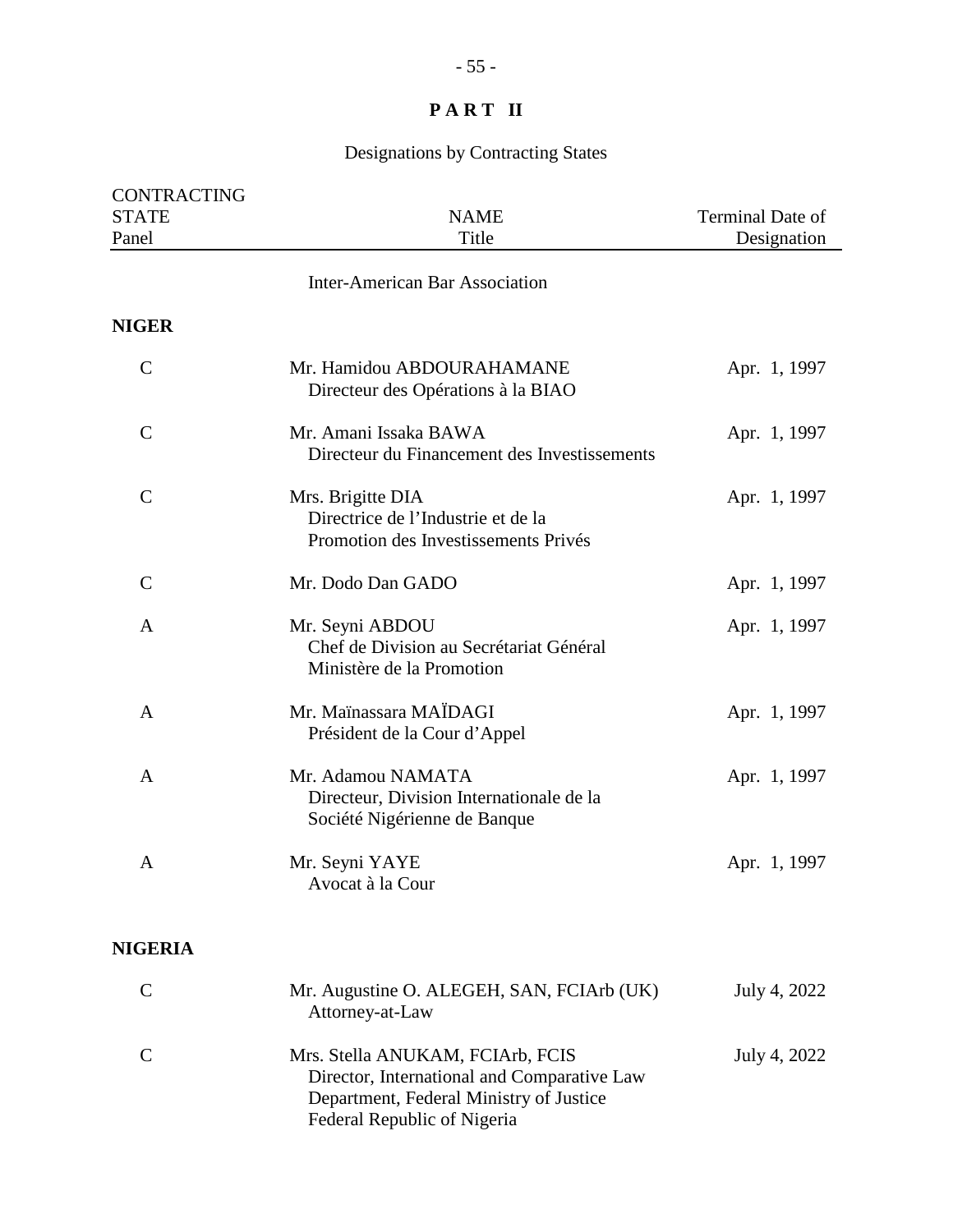| <b>CONTRACTING</b><br><b>STATE</b><br>Panel | <b>NAME</b><br>Title                                                                                                                                      | Terminal Date of<br>Designation |
|---------------------------------------------|-----------------------------------------------------------------------------------------------------------------------------------------------------------|---------------------------------|
| $\mathcal{C}$                               | Mr. Chukwuma Uchenna EKOMARU, SAN, FCIArb<br>Attorney-at-Law                                                                                              | July 4, 2022                    |
| $\mathcal{C}$                               | Mr. Yakubu Chonoko MAIKYAU, SAN<br>Attorney-at-Law                                                                                                        | July 4, 2022                    |
| A                                           | Mr. Taiwo Akinola ABIDOGUN, Esq<br>Solicitor General of the Federation<br>Permanent Secretary, Federal Ministry of Justice<br>Federal Republic of Nigeria | July 4, 2022                    |
| A                                           | Mr. Olatunde BUSARI, SAN, FCIS, FCIArb<br>Attorney-at-Law                                                                                                 | July 4, 2022                    |
| A                                           | Mr. Abubakar MALAMI, SAN<br>Attorney-General,<br>Minister of Justice,<br>Federal Republic of Nigeria                                                      | July 4, 2022                    |
| A                                           | Mr. Ucheora ONWUAMAEGBU<br>Attorney-at-Law<br>Adviser to Hon. Minister of Foreign Affairs of Nigeria<br>on Economic Diplomacy                             | July 4, 2022                    |
| <b>NORWAY</b>                               |                                                                                                                                                           |                                 |
| CA                                          | Amb. Rolf Einar FIFE<br><b>Ambassador to France</b><br>Former Director General,<br>Ministry of Foreign Affairs                                            | Feb. 16, 2022                   |
| CA                                          | Ms. Siri TEIGUM<br>Attorney-at-Law                                                                                                                        | Feb. 16, 2022                   |
| $\mathsf{C}$                                | Prof. Ole Kristian FAUCHALD<br>Professor of Law,<br>University of Oslo, Norway                                                                            | Feb. 16, 2022                   |
| $\mathcal{C}$                               | Prof. Ola MESTAD<br>Professor of Law,<br>University of Oslo, Norway                                                                                       | Feb. 16, 2022                   |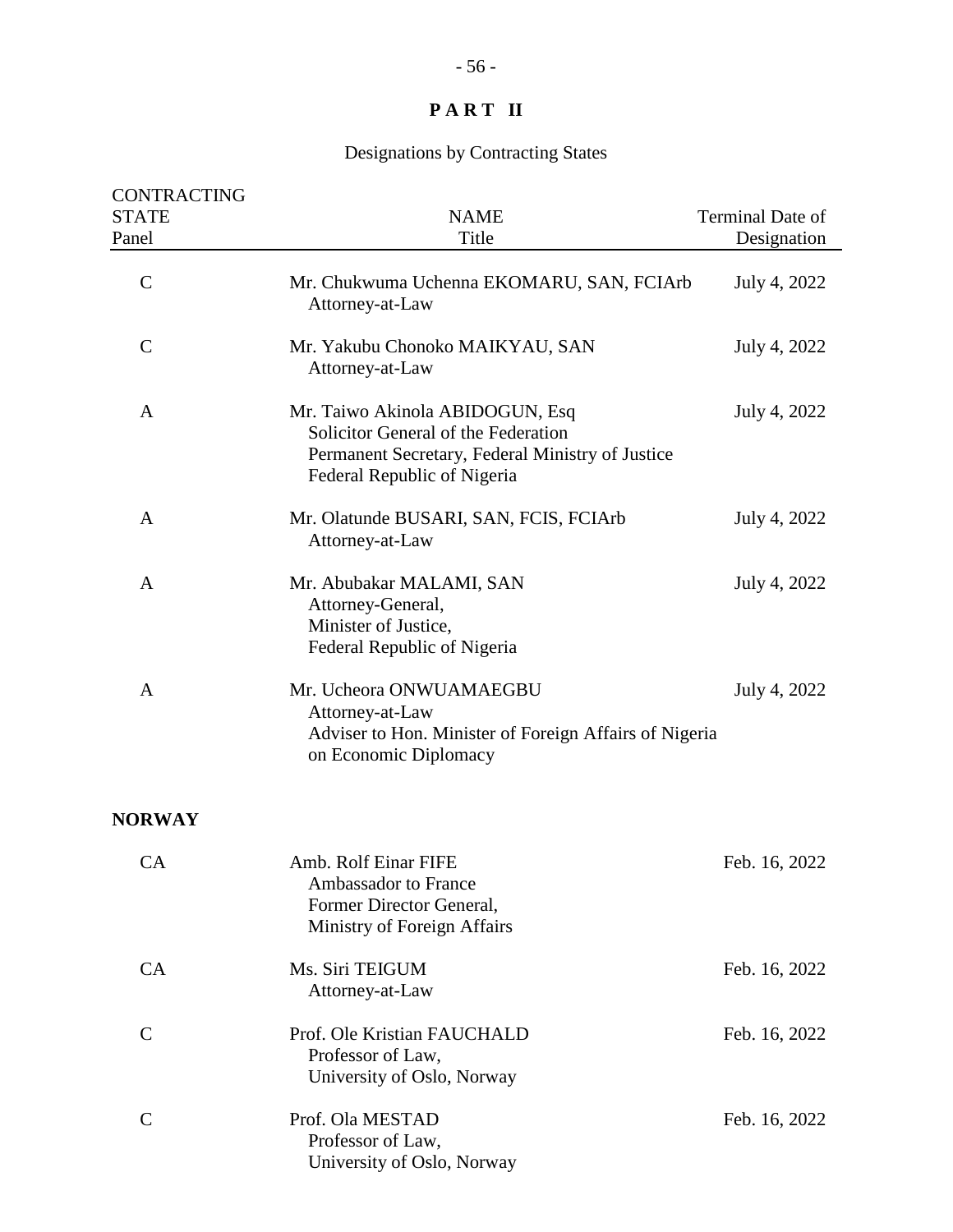| <b>CONTRACTING</b><br><b>STATE</b><br>Panel | <b>NAME</b><br>Title                                                                             | Terminal Date of<br>Designation |
|---------------------------------------------|--------------------------------------------------------------------------------------------------|---------------------------------|
| A                                           | Prof. Mads ANDENAS<br>Professor of Law,<br>University of Oslo, Norway                            | Feb. 16, 2022                   |
| A                                           | <b>Justice Henrik BULL</b><br>Justice,<br>Supreme Court of Norway                                | Feb. 16, 2022                   |
| <b>OMAN</b>                                 |                                                                                                  |                                 |
| CA                                          | Ms. Sara Mohammed Reza AL ABDUWANI<br>Legal Researcher,<br>Ministry of Legal Affairs             | June 30, 2020                   |
| CA                                          | Mr. Faisal Saud AL NABHANI<br>Legal Researcher,<br>Ministry of Legal Affairs                     | June 30, 2020                   |
| <b>PAKISTAN</b>                             |                                                                                                  |                                 |
| CA                                          | Dr. Tariq HASSAN<br><b>Adviser to Finance Minister;</b><br>Ministry of Finance                   | Dec. 7, 2009                    |
| CA                                          | <b>Justice Irshad HASSAN KHAN</b><br>Secretary;<br>Ministry of Justice and Parliamentary Affairs | Dec. 7, 2009                    |
| CA                                          | Mr. Syed Sharifuddin PIRZADA<br>Former Attorney-General for Pakistan                             | Dec. 7, 2009                    |
| CA                                          | Mr. Wassim SAJJAD<br>Minister for Justice and Parliamentary Affairs                              | Dec. 7, 2009                    |
| <b>PANAMA</b>                               |                                                                                                  |                                 |
| CA                                          | Lic. Inocencio GALINDO DE OBARRIO<br>Abogado                                                     | Feb. 10, 2022                   |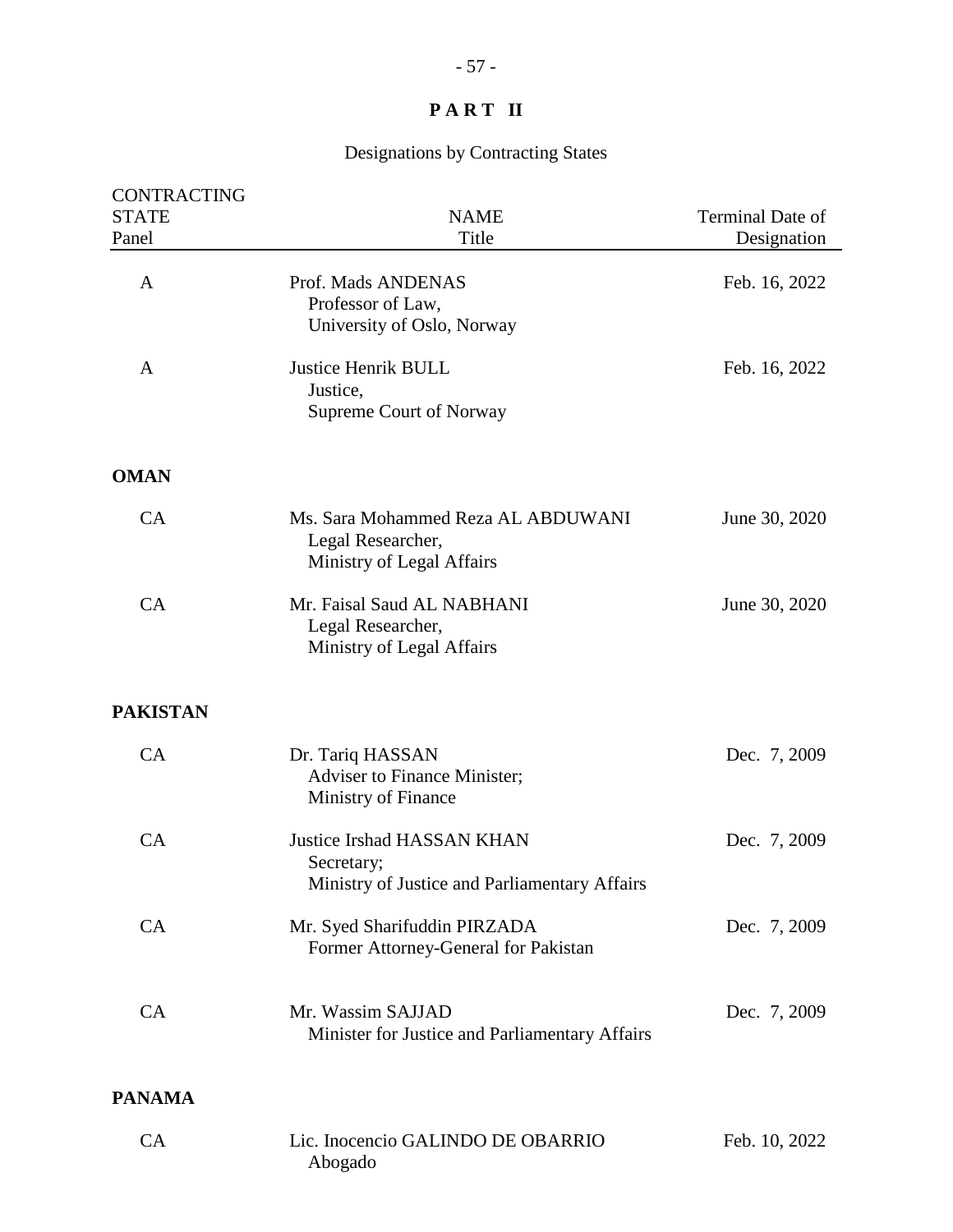| CONTRACTING<br><b>STATE</b><br>Panel | <b>NAME</b><br>Title                                                                              | Terminal Date of<br>Designation |
|--------------------------------------|---------------------------------------------------------------------------------------------------|---------------------------------|
|                                      |                                                                                                   |                                 |
| CA                                   | Lic. Carlos Ernesto GONZÁLEZ RAMÍREZ<br>Abogado                                                   | Feb. 10, 2022                   |
| CA                                   | Licda. Maruquel PABÓN DE RAMÍREZ<br>Abogado                                                       | Feb. 10, 2022                   |
| CA                                   | Licda. Ana Lucrecia TOVAR DE ZARAK<br>Abogado                                                     | Feb. 10, 2022                   |
| <b>PARAGUAY</b>                      |                                                                                                   |                                 |
| $\mathsf{C}$                         | Mr. James Spalding HELLMER<br>Viceministro de Integración,<br>Ministerio de Integración           | Sept. 10, 2002                  |
| $\mathcal{C}$                        | Mr. Francisco Ogura KONO<br>Jefe Departamento de Análisis de la Deuda,<br>Ministerio de Hacienda  | Sept. 10, 2002                  |
| $\mathsf{C}$                         | Mr. Ovidio OTAZU<br><b>Alternate Executive Director</b><br><b>Inter-American Development Bank</b> | Sept. 10, 2002                  |
| $\mathcal{C}$                        | Mr. Luis Fernando VILLALBA<br><b>Technical Assistant to the Executive Director</b><br>World Bank  | Sept. 10, 2002                  |
| A                                    | Mr. Luis A. BREUER GONZÁLEZ<br>Attorney-at-Law                                                    | Oct. 17, 2018                   |
| A                                    | Mr. José Antonio MORENO RODRÍGUEZ<br>Attorney-at-Law                                              | Sept. 8, 2020                   |
| A                                    | Mr. Rafael Llano ODDONE<br>Attorney-at-Law                                                        | Sept. 17, 2016                  |
| A                                    | Mr. Diego Zavala SERRATI<br>Attorney-at-Law                                                       | Sept. 17, 2016                  |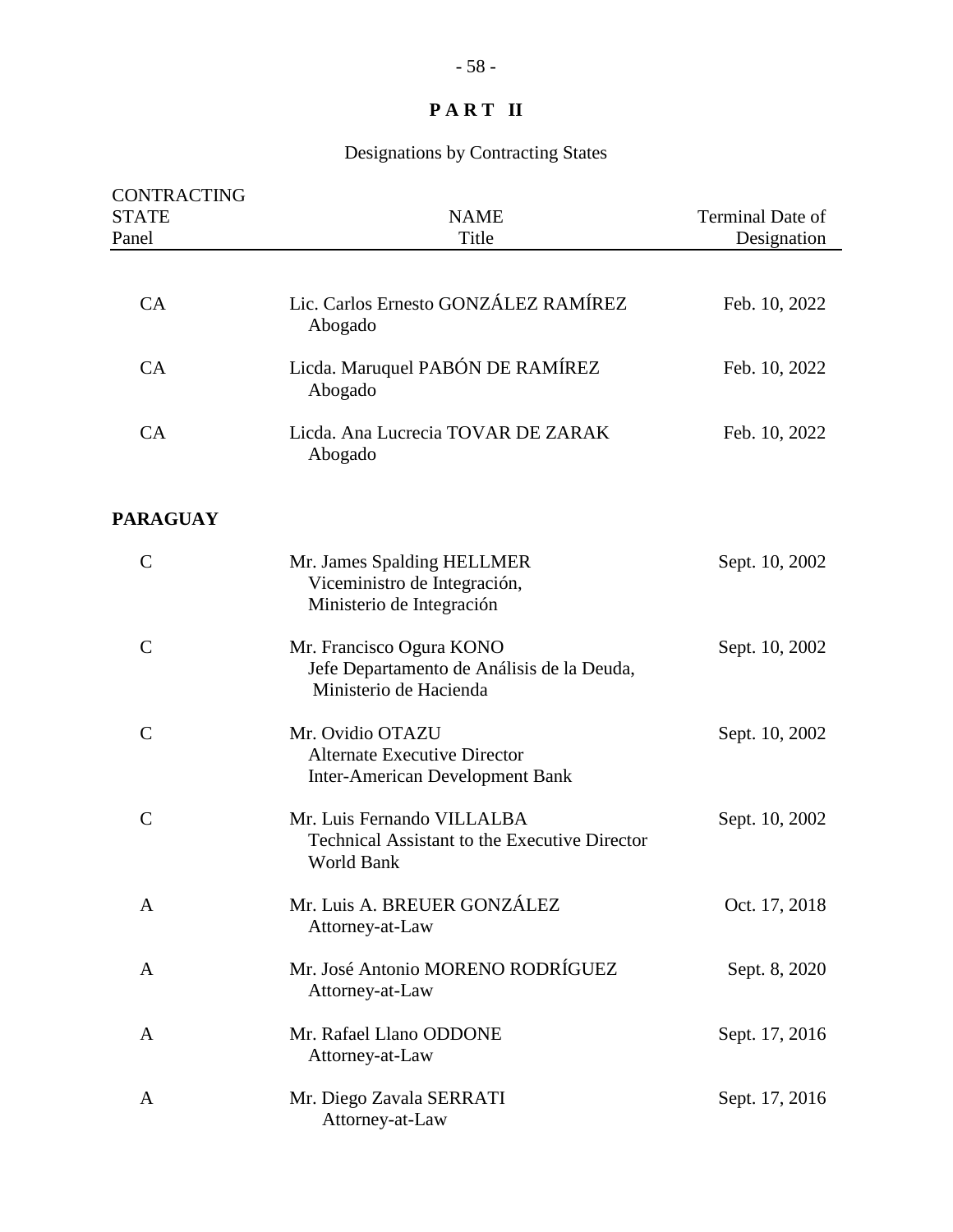| <b>CONTRACTING</b><br><b>STATE</b><br>Panel | <b>NAME</b><br>Title                                                                                                             | Terminal Date of<br>Designation |
|---------------------------------------------|----------------------------------------------------------------------------------------------------------------------------------|---------------------------------|
| <b>PERU</b>                                 |                                                                                                                                  |                                 |
| CA                                          | Dr. Alfonso DE LOS HEROS PÉREZ ALBELA<br>Professor of Law<br>University of Lima;<br>Former Minister of Labor and Social Security | Mar. 22, 2017                   |
| CA                                          | Mr. Eduardo FERRERO COSTA<br>Professor of Law, Catholic Universtiy of Peru<br>Former Minister of Foreign Affairs                 | Mar. 22, 2017                   |
| CA                                          | Ms. Delia Revoredo MARSANO DE MUR<br>Attorney-at-Law                                                                             | Mar. 22, 2017                   |
| CA                                          | Dr. Shoschana ZUSMAN TINMAN<br>Member, Consultative Judiciary Commission<br>Ministry of Justice                                  | Mar. 22, 2017                   |
| <b>PHILIPPINES</b>                          |                                                                                                                                  |                                 |
| A                                           | Mr. Jose Manuel I. DIOKNO<br>Attorney-at-Law                                                                                     | July 7, 2021                    |
| A                                           | Mr. Cornelio C. GISON<br>Attorney-at-Law                                                                                         | June 29, 2021                   |
| A                                           | Ms. Maria Gracia M. PULIDO TAN<br>Attorney-at-Law                                                                                | June 29, 2021                   |
| A                                           | Mr. Serafin U. SALVADOR Jr.<br>Attorney-at-Law                                                                                   | July 7, 2021                    |
| $\mathbf C$                                 | Mr. Romeo L. BERNARDO<br>Managing Director,<br>Lazaro Bernardo Tiu & Associates, Inc.                                            | June 29, 2021                   |
| $\mathsf{C}$                                | Ms. Lina D. ISORENA<br>Former Executive Director,<br>National Tax Research Center (NTRC)                                         | July 20, 2021                   |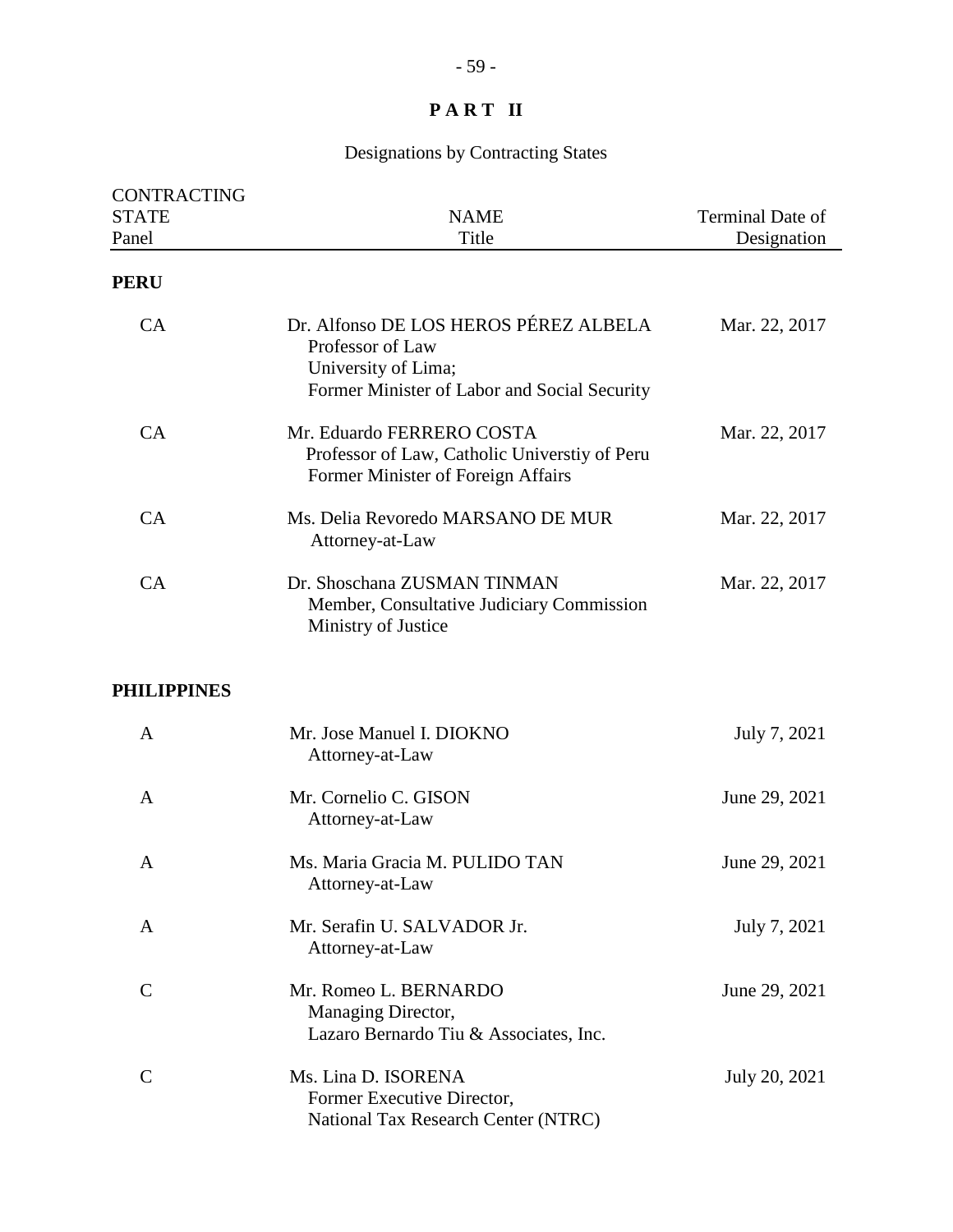| CONTRACTING<br><b>STATE</b> | <b>NAME</b>                                                                                                                            | Terminal Date of |
|-----------------------------|----------------------------------------------------------------------------------------------------------------------------------------|------------------|
| Panel                       | Title                                                                                                                                  | Designation      |
| $\mathcal{C}$               | Ms. Virginia T. OBCENA<br>Independent Director and Chairman of the<br>Audit Committee,<br>Capital Markets Integrity Corporation (CMIC) | June 29, 2021    |
| $\overline{C}$              | Mr. John P. SEVILLA<br>Commissioner, Bureu of Customs,<br>Department of Finance, Philippines                                           | July 20, 2021    |
| <b>PORTUGAL</b>             |                                                                                                                                        |                  |
| $\mathsf{C}$                | Prof. José Manuel RIBEIRO SÉRVULO CORREIA<br>Professor of Law Emeritus,<br>Faculty of Law, University of Lisbon                        | Mar. 16, 2017    |
| A                           | Prof. Fausto DE QUADROS<br>Professor of Law,<br>Faculty of Law, University of Lisbon                                                   | Mar. 16, 2017    |
| CA                          | Mr. José Miguel JÚDICE<br>Attorney-at-Law                                                                                              | Mar. 16, 2017    |
| CA                          | Mr. Agostinho MIRANDA<br>Attorney-at-Law                                                                                               | Mar. 16, 2017    |
| CA                          | Prof. Dr. Dário MOURA VICENTE<br>Professor of Law,<br>Faculty of Law, University of Lisbon                                             | Mar. 16, 2017    |
| <b>ROMANIA</b>              |                                                                                                                                        |                  |
| CA                          | Dr. Viorel Mihai CIOBANU<br>Professor of Law,<br><b>Bucharest University Law School</b>                                                | Oct. 31, 2014    |
| CA                          | Dr. Ion GÂLEA<br>Lecturer in Public International Law,<br><b>Bucharest University Law School</b>                                       | Apr. 27, 2022    |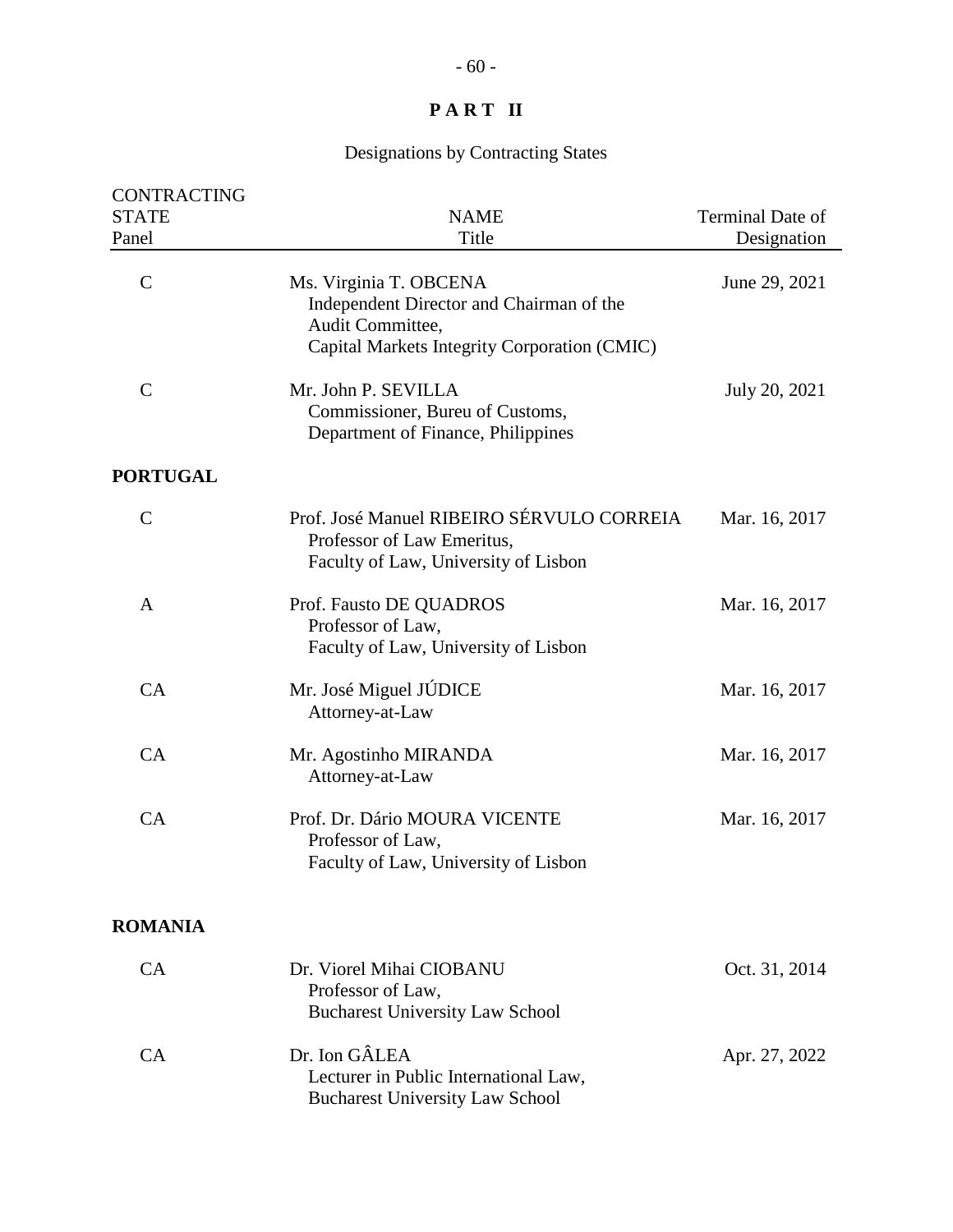| CONTRACTING<br><b>STATE</b><br>Panel | <b>NAME</b><br>Title                                                                                                            | Terminal Date of<br>Designation |
|--------------------------------------|---------------------------------------------------------------------------------------------------------------------------------|---------------------------------|
| CA                                   | Dr. Dragos-Alexandru SITARU<br>Professor of Law,<br><b>Bucharest University Law School</b>                                      | Apr. 27, 2022                   |
| CA                                   | Mr. Victor TANASESCU<br>Attorney-at-Law                                                                                         | Oct. 31, 2014                   |
| <b>RWANDA</b>                        |                                                                                                                                 |                                 |
| $\mathbf C$                          | Ms. Clare AKAMANZI<br>Chief Operating Officer,<br>Rwanda Development Board (RDB)                                                | Oct. 22, 2021                   |
| $\overline{C}$                       | Ms. Isabelle KALIHANGABO<br>Permanent Secretary / Solicitor General,<br>Ministry of Justice                                     | Oct. 22, 2021                   |
| $\mathbf C$                          | M. Emmanuel KAMERE<br>Juge et Président,<br>Haute Cour de Commerce                                                              | Oct. 22, 2021                   |
| $\mathcal{C}$                        | Dr. Faustin NTEZILYAYO<br>Judge,<br>East African Court of Justice                                                               | Oct. 22, 2021                   |
| A                                    | Mr. Robert BAFAKULERA<br>Chairman,<br>M/S Catchup Investments Ltd.                                                              | Oct. 22, 2021                   |
| A                                    | Ms. Anita MUGENI<br>Attorney-at-Law                                                                                             | Oct. 22, 2021                   |
| A                                    | Mr. Richard MUGISHA<br>Attorney-at-Law                                                                                          | Oct. 22, 2021                   |
| A                                    | Ms. Bernadette UWICYEZA<br>Senior Technical Advisor to the Secretary General,<br>Kigali International Arbitration Centre (KIAC) | Oct. 22, 2021                   |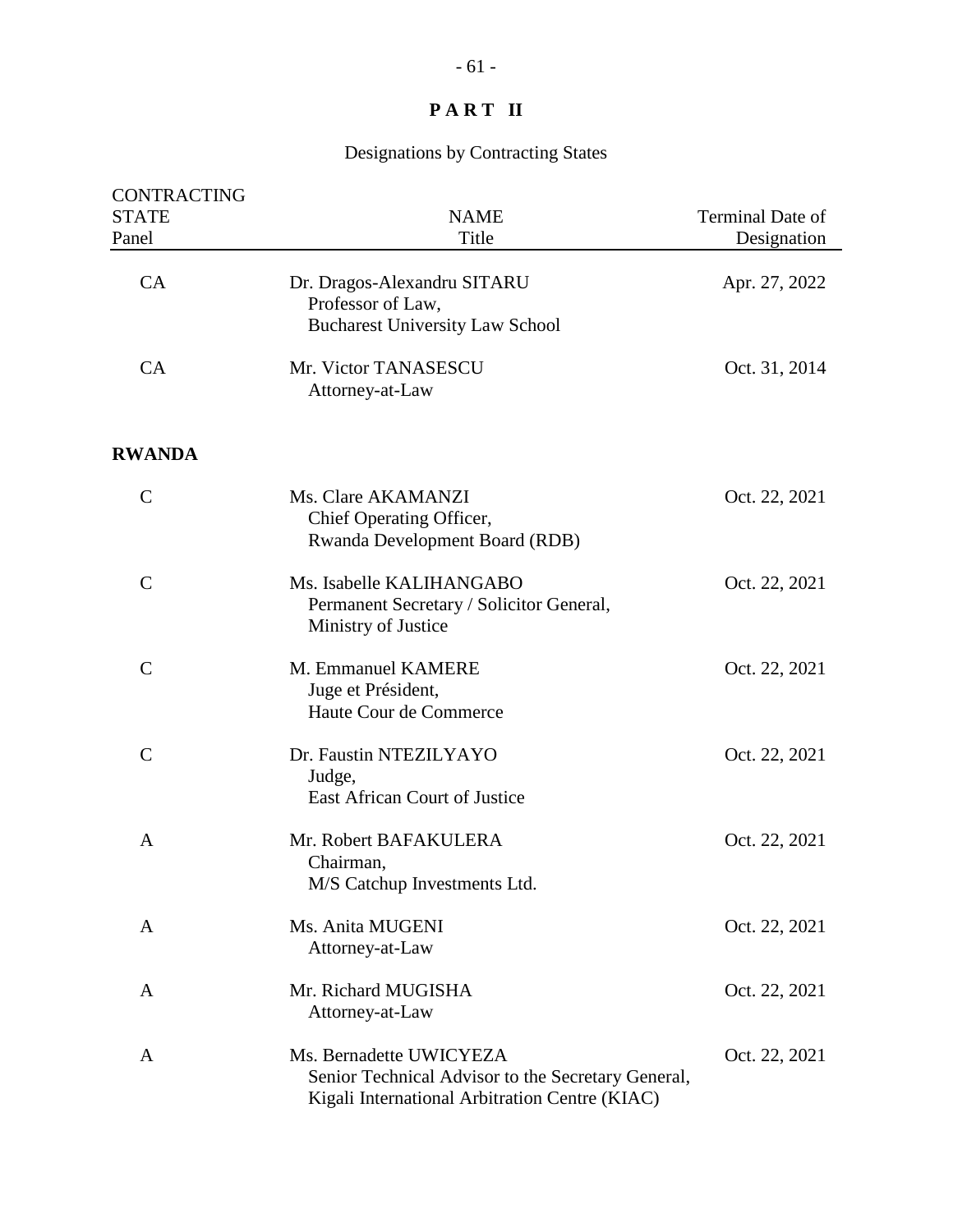### Designations by Contracting States

| <b>CONTRACTING</b><br><b>STATE</b><br>Panel | <b>NAME</b><br>Title                                                                                                                                                                | Terminal Date of<br>Designation |
|---------------------------------------------|-------------------------------------------------------------------------------------------------------------------------------------------------------------------------------------|---------------------------------|
| <b>SAINT LUCIA</b>                          |                                                                                                                                                                                     |                                 |
| CA                                          | Prof. Franco FERRARI <sup>38</sup><br>Professor of Law,<br>Director,<br>Center for Transnational Litigation, Arbitration<br>and Commercial Law<br>New York University School of Law | May 7, 2021                     |
| CA                                          | Mr. Jonathan J. GASS <sup>39</sup><br>Attorney-at-Law                                                                                                                               | May 7, 2021                     |
| CA                                          | Judge Dominique HASCHER <sup>40</sup><br>Judge,<br>Supreme Judicial Court of France<br>(Cour de cassation)                                                                          | May 7, 2021                     |
| CA                                          | Mr. D. Brian $KING41$<br>Attorney-at-Law                                                                                                                                            | May 7, 2021                     |
| <b>SAMOA</b>                                |                                                                                                                                                                                     |                                 |
| CA                                          | Judge Tuiloma Neroni SLADE<br>Former Member<br><b>International Criminal Court</b>                                                                                                  | Feb. 11, 2013                   |
| <b>SAUDI ARABIA</b>                         |                                                                                                                                                                                     |                                 |
| CA                                          | Dr. Yahya A. ALYAHYA<br>CEO,<br><b>Gulf International Bank</b>                                                                                                                      | July 8, 2019                    |

<span id="page-61-0"></span><sup>38</sup> Nationality: Italian

- <span id="page-61-1"></span><sup>39</sup> Nationality: U.S./German
- <span id="page-61-2"></span><sup>40</sup> Nationality: French

<span id="page-61-3"></span><sup>&</sup>lt;sup>41</sup> Nationality: U.S.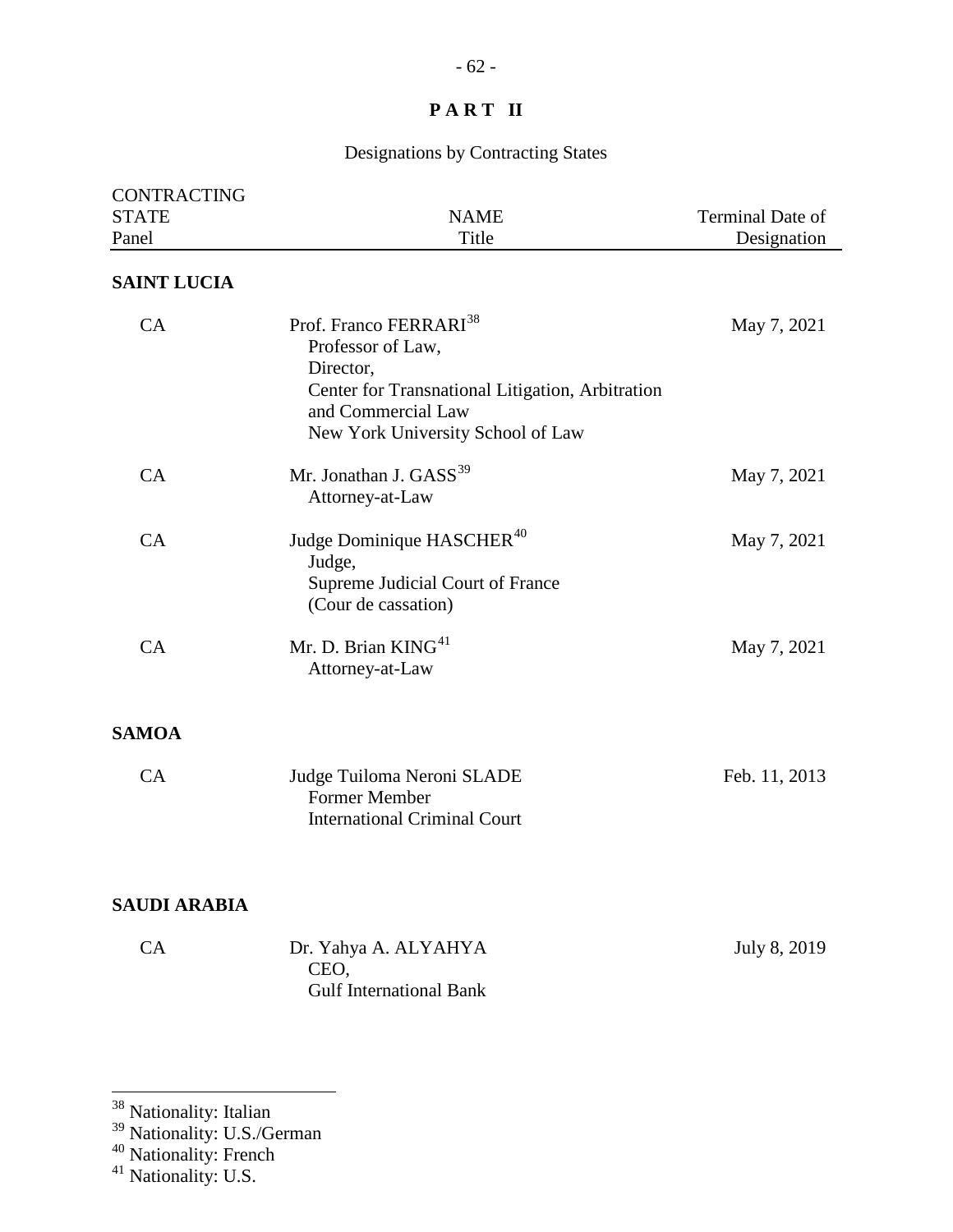## Designations by Contracting States

| CONTRACTING<br><b>STATE</b><br>Panel | <b>NAME</b><br>Title                                                                                                                   | Terminal Date of<br>Designation |
|--------------------------------------|----------------------------------------------------------------------------------------------------------------------------------------|---------------------------------|
| CA                                   | Dr. Abdulrahman Ibrahim ALHUMAID<br>Chairman of the Executive Committee<br><b>Bank Al-Bilad</b>                                        | July 8, 2019                    |
| CA                                   | Dr. Ziad Bin Abdulrahman AL-SUDAIRY<br>Attorney-at-Law                                                                                 | July 8, 2019                    |
| CA                                   | Prof. Sherif Omar HASSAN <sup>42</sup><br>Former Assistant General Counsel, World Bank;<br>Lecturer, Columbia University School of Law | July 8, 2019                    |
| <b>SENEGAL</b>                       |                                                                                                                                        |                                 |
| $\mathbf{A}$                         | Mr. Ousmane CAMARA<br>Président du Conseil d'Etat du Sénégal                                                                           | June 7, 2004                    |
| $\mathbf{A}$                         | Mr. Alioune DIAGNE<br>Avocat, Ancien Ministre;<br>Président du Groupe de Réflexion pour la<br>Compétitivité et la Croissance           | June 7, 2004                    |
| A                                    | Mr. Galaye SECK<br>Directeur de la Monnaie et du Crédit                                                                                | June 7, 2004                    |
| <b>SEYCHELLES</b>                    |                                                                                                                                        |                                 |
| A                                    | Ms. Mahnaz MALIK <sup>43</sup><br>Attorney-at-law                                                                                      | May 14, 2018                    |

| Solicitor and Advocate                             |               |
|----------------------------------------------------|---------------|
| Prof. Giorgio SACERDOTI <sup>44</sup>              | Jun. 20, 2022 |
| Attorney-at-law<br>Professor of International Law, |               |
| Bocconi University                                 |               |

<span id="page-62-0"></span><sup>&</sup>lt;sup>42</sup> Nationality: Egyptian/U.S.

<span id="page-62-1"></span><sup>43</sup> Nationality: British/Pakistani

<span id="page-62-2"></span><sup>&</sup>lt;sup>44</sup> Nationality: Italian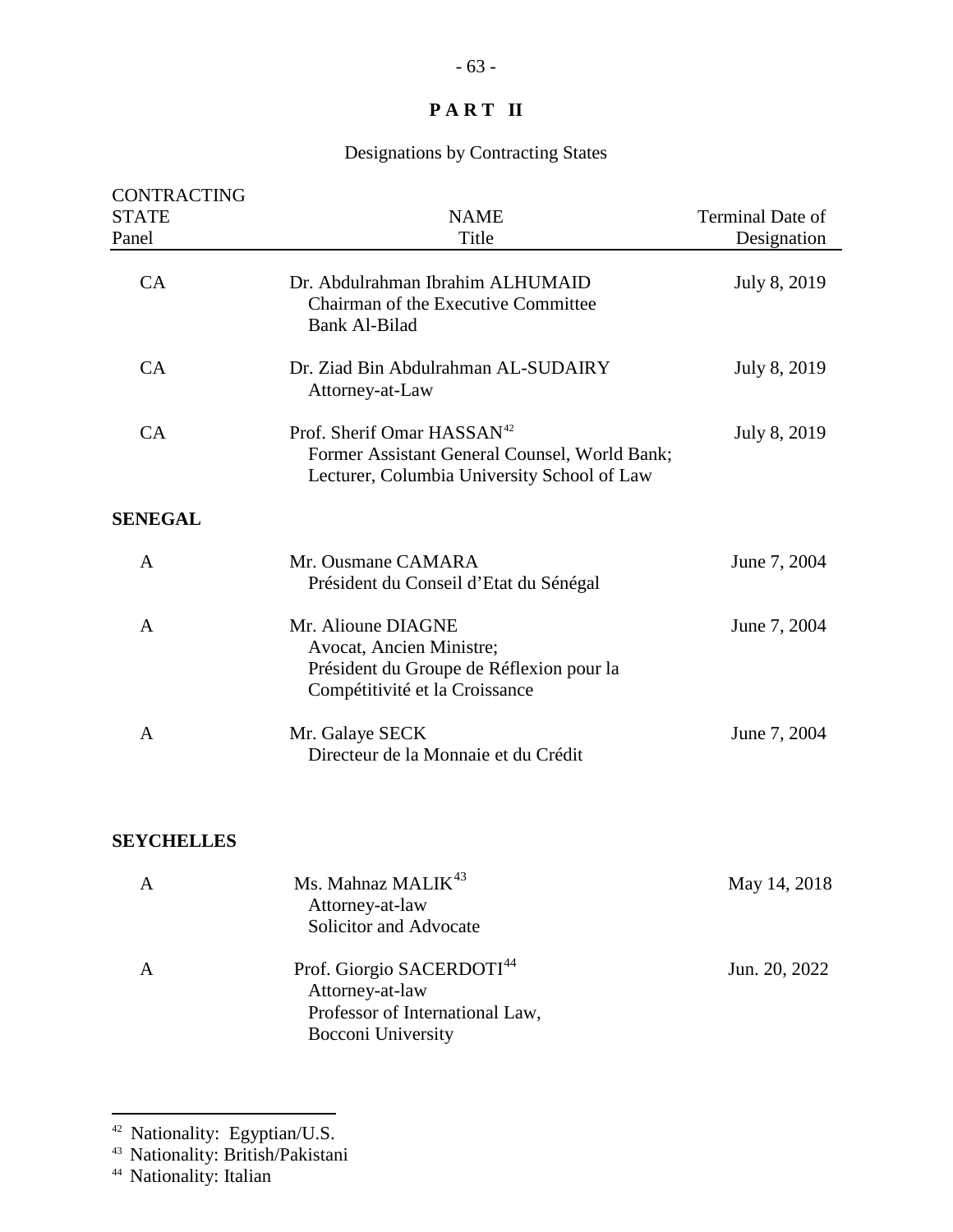## Designations by Contracting States

| <b>CONTRACTING</b><br><b>STATE</b><br>Panel | <b>NAME</b><br>Title                            | <b>Terminal Date of</b><br>Designation |
|---------------------------------------------|-------------------------------------------------|----------------------------------------|
| <b>SIERRA LEONE</b>                         |                                                 |                                        |
| $\mathcal{C}$                               | Mr. A. AWOONOR-RENNER<br>Solicitor and Advocate | June 18, 1990                          |
| $\overline{C}$                              | Mr. C.O.E. COLE<br><b>Former Chief Justice</b>  | June 18, 1990                          |
| $\mathcal{C}$                               | Mr. A.B. GOODING                                | June 18, 1990                          |
| $\overline{C}$                              | Mr. F. TUBOKU-METZGER<br>Professor of Law       | June 18, 1990                          |
| $\mathsf{A}$                                | Dr. H.M. JOKO-SMART<br>Professor of Law         | June 18, 1990                          |
| $\mathsf{A}$                                | Mr. A.L.O. METZGER<br>Barrister-at-Law          | June 18, 1990                          |
| A                                           | Mr. N.D. TEJAN-COLE                             | June 18, 1990                          |
| $\overline{A}$                              | Ms. Francess WRIGHT                             | June 18, 1990                          |

#### **SINGAPORE**

|   | Prof. S. JAYAKUMAR<br>Advocate & Solicitor (Singapore)<br>Professor of Law,<br>National University of Singapore                          | Dec. 1, 2019 |
|---|------------------------------------------------------------------------------------------------------------------------------------------|--------------|
|   | Prof. Tommy KOH<br>Ambassador-at-Large,<br>Ministry of Foreign Affairs (Singapore)<br>Professor of Law, National University of Singapore | Dec. 1, 2019 |
| C | Mr. George LIM, Senior Counsel<br>Advocate & Solicitor (Singapore)                                                                       | Dec. 1, 2019 |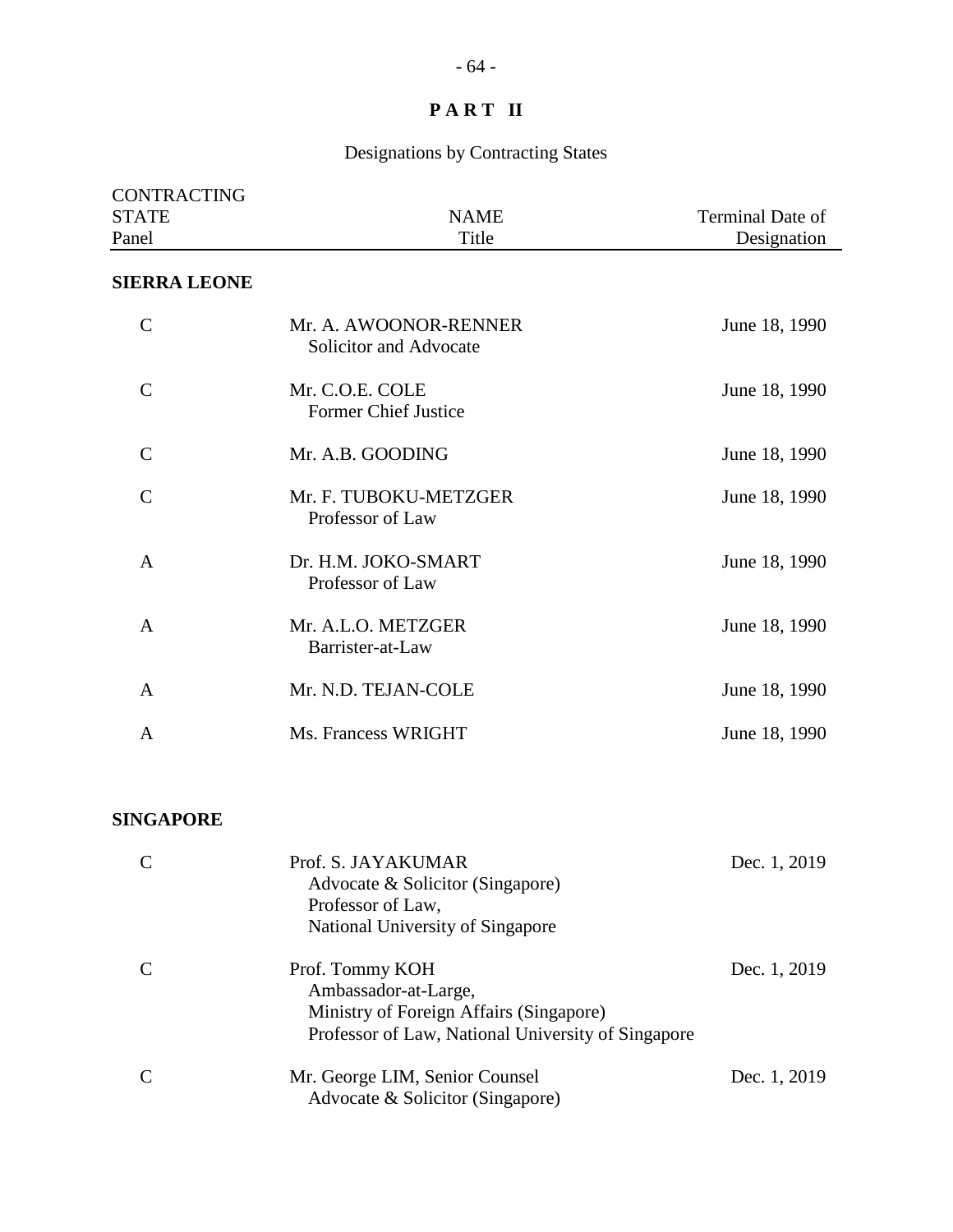## Designations by Contracting States

| CONTRACTING<br><b>STATE</b> | <b>NAME</b>                                                                                                                                                                     | Terminal Date of |
|-----------------------------|---------------------------------------------------------------------------------------------------------------------------------------------------------------------------------|------------------|
| Panel                       | Title                                                                                                                                                                           | Designation      |
| $\mathcal{C}$               | Mr. Chelva RAJAH, Senior Counsel<br>Advocate & Solicitor (Singapore)<br>Barrister-at-Law (England & Wales)<br>Singapore's Non-Resident High Commissioner<br>to Papua New Guinea | Dec. 1, 2019     |
| A                           | Prof. Lawrence BOO<br>Head of Chambers, The Arbitration Chambers<br>Advocate & Solicitor (Singapore)<br>Solicitor, Supreme Court of England & Wales                             | Dec. 1, 2019     |
| A                           | Mr. Cavinder BULL, Senior Counsel<br>Advocate & Solicitor (Singapore)<br>Barrister-at-Law (England & Wales)<br>Attorney-at-Law (New York)                                       | Dec. 1, 2019     |
| A                           | The Honorable Sek Keong CHAN<br>Distinguished Fellow,<br>National University of Singapore<br>Former Chief Justice,<br><b>Supreme Court of Singapore</b>                         | Dec. 1, 2019     |
| A                           | The Honorable Sundaresh MENON<br>Chief Justice,<br>Supreme Court of Singapore                                                                                                   | Dec. 1, 2019     |
| <b>SLOVAK REPUBLIC</b>      |                                                                                                                                                                                 |                  |
| $\mathsf{C}$                | Mr. Stephen P. ANWAY <sup>45</sup><br>Attorney-at-Law                                                                                                                           | Oct. 31, 2022    |
| $\mathbf C$                 | Mr. Constantinos SALONIDIS <sup>46</sup><br>Attorney-at-Law                                                                                                                     | Oct. 31, 2022    |
| A                           | Mr. Mark A. CLODFELTER <sup>47</sup><br>Attorney-at-Law                                                                                                                         | July 15, 2019    |

<span id="page-64-0"></span><sup>&</sup>lt;sup>45</sup> Nationality: U.S.

<span id="page-64-1"></span><sup>&</sup>lt;sup>46</sup> Nationality: Greek

<span id="page-64-2"></span><sup>&</sup>lt;sup>47</sup> Nationality: U.S.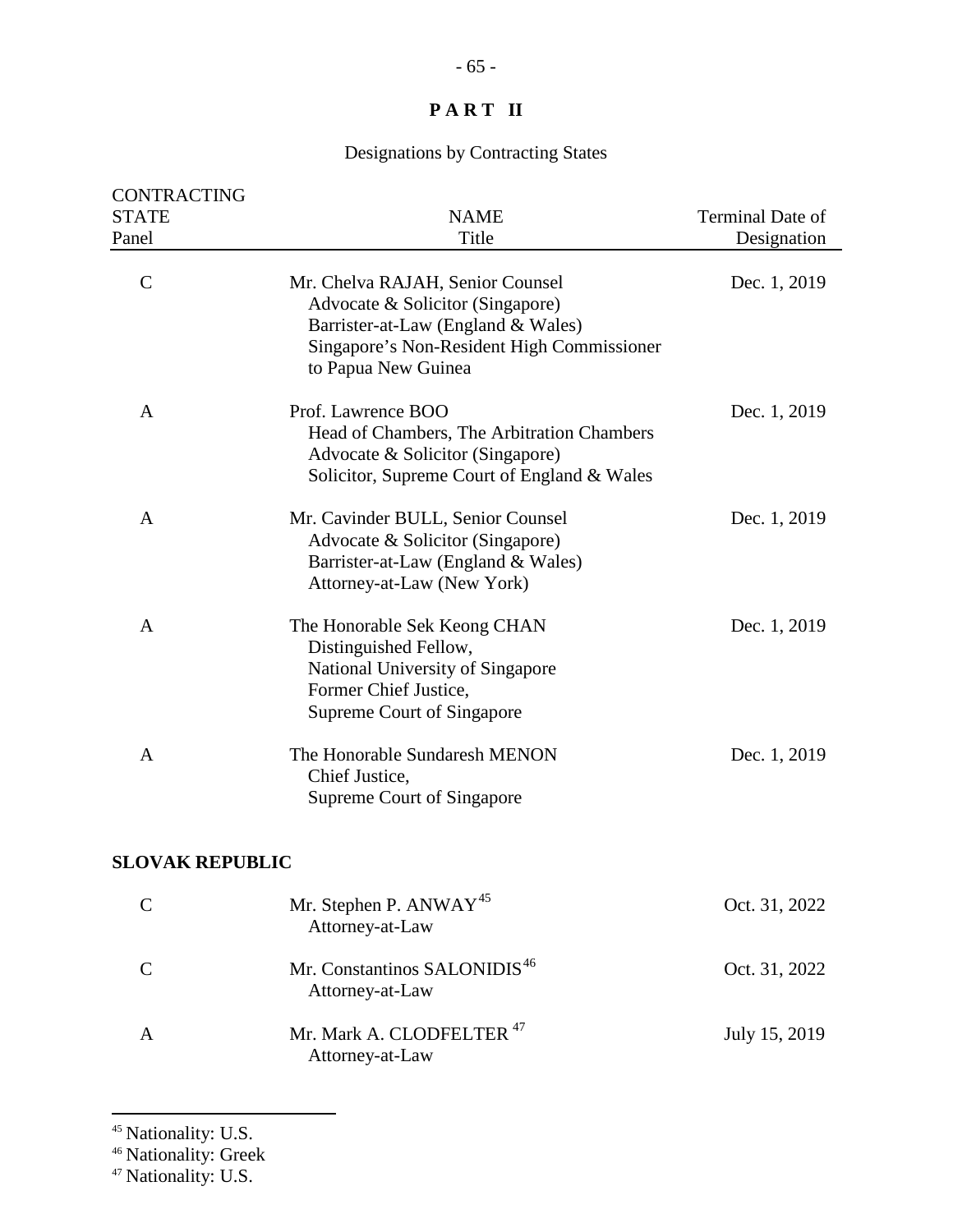## Designations by Contracting States

| CONTRACTING<br><b>STATE</b> | <b>NAME</b>                                                                                                                                                                             | Terminal Date of |
|-----------------------------|-----------------------------------------------------------------------------------------------------------------------------------------------------------------------------------------|------------------|
| Panel                       | Title                                                                                                                                                                                   | Designation      |
| A                           | Mr. Václav MIKULKA <sup>48</sup><br>Former Director,<br>Codification Division of the United Nations<br>Office of Legal Affairs                                                          | July 15, 2019    |
| A                           | Mr. David A. PAWLAK <sup>49</sup><br>Attorney-at-Law<br>Former Attorney-Adviser, United States<br>Department of State                                                                   | Oct. 31, 2022    |
| A                           | <b>Judge Peter TOMKA</b><br>President, International Court of Justice                                                                                                                   | July 15, 2019    |
| <b>SLOVENIA</b>             |                                                                                                                                                                                         |                  |
| CA                          | Dr. Miran JUS<br><b>Assistant Professor for Commercial Law</b><br>University of Ljubljana<br>Executive Director, Structured Financing & Legal Affairs<br>Korona, Power Engineering Inc. | Sept. 23, 2021   |
| $\mathbf{A}$                | Dr. Konrad PLAUŠTAJNER<br>Attorney-at-Law                                                                                                                                               | Sept. 23, 2021   |
| <b>SOMALIA</b>              |                                                                                                                                                                                         |                  |
| <b>CA</b>                   | Ms. Maryan Mohamed Salah HASSAN<br>Counsel and Legal Adviser,<br>Office of the Prime Minister,<br><b>Federal Government of Somalia</b>                                                  | June 23, 2022    |
| CA                          | Mr. Baiju S. VASANI <sup>50</sup><br>Attorney-at-Law                                                                                                                                    | June 20, 2022    |
| A                           | Judge Abdulqawi Ahmed YUSUF<br>Member, International Court of Justice                                                                                                                   | Oct. 28, 2022    |
|                             |                                                                                                                                                                                         |                  |

<span id="page-65-0"></span><sup>48</sup> Nationality: Czech

<span id="page-65-1"></span><sup>49</sup> Nationality: U.S./Irish

<span id="page-65-2"></span><sup>50</sup> Nationality: British/U.S.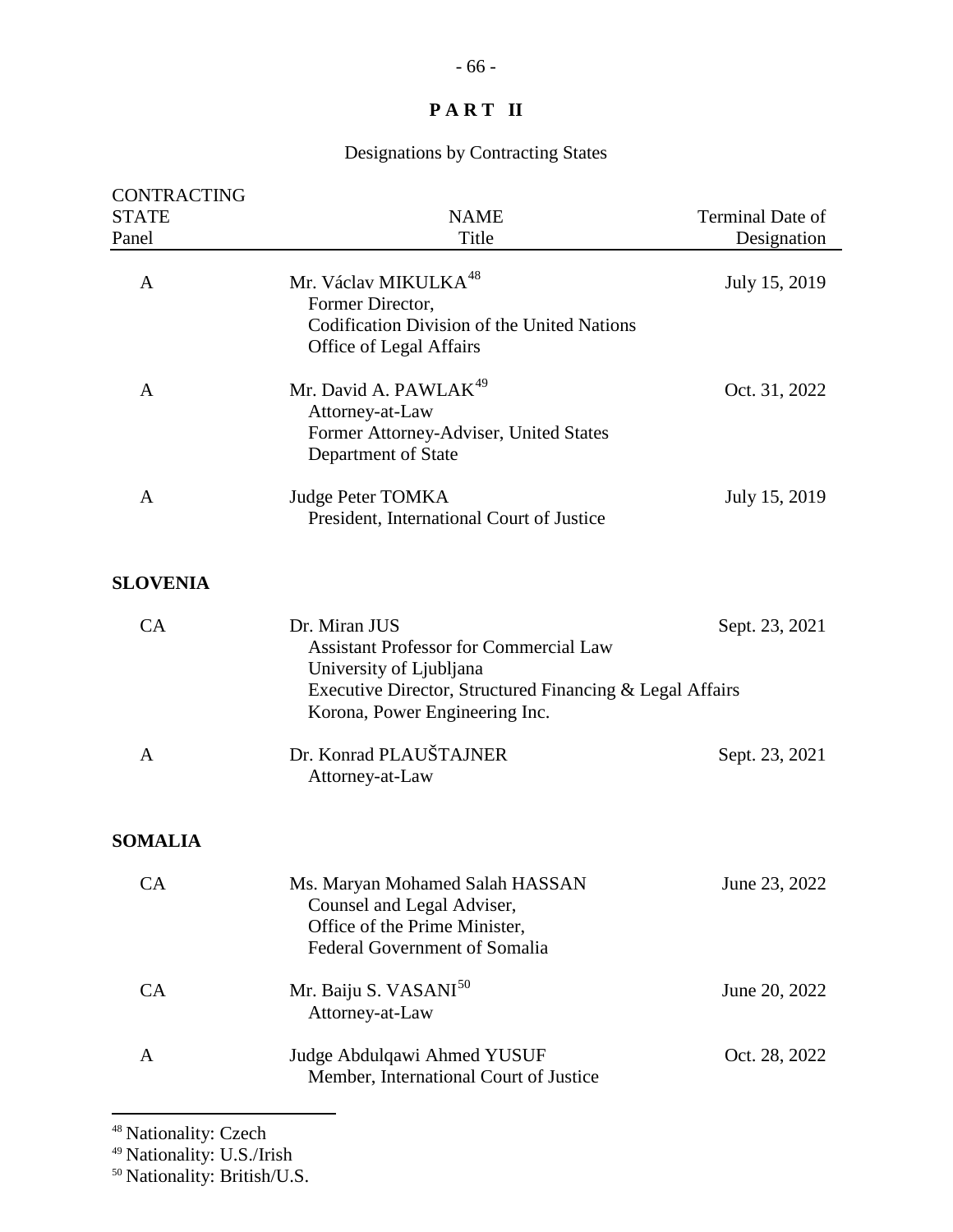| CONTRACTING<br><b>STATE</b><br>Panel | <b>NAME</b><br>Title                                                                                                                                             | Terminal Date of<br>Designation |
|--------------------------------------|------------------------------------------------------------------------------------------------------------------------------------------------------------------|---------------------------------|
| <b>SPAIN</b>                         |                                                                                                                                                                  |                                 |
| $\mathcal{C}$                        | Dr. Evelio VERDERA Y TUELLS<br>Catedrático de Derecho Mercantil<br>Universidad de la Laguna y<br>Universidad Complutense de Madrid                               | Mar. 21, 2016                   |
| $\mathbf{A}$                         | Prof. Juan FERNÁNDEZ-ARMESTO<br>Professor of Commercial Law<br>Comillas University, Madrid;<br>Past Chairman<br>Securities and Exchange Commission of Spain      | Feb. 16, 2016                   |
| CA                                   | Prof. Bernardo M. CREMADES<br>President of the Spanish Court of Arbitration;<br>Former Vice President of the London Court of<br><b>International Arbitration</b> | July 14, 2016                   |
| CA                                   | Prof. José Carlos FERNÁNDEZ ROZAS<br>Attorney;<br>Catedrático<br>Universidad Complutense de Madrid                                                               | July 14, 2016                   |
| CA                                   | Dr. Andrés RIGO SUREDA<br>Past Acting Vice President and General Counsel<br>World Bank                                                                           | May 3, 2019                     |
| <b>SRI LANKA</b>                     |                                                                                                                                                                  |                                 |
| CA                                   | Dr. Srilal M. PERERA<br><b>Adjunct Professor of law</b><br>Washington College of law,<br><b>American University</b><br>Former Chief Counsel, MIGA                | June 7, 2016                    |
| CA                                   | Dr. Amrith Rohan PERERA<br>Former Legal adviser, Ministry of Foreign Affairs<br>Former member, International Law Commission                                      | July 31, 2018                   |
| CA                                   | Mr. M.C.W. PINTO<br>Former Secretary-General,                                                                                                                    | July 31, 2018                   |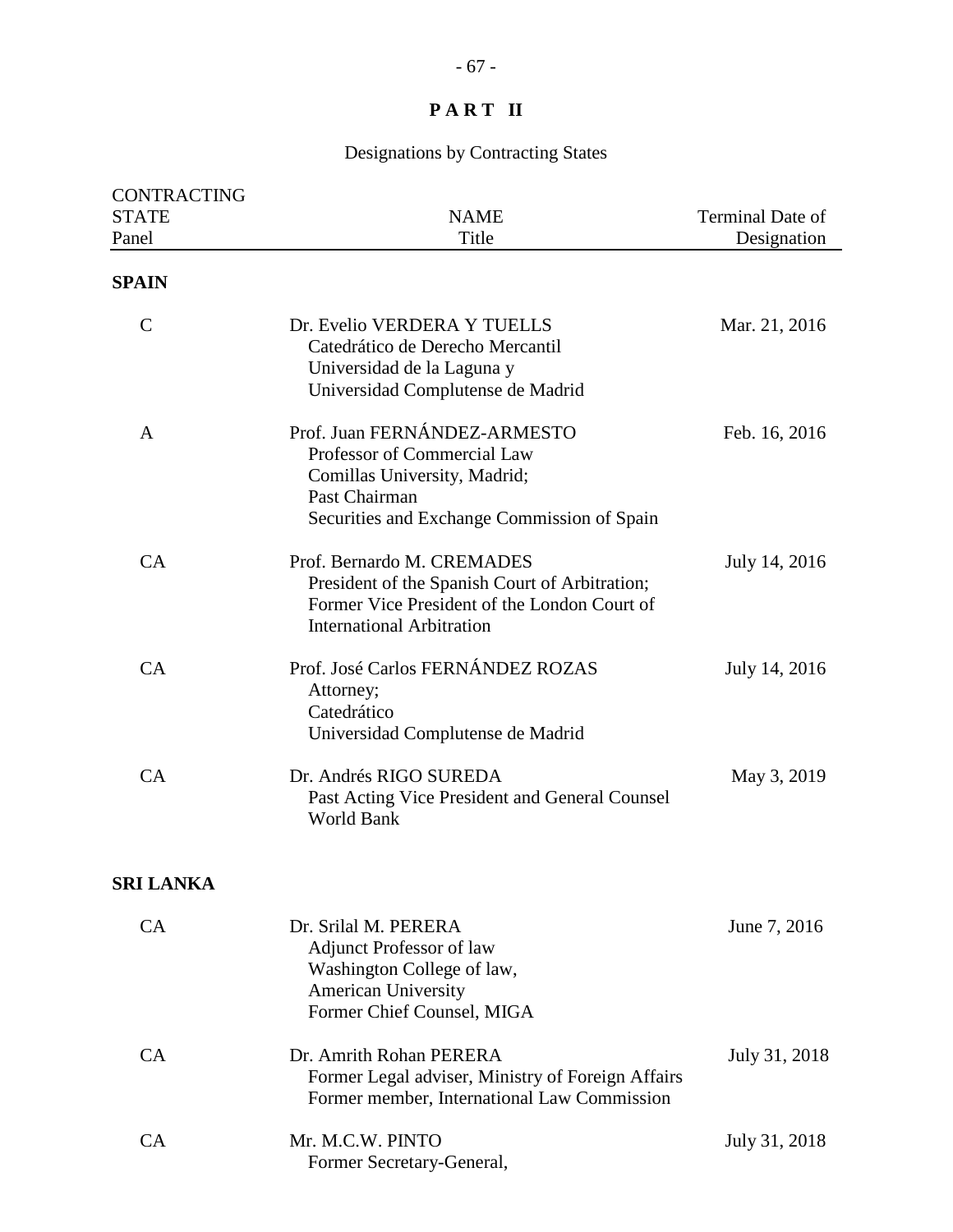## Designations by Contracting States

| <b>CONTRACTING</b>    |                                                                                                                |                                 |
|-----------------------|----------------------------------------------------------------------------------------------------------------|---------------------------------|
| <b>STATE</b><br>Panel | <b>NAME</b><br>Title                                                                                           | Terminal Date of<br>Designation |
|                       | Iran-U.S. Claims Tribunal<br>Former Legal Adviser, Ministry of Foreign Affairs                                 |                                 |
| <b>SWEDEN</b>         |                                                                                                                |                                 |
| $\mathsf{C}$          | <b>Justice Lars EDLUND</b><br>Justice, Supreme Court of Sweden                                                 | Nov. 15, 2019                   |
| $\mathcal{C}$         | Ms. Christina RAMBERG<br>Professor of Private Law,<br>Stockholm University                                     | Nov. 15, 2019                   |
| $\mathcal{C}$         | Mr. Eric M. RUNESSON<br>Attorney-at-Law                                                                        | Nov. 15, 2019                   |
| $\mathcal{C}$         | Mr. Claes ZETTERMARCK<br>Attorney-at-Law                                                                       | Nov. 15, 2019                   |
| A                     | Mr. Kaj HOBÉR<br>Attorney-at-Law<br>Professor of International<br>Investment and Trade Law, Uppsala University | Nov. 15, 2019                   |
| $\mathbf{A}$          | Ms. Lena Frånstedt LOFALK<br>Attorney-at-Law                                                                   | Nov. 15, 2019                   |
| A                     | Mr. Bo G. H. NILSSON<br>Attorney-at-Law                                                                        | Nov. 15, 2019                   |
| A                     | Mr. Christer SÖDERLUND<br>Attorney-at-Law                                                                      | Nov. 15, 2019                   |

#### **SWITZERLAND**

| - C | Dr. Marino BALDI                                 | Feb. 11, 2021 |
|-----|--------------------------------------------------|---------------|
|     | Former Ambassador,                               |               |
|     | <b>State Secretariat for Economic Affairs;</b>   |               |
|     | Former Chairman, OECD Committee on International |               |
|     | <b>Investment and Multinational Enterprises</b>  |               |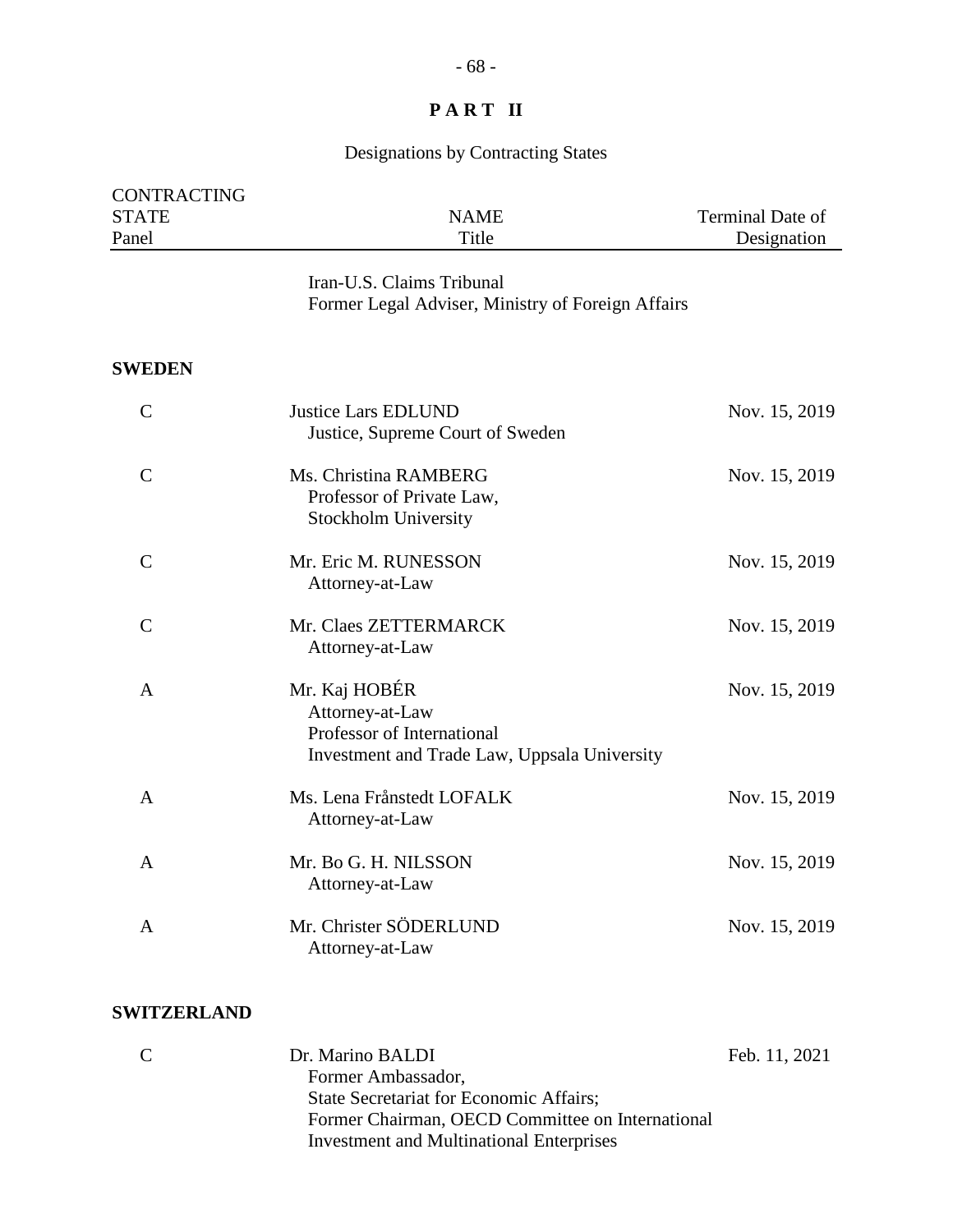# Designations by Contracting States

<span id="page-68-0"></span>

| CONTRACTING<br><b>STATE</b> | <b>NAME</b>                                                                                             | Terminal Date of |
|-----------------------------|---------------------------------------------------------------------------------------------------------|------------------|
| Panel                       | Title                                                                                                   | Designation      |
| $\mathbf C$                 | Prof. Laurence BOISSON DE CHAZOURNES <sup>51</sup><br>Professor, Faculty of Law<br>University of Geneva | Feb. 11, 2021    |
| $\mathsf{C}$                | Mr. Pierre-Yves TSCHANZ<br>Attorney-at-Law                                                              | Feb. 11, 2021    |
| $\mathcal{C}$               | Prof. Andreas ZIEGLER<br>Professor of Law,<br>University of Lausanne                                    | Feb. 11, 2021    |
| A                           | Prof. Andreas BUCHER<br>Professor of Private International Law<br>and Private Law, University of Geneva | Feb. 11, 2021    |
| A                           | Prof. Thomas COTTIER<br>Professor of Law,<br>University of Bern                                         | Feb. 11, 2021    |
| A                           | Prof. Gabrielle KAUFMANN-KOHLER<br>Professor of Private International Law<br>University of Geneva       | Feb. 11, 2021    |
| A                           | Dr. Paolo Michele PATOCCHI<br>Attorney-at-Law                                                           | Feb. 11, 2021    |
| <b>SYRIA</b>                |                                                                                                         |                  |
| CA                          | Judge Mohammed AL-GHAFARI<br>Deputy Chief of the Supreme Court                                          | Apr. 8, 2016     |
| <b>CA</b>                   | <b>Judge Humoud ALTABBAN</b><br>Head of the Civil Court of Appeals, Der Alzour                          | Apr. 8, 2016     |
| CA                          | Dr. Riad DAOUDI<br>Attorney-at-Law                                                                      | Apr. 8, 2016     |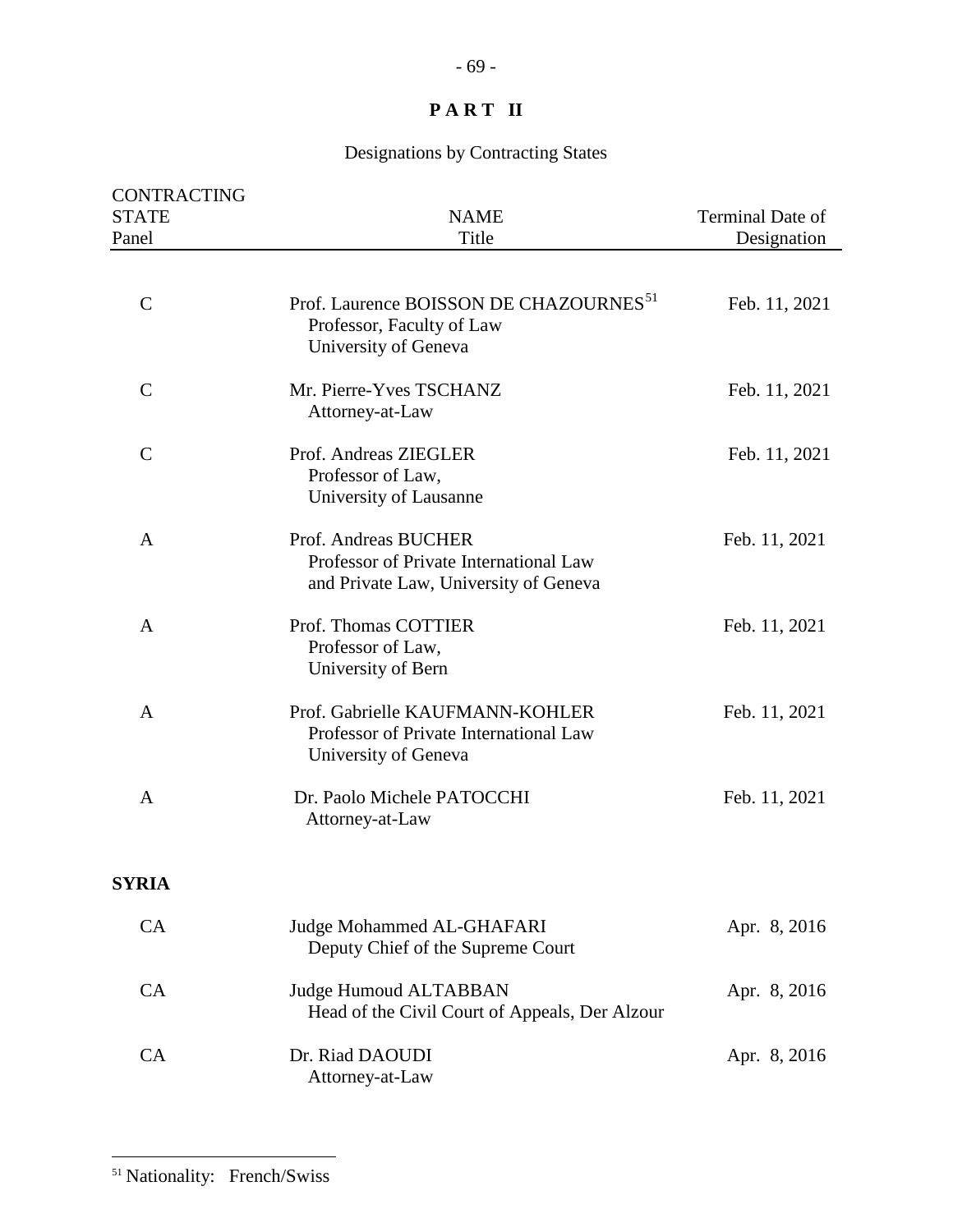## Designations by Contracting States

| <b>CONTRACTING</b><br><b>STATE</b><br>Panel | <b>NAME</b><br>Title                                                                                                        | Terminal Date of<br>Designation |
|---------------------------------------------|-----------------------------------------------------------------------------------------------------------------------------|---------------------------------|
| CA                                          | Dr. Fouad Raji DIB<br>Attorney-at-Law,<br>Professor of Law, Damascus University                                             | Apr. 8, 2016                    |
| <b>TANZANIA</b>                             |                                                                                                                             |                                 |
| A                                           | Mr. Elisifa KINASHA<br>Chief Consultant,<br><b>National Construction Council</b>                                            | Aug. 26, 2005                   |
| A                                           | Mr. M.J.A. LUKWARO<br>Advocate;<br><b>Founding Member</b><br>Tanzania Institute of Arbitrators                              | Aug. 26, 2005                   |
| A                                           | Ms. Verdiana Nkwabi MACHA<br><b>State Attorney</b><br><b>Attorney General's Chambers</b>                                    | Aug. 26, 2005                   |
| $\mathbf{A}$                                | Mr. K.M.I.M. MSITA                                                                                                          | Aug. 26, 2005                   |
| <b>TIMOR-LESTE</b>                          |                                                                                                                             |                                 |
| CA                                          | Mr. Pierre Richard PROSPER <sup>52</sup><br>Attorney-at-law                                                                 | Aug. 22, 2019                   |
| CA                                          | Mr. Yu-Jin TAY <sup>53</sup><br>Attorney-at-law                                                                             | Aug. 22, 2019                   |
| CA                                          | Prof. Ruth WEDGWOOD <sup>54</sup><br>Director,<br>Program on International Law and Organizations<br>John Hopkins University | Aug. 17, 2017                   |

<span id="page-69-0"></span><sup>&</sup>lt;sup>52</sup> Nationality: U.S.

<span id="page-69-1"></span><sup>53</sup> Nationality: Singapore

<span id="page-69-2"></span><sup>&</sup>lt;sup>54</sup> Nationality: U.S.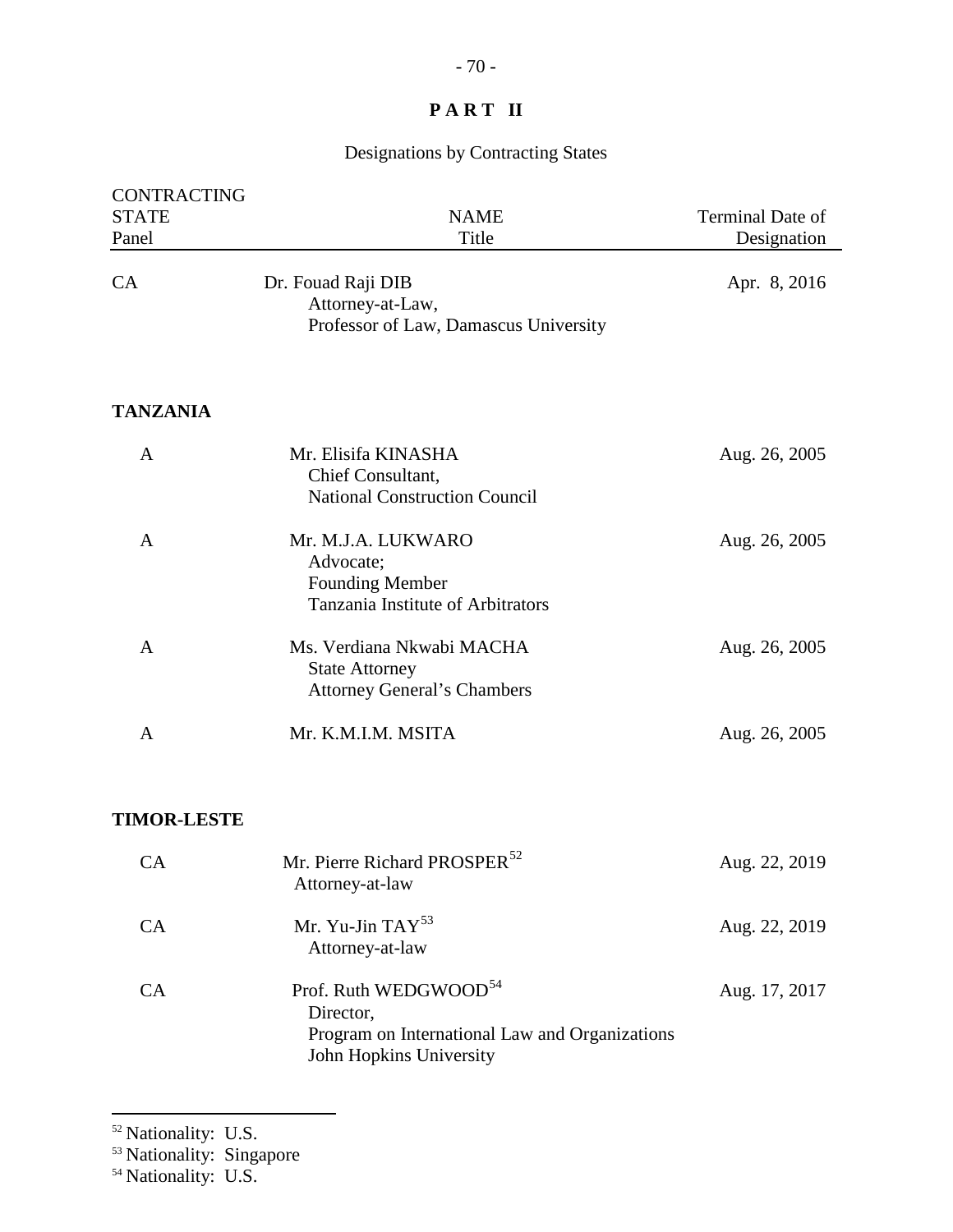## Designations by Contracting States

| CONTRACTING<br><b>STATE</b><br>Panel | <b>NAME</b><br>Title                                                                                        | Terminal Date of<br>Designation |
|--------------------------------------|-------------------------------------------------------------------------------------------------------------|---------------------------------|
| $\mathcal{C}$                        | Mr. Timothy J. FEIGHERY <sup>55</sup><br>Attorney-at-law                                                    | May 17, 2021                    |
| $\mathbf{A}$                         | Ms. Cherie BOOTH, QC <sup>56</sup><br>Attorney-at-law                                                       | June 28, 2018                   |
| <b>TOGO</b>                          |                                                                                                             |                                 |
| CA                                   | Me Yawo AGBOYIBOR<br>Avocat à la Cour                                                                       | Sept. 21, 1992                  |
| CA                                   | Me Emefa Mawuli APEDO<br>Conseiller à la Cour Suprême                                                       | Sept. 21, 1992                  |
| CA                                   | Me Bébi OLYMPIO<br>Avocat à la Cour                                                                         | Sept. 21, 1992                  |
| CA                                   | Me Aregba POLO<br>Procureur Général près de la Cour d'Appel                                                 | Sept. 21, 1992                  |
| <b>TUNISIA</b>                       |                                                                                                             |                                 |
| $\mathcal{C}$                        | Me Abdessatar BEN MOUSSA<br>Avocat                                                                          | Jan. 2, 2021                    |
| $\mathcal{C}$                        | Prof. Sami BOSTANJI<br>Professeur à la Faculté de droit et des<br>sciences politiques de Tunis              | Jan. 2, 2021                    |
| $\mathbf C$                          | Prof. Ferhat HORCHANI<br>Professeur et doyen à Faculté de droit<br>et des sciences politiques de Tunis      | Jan. 2, 2021                    |
| $\mathcal{C}$                        | Prof. Mohamed SAYARI<br>Professeur à la Faculté des sciences<br>juridiques, politiques et sociales de Tunis | Jan. 2, 2021                    |

<span id="page-70-0"></span> $\overline{a}$ 

<span id="page-70-1"></span><sup>56</sup> Nationality: British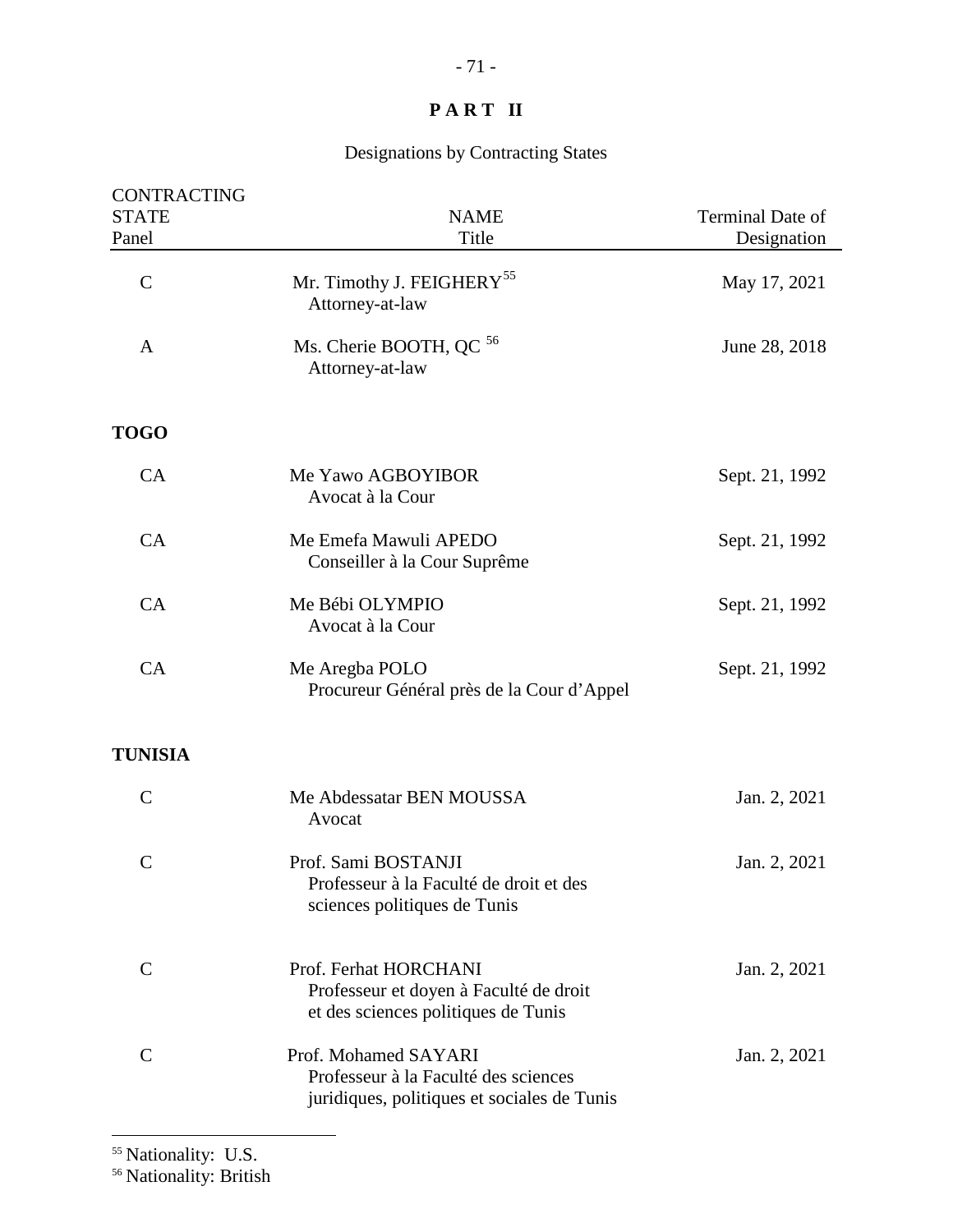| CONTRACTING<br><b>STATE</b> | <b>NAME</b>                                                                                        | Terminal Date of |
|-----------------------------|----------------------------------------------------------------------------------------------------|------------------|
| Panel                       | Title                                                                                              | Designation      |
|                             |                                                                                                    |                  |
| A                           | Me Ghazi GHERAIRI<br>Avocat                                                                        | Jan. 2, 2021     |
| A                           | Me Donia HEDDA ELLOUZE<br>Avocat                                                                   | Jan. 2, 2021     |
| A                           | Me Mohamed Fadhel MAHFOUDH<br>Avocat                                                               | Jan. 2, 2021     |
| $\mathbf{A}$                | Prof. Taoufik OUANES <sup>57</sup><br>Attorney at law, Geneva and Tunis Bars                       | Jan. 2, 2021     |
| <b>TURKEY</b>               |                                                                                                    |                  |
| CA                          | Dr. Yusuf ÇALIŞKAN<br><b>Assistant Professor of Law</b><br>Kocaeli University                      | Jan. 9, 2011     |
| CA                          | Dr. Mehmet KÖMÜRCÜ<br>Attorney                                                                     | Jan. 9, 2011     |
| CA                          | Prof. Dr. Cernal ŞANLI<br>Professor of Private International Law<br>Istanbul University            | Jan. 9, 2011     |
| CA                          | Dr. İlhan YILMAZ<br>Adjunct Professor of Private International Law<br><b>Galatasary University</b> | Jan. 9, 2011     |
| <b>UGANDA</b>               |                                                                                                    |                  |
| $\mathcal{C}$               | Mr. Y. KYESIMIRA<br>Lecturer in Economics<br><b>Makerere University</b>                            | Oct. 30, 1973    |
| $\mathcal{C}$               | Mr. D.J.K. NABETA<br><b>Managing Director</b>                                                      | Oct. 30, 1973    |
|                             |                                                                                                    |                  |

<span id="page-71-0"></span><sup>57</sup> Nationality: Tunisian/Swiss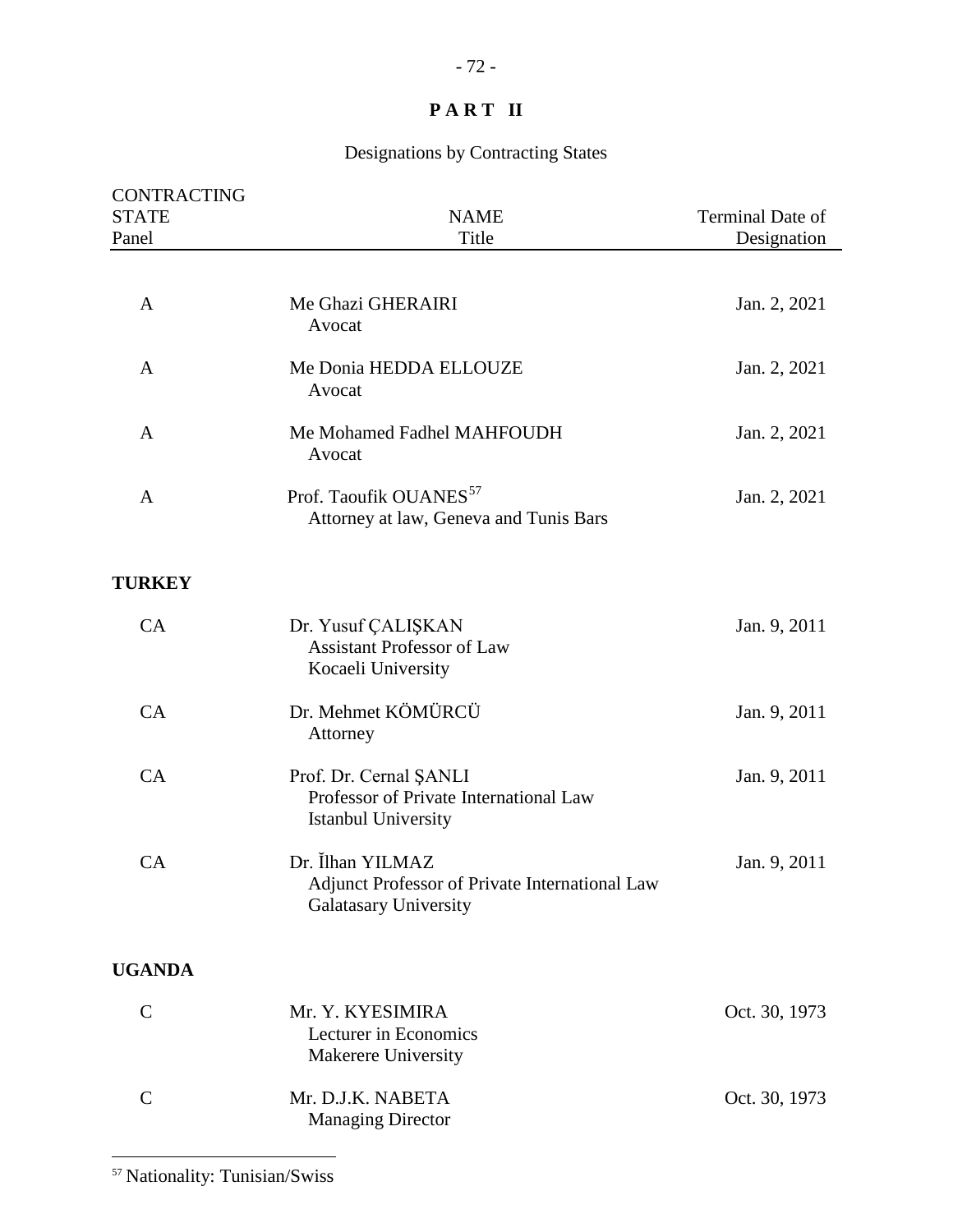## Designations by Contracting States

| CONTRACTING<br><b>STATE</b><br>Panel | <b>NAME</b><br>Title                                                                                                                                          | Terminal Date of<br>Designation |
|--------------------------------------|---------------------------------------------------------------------------------------------------------------------------------------------------------------|---------------------------------|
|                                      | Nile Breweries Ltd.                                                                                                                                           |                                 |
| $\mathbf C$                          | Mr. Semei NYANZI<br>Chairman<br><b>Uganda Development Corporation</b>                                                                                         | Oct. 30, 1973                   |
| $\mathsf C$                          | Dr. J.J. OLOYA<br>Special Lecturer in Agricultural Economics                                                                                                  | Oct. 30, 1973                   |
| A                                    | Mr. Tom Walter BURUKU<br>Leaf Manager,<br>B.A.T. (Uganda) Ltd.                                                                                                | Mar. 28, 1979                   |
| A                                    | Mr. Francis M. SSEKANDI<br>Director & Founding Member, IPN Associates<br>Adjunct Professor at Columbia University, New York                                   | Jan. 19, 2016                   |
| <b>UKRAINE</b>                       |                                                                                                                                                               |                                 |
| A                                    | Dr. Tatyana SLIPACHUK<br>Attorney-at-Law                                                                                                                      | Feb. 5, 2021                    |
| A                                    | Dr. Sergei VOITOVICH<br>Attorney-at-Law                                                                                                                       | Feb. 5, 2021                    |
| CA                                   | Dr. German GALUSCHENKO<br><b>Associate Professor Chair of Private International</b><br>Law, Institute of International Relations,<br>Kyiv National University | Feb. 5, 2021                    |
| CA                                   | Mr. Vladimir G. KROKHMAL<br>Director for Legal Affairs,<br><b>Executive Committee of the Commonwealth</b><br>of Independent States                            | Feb. 5, 2021                    |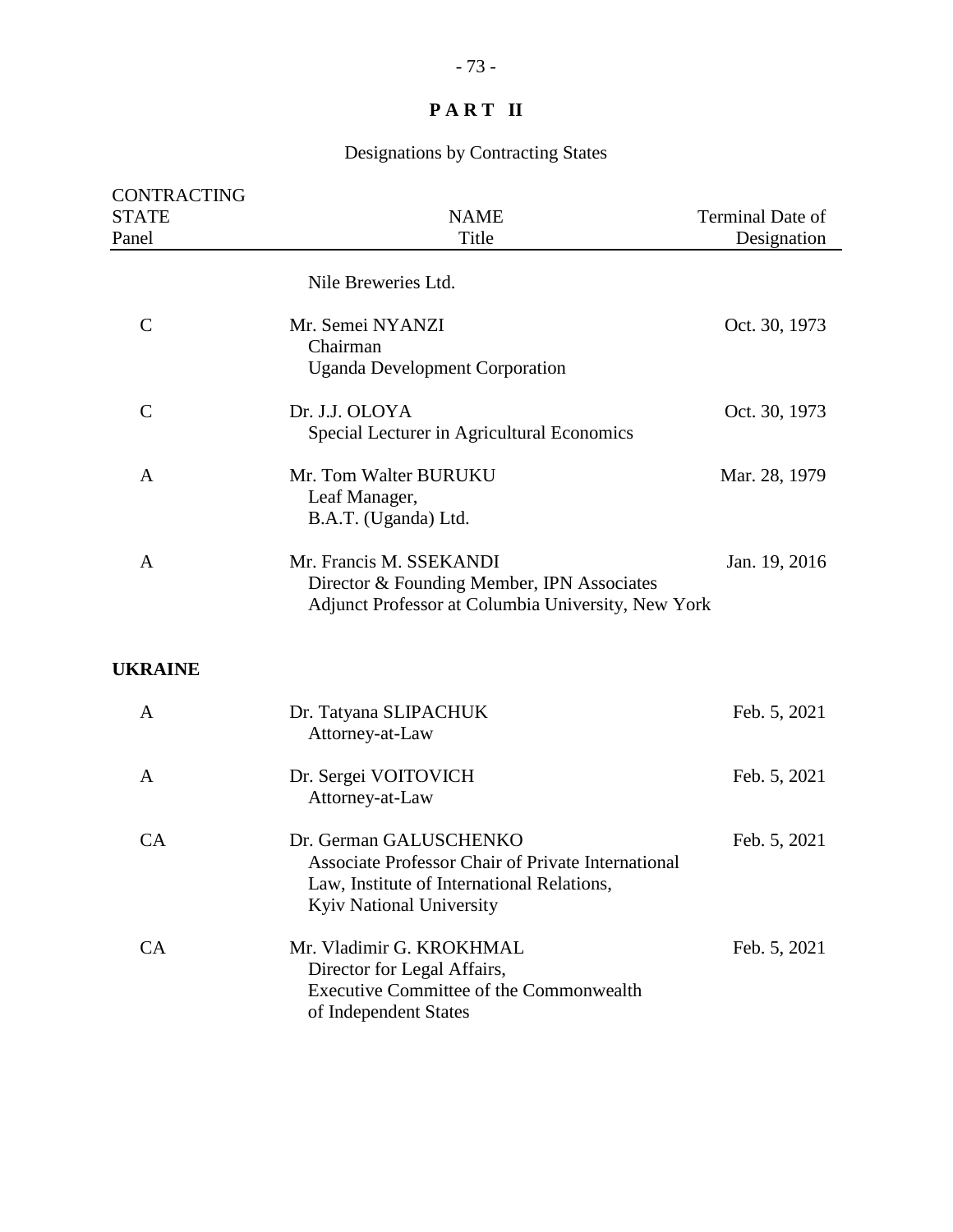## Designations by Contracting States

| <b>CONTRACTING</b><br><b>STATE</b> | <b>NAME</b>                                                                                         | Terminal Date of |
|------------------------------------|-----------------------------------------------------------------------------------------------------|------------------|
| Panel                              | Title                                                                                               | Designation      |
| <b>UNITED KINGDOM</b>              |                                                                                                     |                  |
| $\mathsf{C}$                       | Sir Sydney LIPWORTH, QC<br>Past Chairman,<br>Monopolies & Mergers Commission                        | Feb. 16, 2010    |
| $\mathsf{C}$                       | Mr. Francis NEATE<br>Solicitor of the Supreme Court                                                 | Feb. 16, 2010    |
| A                                  | Sir Franklin BERMAN, KCMG QC<br>Past Legal Adviser<br>Foreign & Commonwealth Office                 | Feb. 16, 2010    |
| A                                  | Sir David A.O. EDWARD, KCMG QC<br>Past Judge<br>Court of Justice of the European Communities        | Feb. 16, 2010    |
| A                                  | Prof. Christopher GREENWOOD, CMG QC<br>Professor of International Law<br>London School of Economics | Feb. 16, 2010    |

#### **UNITED STATES OF AMERICA**

| Judge Rosemary BARKETT <sup>58</sup><br>Judge,<br>Iran-United States Claims Tribunal                                   | Feb. 23, 2022 |
|------------------------------------------------------------------------------------------------------------------------|---------------|
| Ms. Lucinda A. LOW<br>Attorney-at-Law                                                                                  | Feb. 23, 2022 |
| Mr. Pedro J. MARTINEZ-FRAGA<br>Attorney-at-Law                                                                         | Feb. 23, 2022 |
| Amb. Miriam SAPIRO<br>Principal,<br><b>Summit Strategies International</b><br>Former, Deputy U.S. Trade Representative | Feb. 28, 2022 |

<span id="page-73-0"></span> $\overline{a}$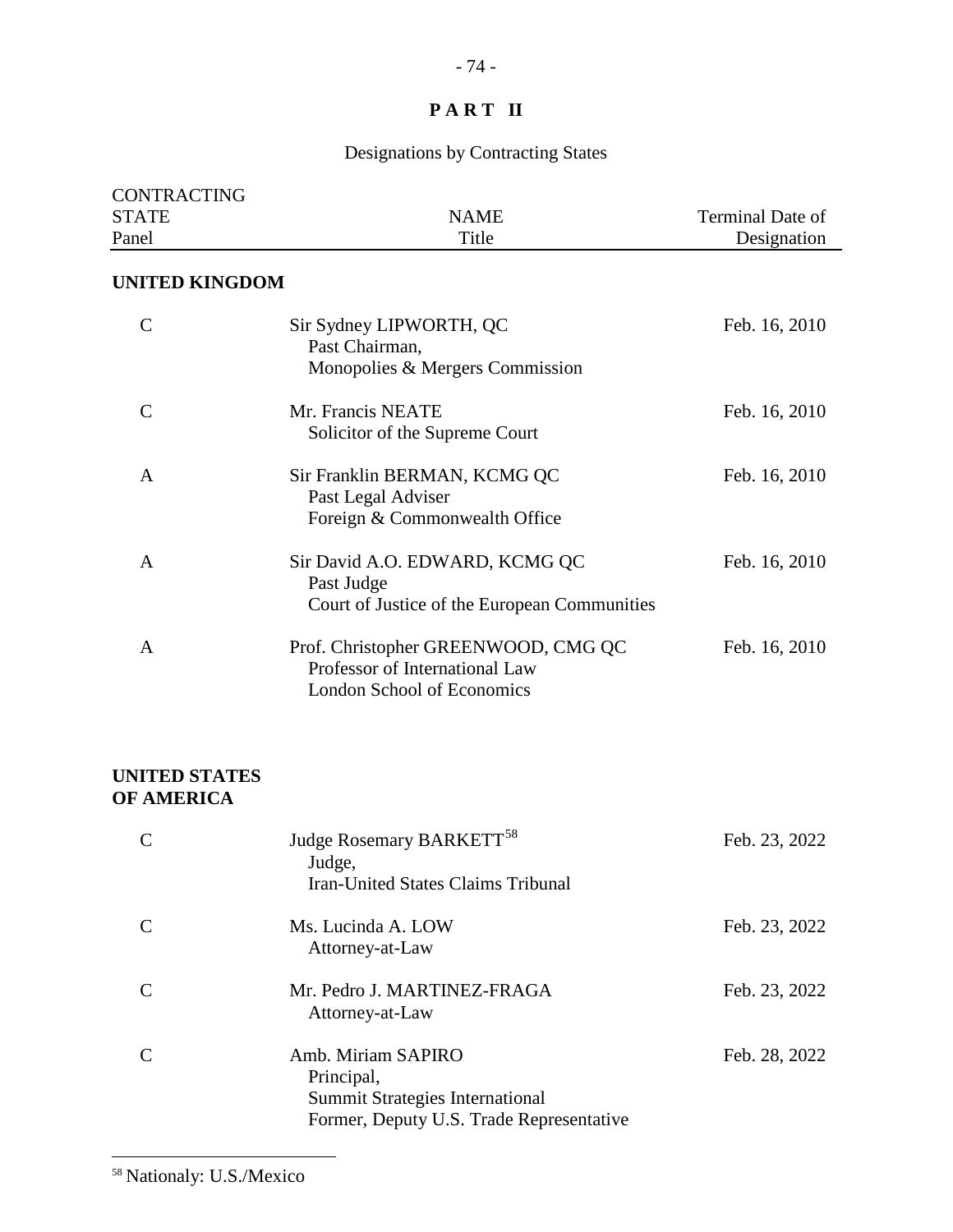## Designations by Contracting States

| <b>CONTRACTING</b><br><b>STATE</b><br>Panel | <b>NAME</b><br>Title                                                                                                                       | Terminal Date of<br>Designation |
|---------------------------------------------|--------------------------------------------------------------------------------------------------------------------------------------------|---------------------------------|
| $\mathbf{A}$                                | Mr. Paolo DI ROSA<br>Attorney-at-Law                                                                                                       | Feb. 23, 2022                   |
| A                                           | Judge Joan E. DONOGHUE<br>Judge,<br><b>International Court of Justice</b>                                                                  | Feb. 23, 2022                   |
| A                                           | Amb. David HUEBNER<br>Attorney-at-Law<br>Former, U.S. Ambassador to<br>New Zealand and the Independent State of Samoa                      | Feb. 23, 2022                   |
| A                                           | Ms. Sharon H. YUAN<br>Principal,<br>The Asia Group, LLC                                                                                    | Feb. 28, 2022                   |
| <b>URUGUAY</b>                              |                                                                                                                                            |                                 |
| $\mathcal{C}$                               | Dr. Fernando JIMÉNEZ DE ARÉCHAGA<br>Senior Partner<br>Jiménez de Aréchaga, Viana & Brause                                                  | July 6, 2010                    |
| A                                           | Dr. Elías BLUTH<br>President<br>Inter-American Committee Against Terrorism                                                                 | July 6, 2010                    |
| CA                                          | Dr. Carlos Enrique DELPIAZZO RODRÍGUEZ<br>Director - Instituto de Derecho Informático<br>Faculty of Law, Universidad Mayor de la República | July 6, 2010                    |
| CA                                          | Dr. José Luis SHAW<br>Catedrático – Faculty of Law<br>University of the Oriental Republic of Uruguay                                       | July 6, 2010                    |
| CA                                          | Dr. Jorge Rodolfo TÁLICE<br>Professor of Private International Law<br>Faculty of Law and Social Sciences of Montevideo                     | July 6, 2010                    |